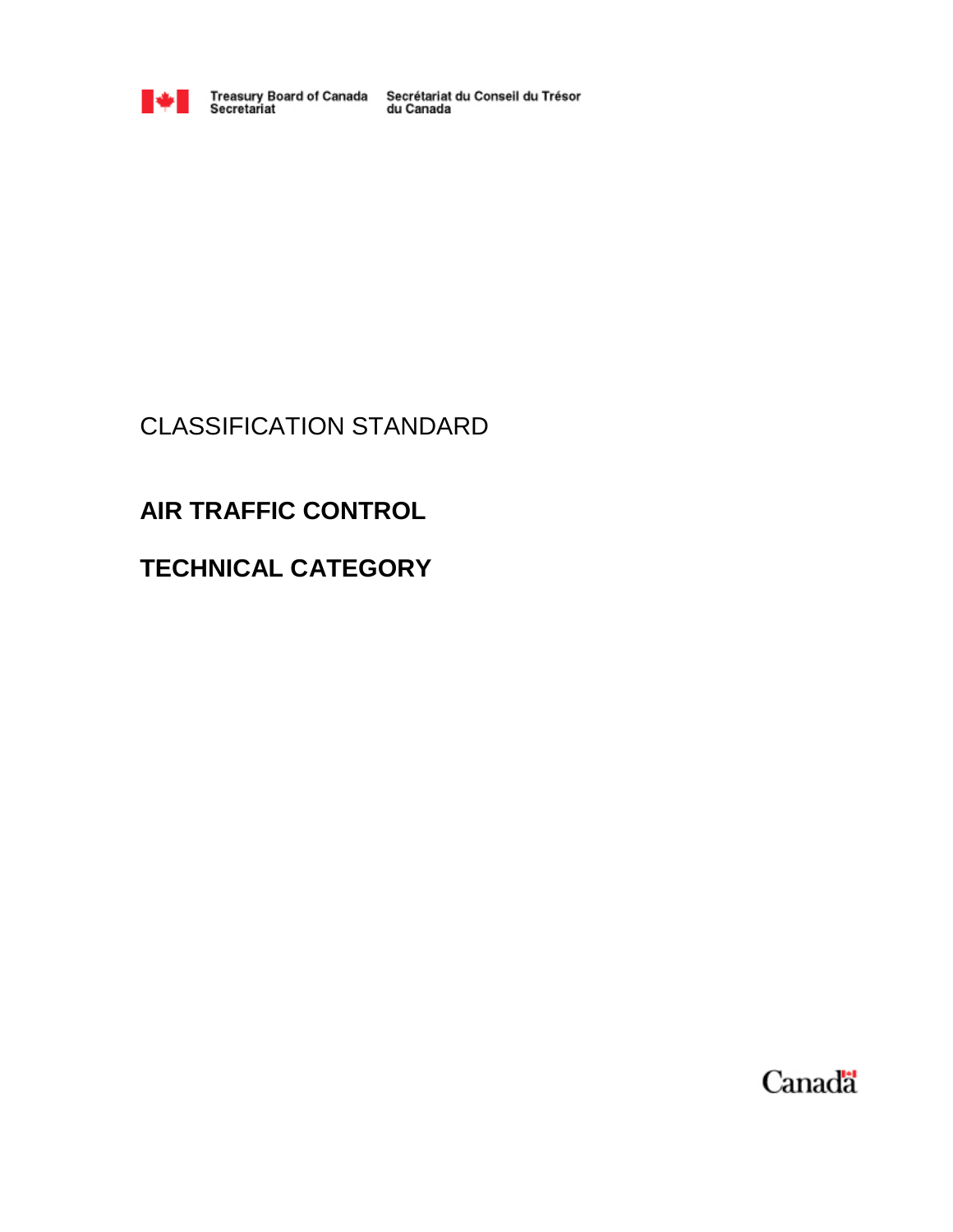# **CLASSIFICATION STANDARD**

# **AIR TRAFFIC CONTROL**

# TECHNICAL CATEGORY

Issued by: Classification, Equal Pay, Information and Pay Division Personnel Policy Branch August 1992 Effective date: January 31, 1992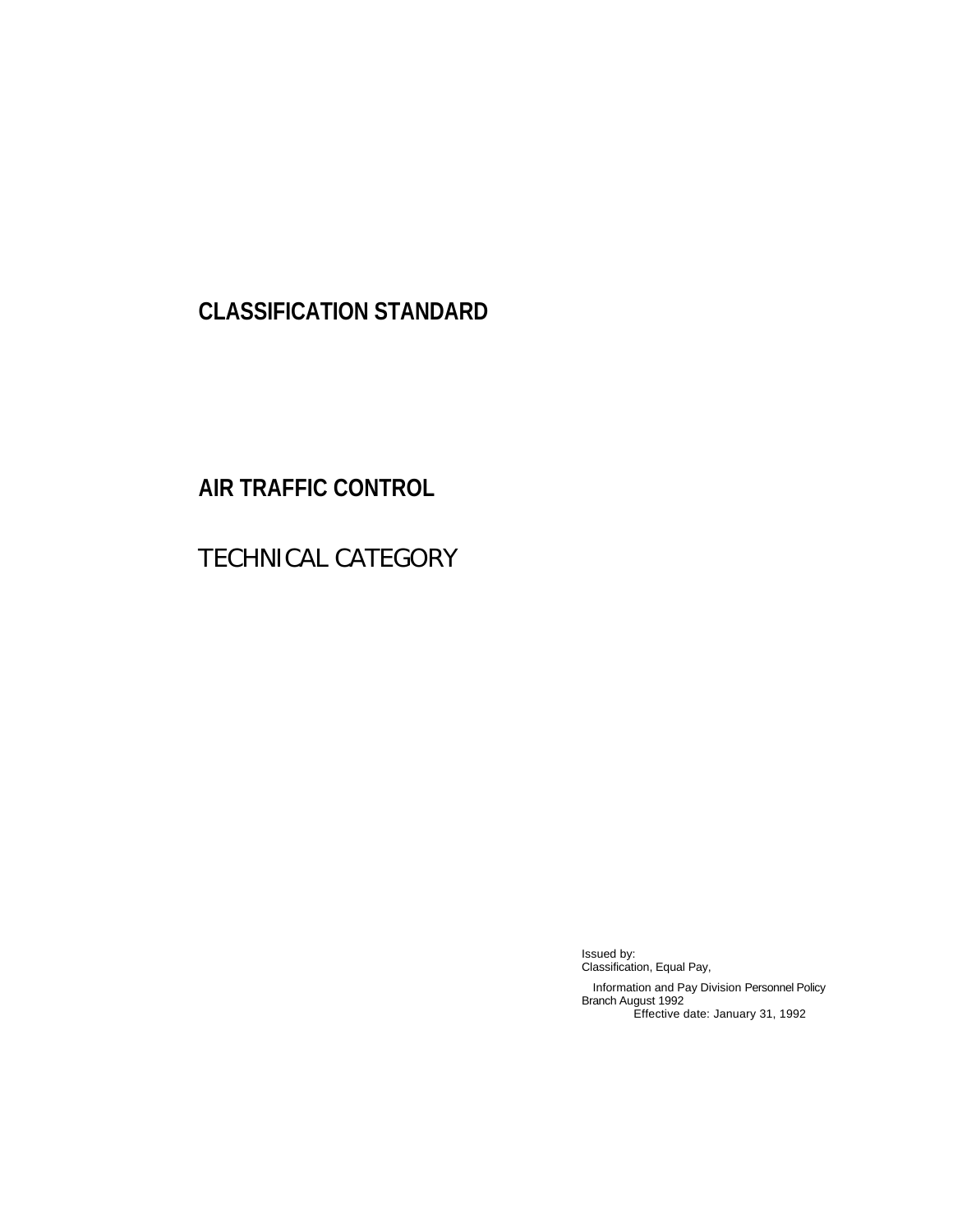°Minister of Supply and Services Canada 1992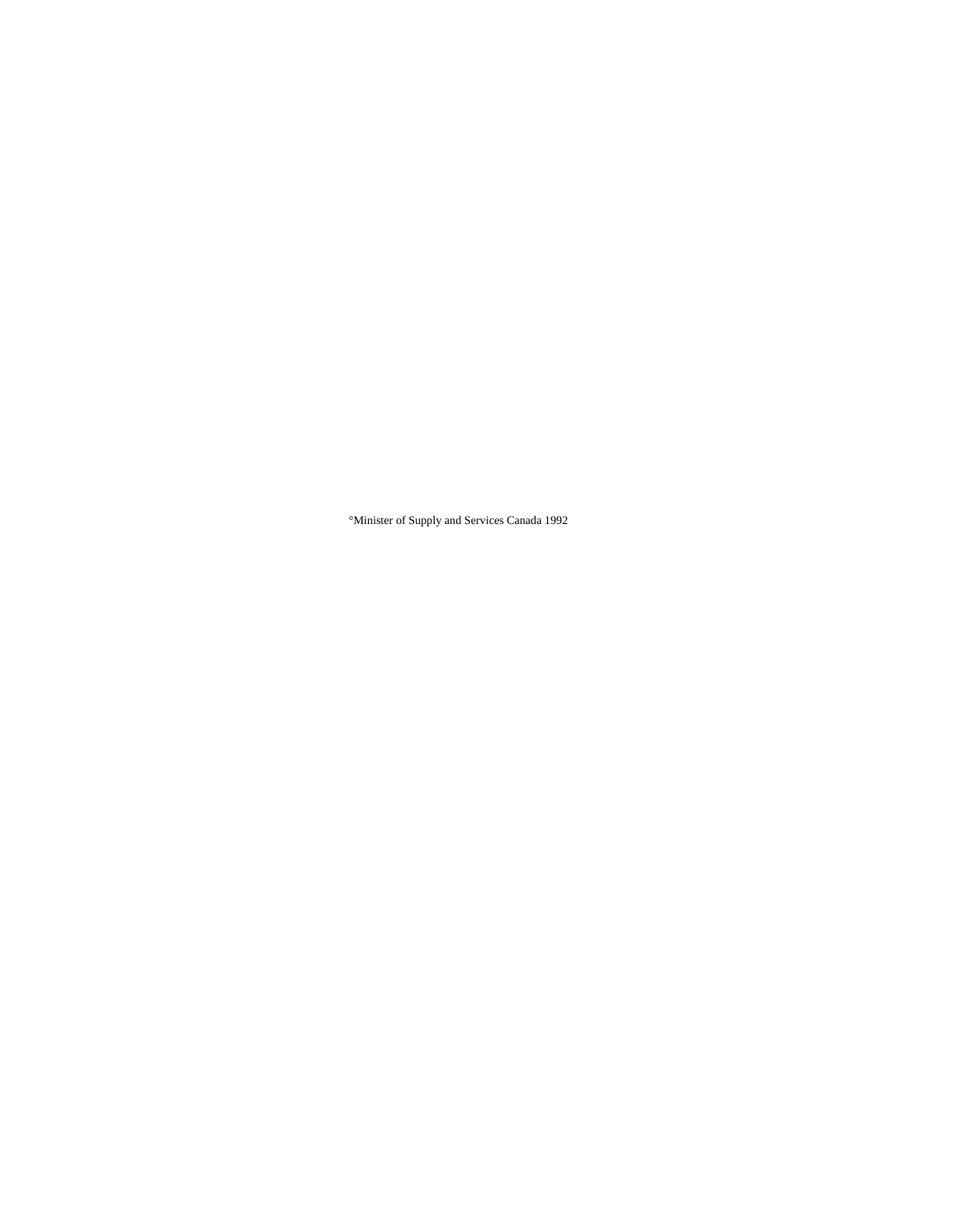| Air Traffic |  |
|-------------|--|
| Control     |  |

|                                       | PAGE         |
|---------------------------------------|--------------|
|                                       | $\mathbf{1}$ |
| INTRODUCTION                          | 2            |
| CATEGORY DEFINITION                   | 3            |
| GROUP DEFINITION                      | 4            |
| GLOSSARY OF TERMS                     |              |
| SECTION 1 OPERATIONAL SUB-GROUP       | 6            |
| Part 1 - Level descriptions - VFR     | 7            |
| Part 2 - Level descriptions - IFR     | 9            |
| Rating Plan - Supervision             | 11           |
| SECTION 2 NON-OPERATIONAL SUB-GROUP   | 13           |
| Definition                            | 15           |
| Knowledge Factor                      | 16           |
| Decisions and Recommendations Factor  | 18           |
| Contacts Factor                       | 20           |
| Rating Plan - Supervision             | 2.2.         |
| BENCH-MARK POSITION DESCRIPTION INDEX | 24           |
|                                       |              |

CONTENTS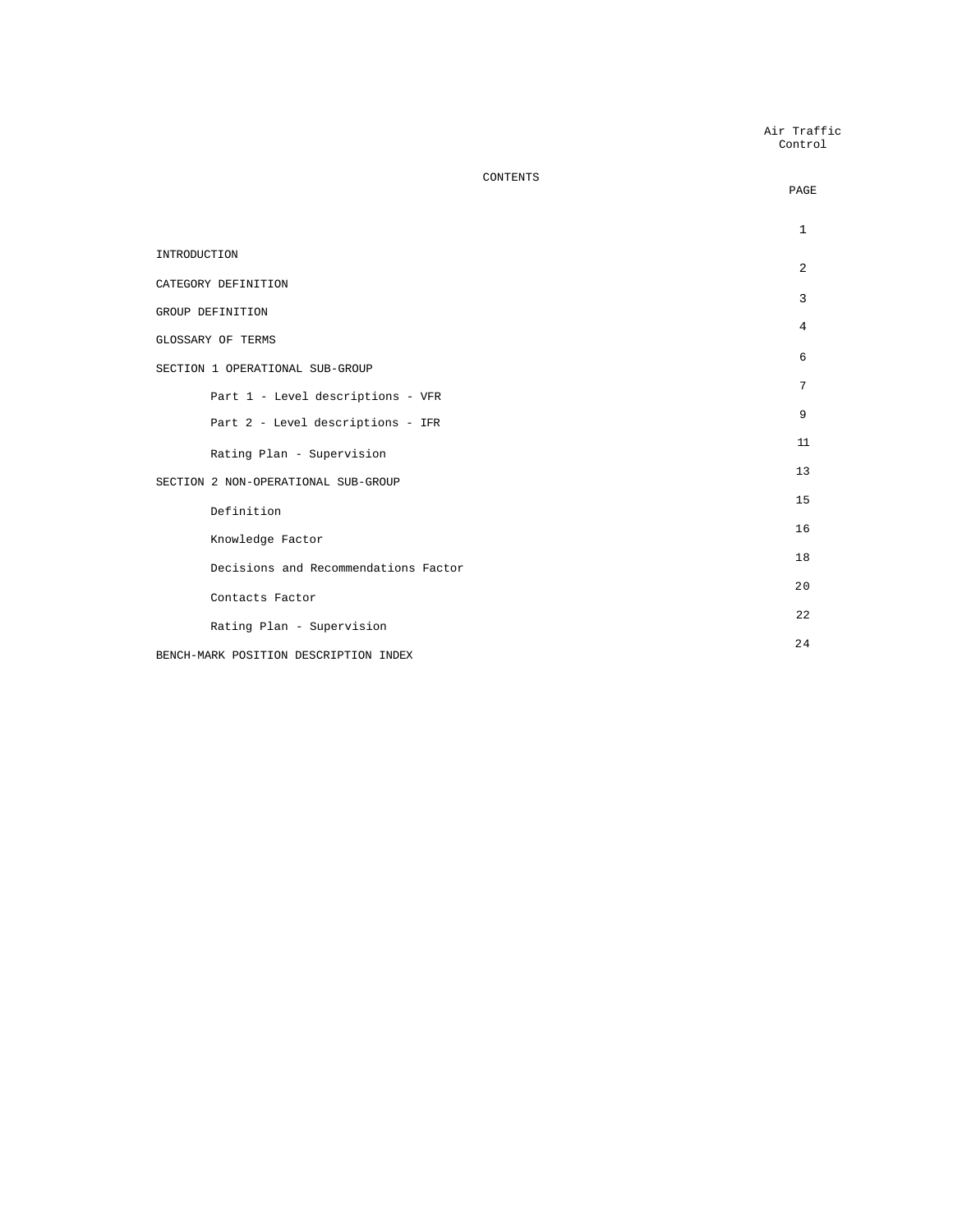# INTRODUCTION

# General

The Air Traffic Control Group is composed of positions whose primary objective is to ensure the safe and expeditious movement of aircraft operating in controlled airspace and at controlled airports. The group is divided into two sub-groups:

- a) Operational
- b) Non-operational

Definitions for each of these sub-groups are provided in this standard as are definitions for the group as a whole and for the Technical Category of which Air Traffic Control forms part.

# Evaluation

This standard also provides an evaluation plan for each of the two sub-groups. By this means the relativity of positions within each of the sub-groups can be determined. Positions in the operational sub-group are evaluated on the basis of comparison with level descriptions, whereas the non-operational sub-group, having a wide variety of activities, is evaluated by the point rating method. This consists of point-rated factors supplemented by bench-marks.

# Use of the Standard

There are two basic steps in the application of this standard:

- 1) the positions to be evaluated must first be allocated to the correct category, group and subgroup, using the definitions, inclusions and exclusions provided;
- 2) the factors or other determinants are then applied to determine a level for the sub-group to which the positions have been allocated.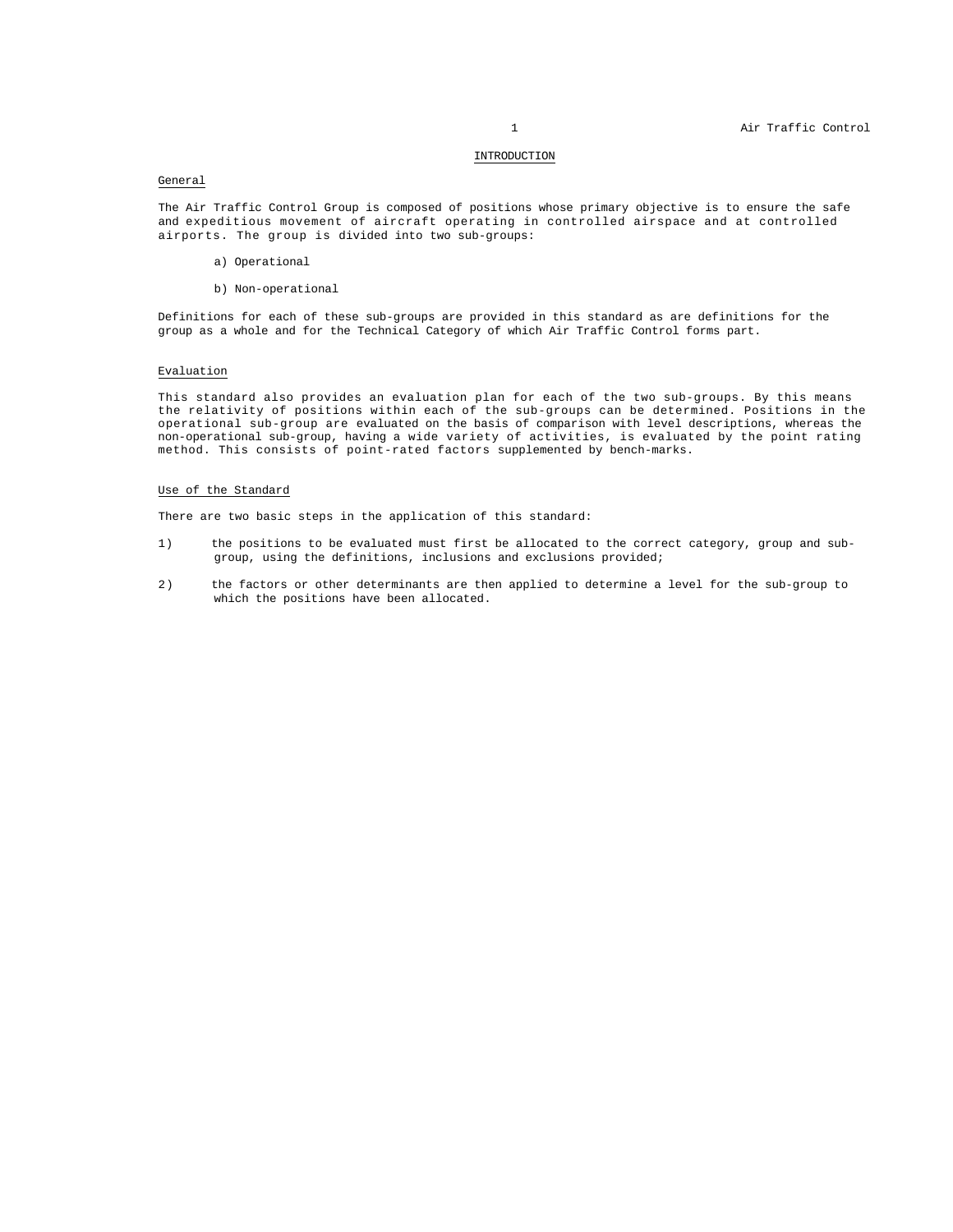# CATEGORY DEFINITION

Occupational categories were repealed by the Public Service Reform Act (PSRA), effective April 1, 1993.<br>Therefore, the occupational category definitions have been deleted from the classification standards.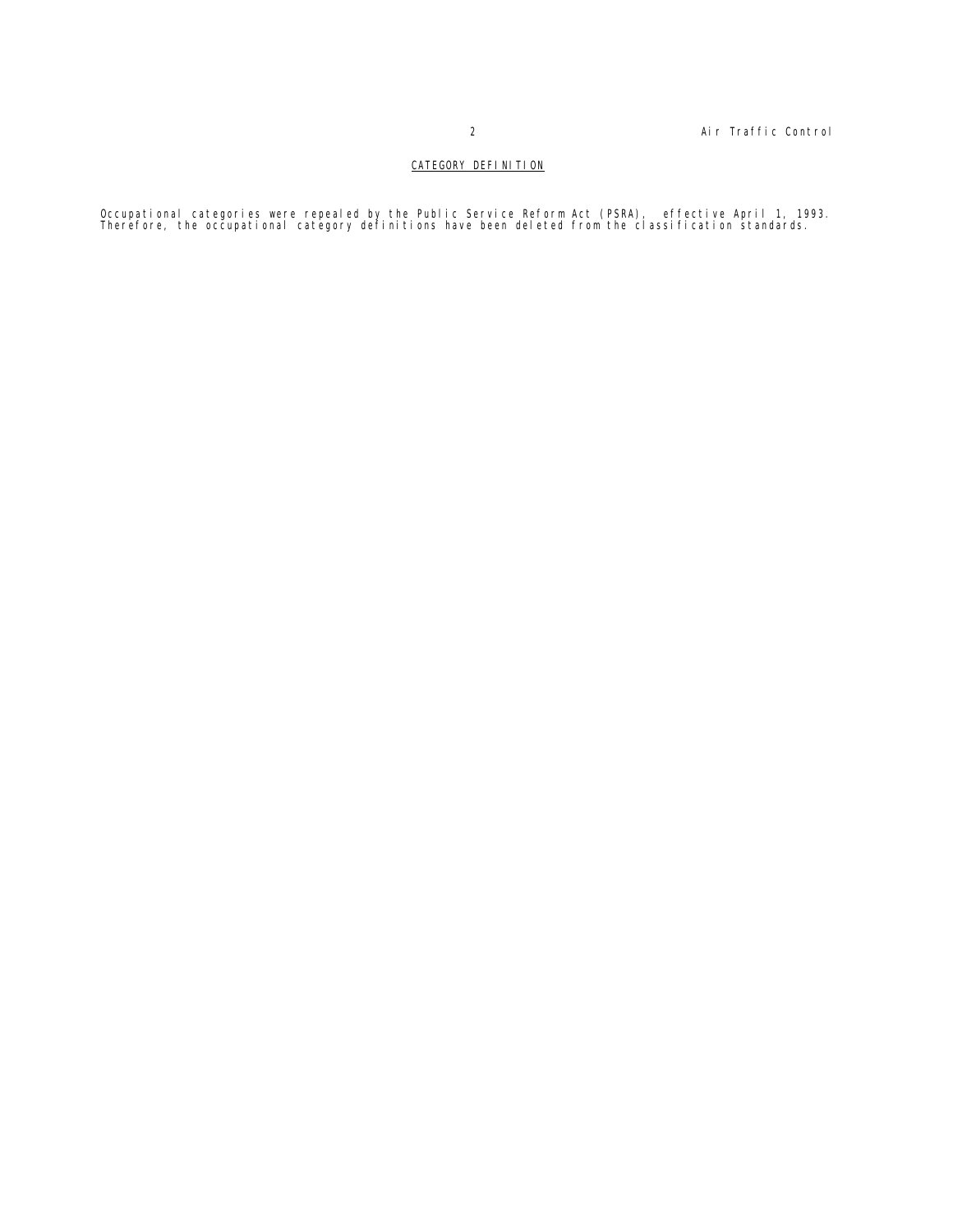# GROUP DEFINITION

For occupational group allocation, it is recommended that you use the <u>Occupational Group Definition</u><br><u>Maps</u>, which provide the 1999 group definition and their corresponding inclusion and exclusion<br>statements. The maps exp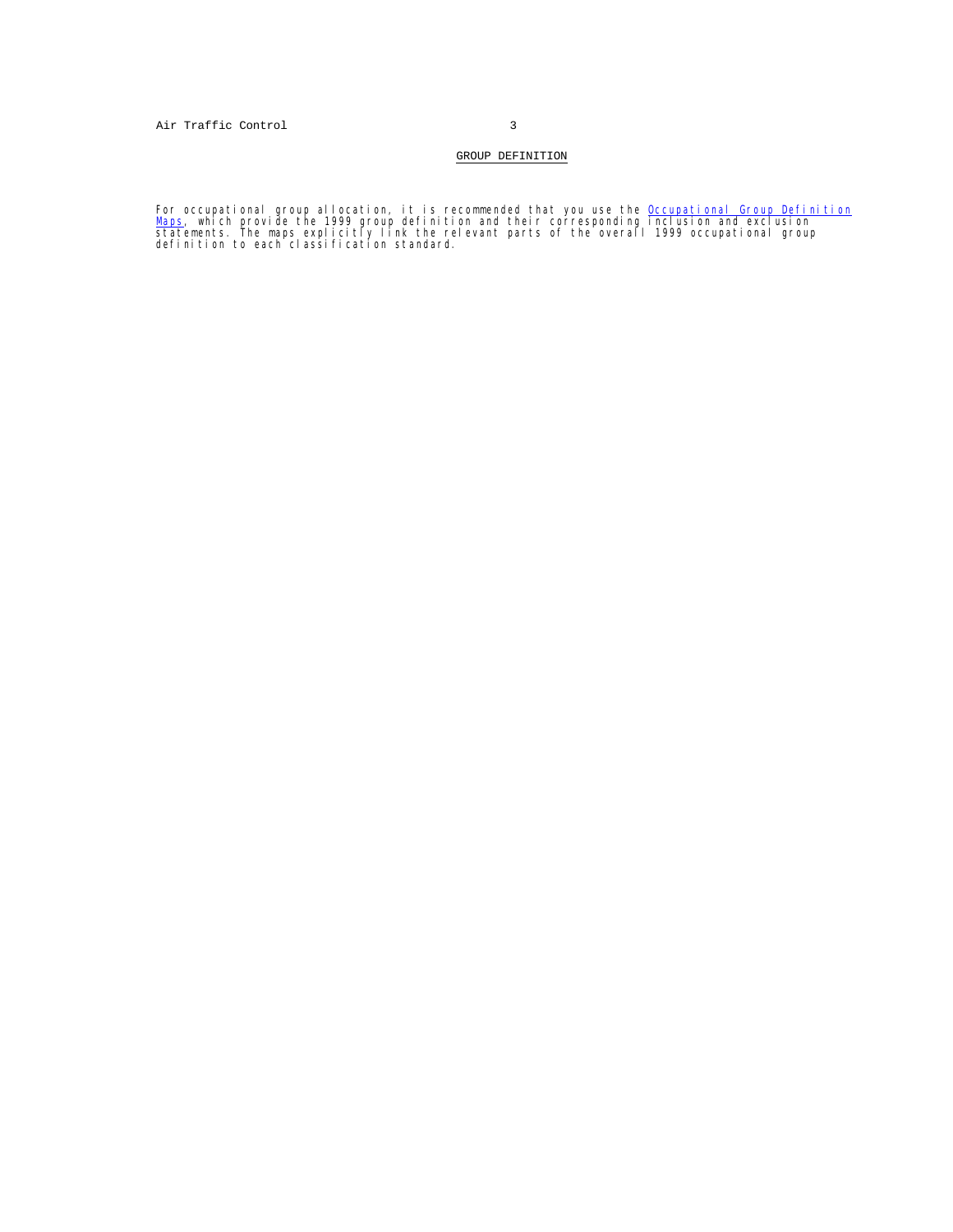Air Traffic Control 4

## GLOSSARY OF TERMS

AFPR average final point rating; result of averaging FPR over a period not exceeding the

twelve latest months for which statistics are available.

AIRPORT CONTROL TOWER a unit established to provide air traffic control service to airport

traffic. AND air navigation order.

AIRPORT TRAFFIC all traffic on the maneuvering area of an airport and all aircraft flying in the vicinity of an airport.

ALTITUDE RESERVATION UNIT (ARU) established to coordinate, approve, and provide information pertaining to altitude reservations and military activities areas.

AREA CONTROL CENTRE (ACC) a unit established to provide air traffic control service to IFR aircraft and controlled VFR aircraft.

ATC Air Traffic

Control ATS Air Traffic

Services

CONTROLLED AIRSPACE an airspace of defined dimensions within which air traffic control service is provided by a control tower, an ACC or a TCU.

AIRCRAFT MOVEMENT a take-off, landing, or simulated approach by an aircraft.

ASPR assigned SPR; result of applying %SPR to VSPR. CFCU Central Flow Control

Unit

FLIGHT PLAN specified information submitted in accordance of Air Regulations and ANO relative to the intended flight of an aircraft.

FPR final point rating; sum of IPR and ASPR.

FSS flight service station.

I.C.A.O. International Civil Aviation Organization.

IFR AIRCRAFT an aircraft operating in accordance with the instrument flight rules.

IFR FLIGHT a flight conducted in accordance with the instrument flight rules.

IFR WEATHER CONDITIONS weather conditions below the minima prescribed in Air Regulations and ANO.

INSTRUMENT FLIGHT RULES (IFR) the rules set forth in Air Regulations and in orders and directions made by the Minister there under.

IPR initial point rating using the modified Howell formula (see TP 1362)

JETS Joint Enroute-Terminal System

MANOPS a manual of operations in use in the control of air traffic.

NAVAID a navigational aid used by aircraft in flight under air traffic control for separation purposes.

OPERATING POSITION a position within a sector from which air traffic services are provided. There may be one or more positions within a sector.

SECTOR a part of an air traffic control unit that has a designated area of responsibility in which air traffic services are provided from an area control centre.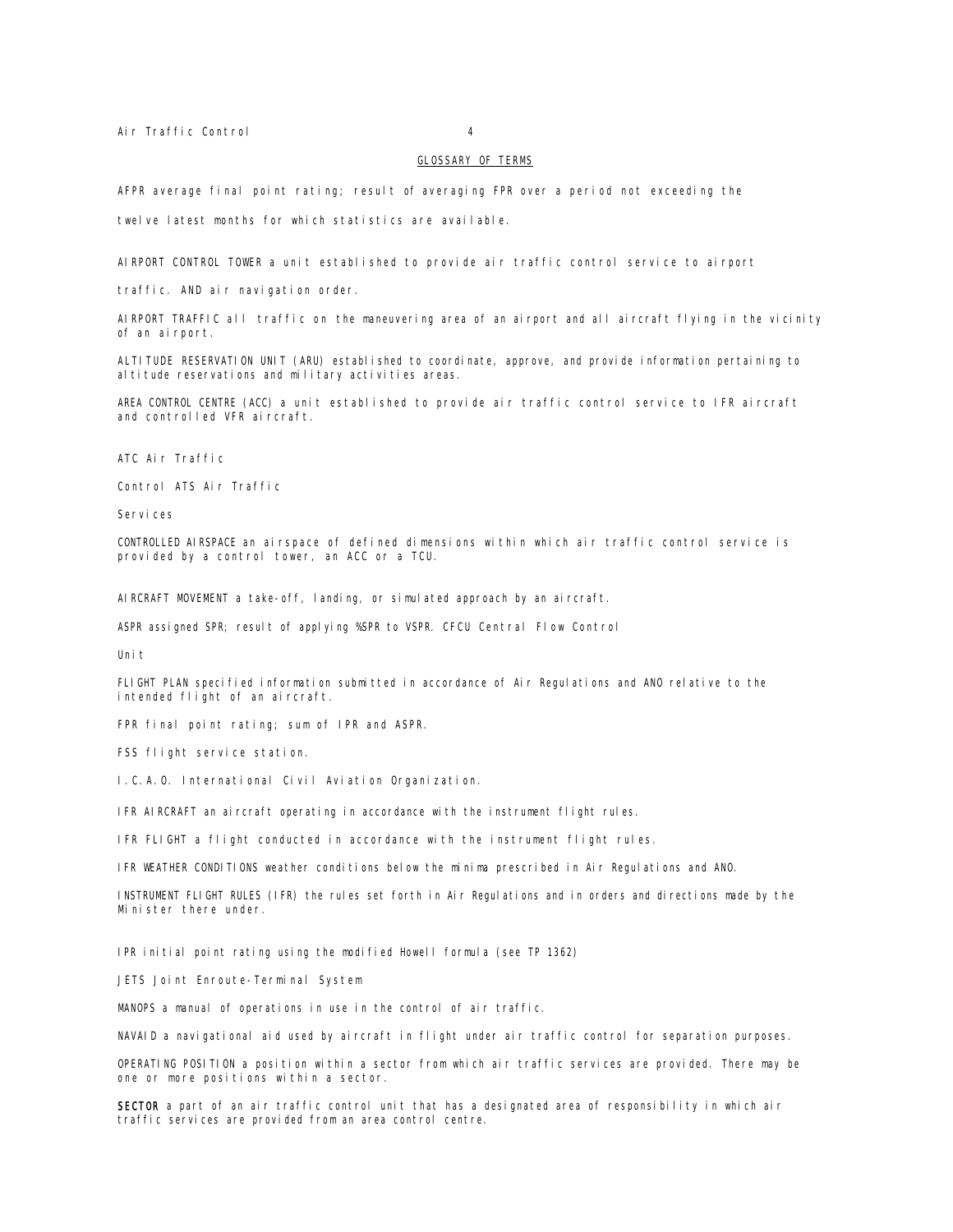SPR secondary point rating using values assigned to unusual static conditions affecting movements of ai rcraft.

XSPR percentage of SPR calculated for each airport using SPR criteria.

TERMINAL CONTROL UNIT (TŒJ) a unit established to provide air traffic control service to IFR and controlled VFR aircraft arriving at, or departing from, one or more airports.

VFR AIRCRAFT an aircraft operating in accordance with the visual flight

rules. VFR FLIGHT a flight conducted in accordance with the visual flight rules.

VFR WEATHER CONDITIONS weather conditions equal to or above the minima prescribed in Air Regulations and ANO.

VISUAL FLIGHT RULES (VFR) the rules set forth in Air Regulations and in the orders and directions made by the Minister there under.

VSPR available SPR for the unit, maximum available points for SPR.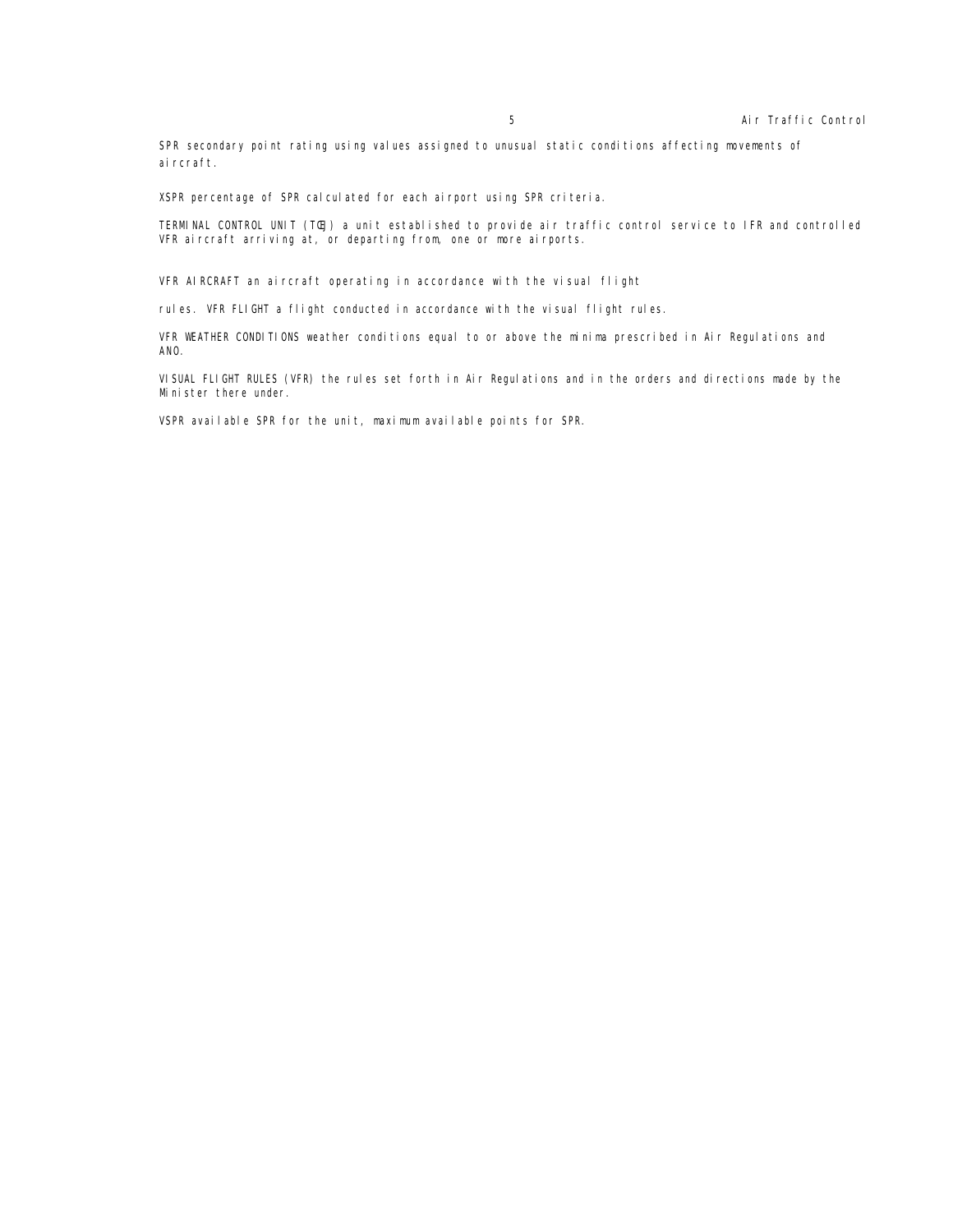# OPERATIONAL SUB-GROUP

# Definition

This sub-group consists of positions having the primary responsibility for control activities or having direct<br>input into the control activities, solely performed in a Control Tower or, in a Terminal Control Unit (TCU)<br>or,

## Excl usi ons

Positions which normally do not have a requirement to control air traffic in a control position or do not have direct input into the control activities are excluded from this sub-group.

# Notes to Raters

- 1. Part 1 of the level descriptions refers to a Visual Flight Rules (VFR) environment and Part 2 refers to an Instrument Flight Rules (IFR) environment.
- 2. Controlling air traffic in a control tower (VFR) is influenced significantly by the operational<br>workload which is a combination of dynamic factors including aircraft movements weighted for<br>performance, mix and category fol Lows.

Raters shall use the annual Average Final Point Rating (AFPR) averaged over a consecutive three year period.

Raters shall use as the source documents the Aircraft Movements System ATC Workload Measurement Reports published by Statistics Canada.

- 3. The annual Average Final Point Rating averaged over a consecutive three year period is not mandatory where major changes in traffic patterns occur as a result of either re-organization or opening of airports. Such cases will be considered on their relative merits.
- 4. For purposes of this standard, the annual total of IFR Flight Plans averaged over a consecutive three year period is used to differentiate between levels four and five respecting terminal control<br>positions. Raters shall use as the source documents the Terminal Control Units Traffic Analyses<br>reports (TP 8267) published by S
- 5. Positions are evaluated by comparing their duties and responsibilities with the level descriptions<br>provided. Allocation is made to the level whose description most closely corresponds to the<br>duties of the position being
- 6. Subsequent to the application of the level descriptions for positions in the Operational Sub-Group, the following kinds of positions are to be evaluated against the supervisory rating plan: Unit Operations Specialists and all positions designated as supervisors. An appropriate compensation rating will then be assigned to the position. Please refer to pages 15 and 16 for the Supervisory Rating Plan of the Operational Sub-Group.
- 7. There may be a need for some Area Controller positions responsible, as part of a training plan, for a limited number of sectors within a specialty area. Such positions are to be classified at one level below that of a fully qualified, non-supervisory, controller position in the facility.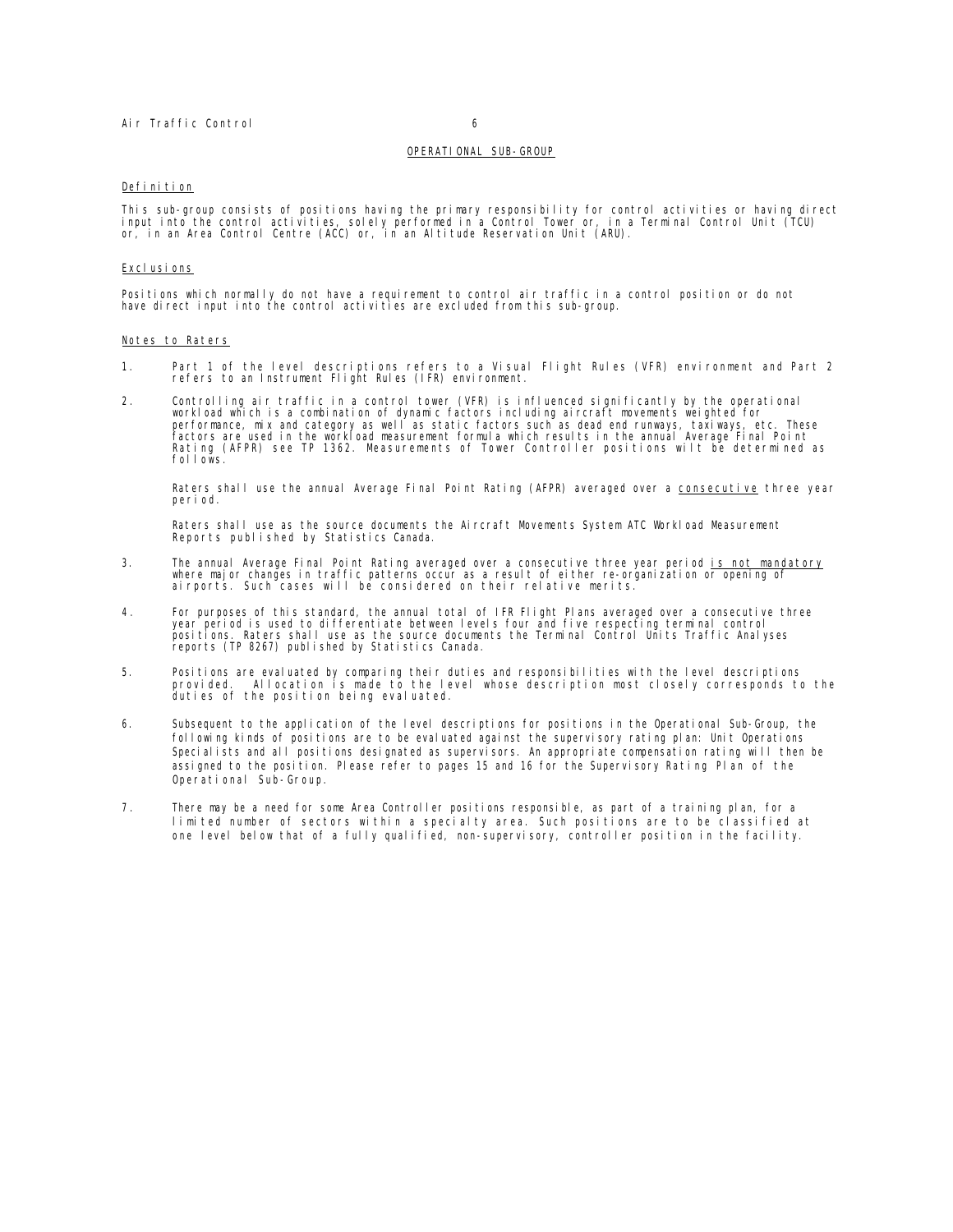# PART 1 - LEVEL DESCRIPTIONS - VFR

Level 1

Airport Controller positions responsible for facilitating the safe and expeditious movement of aircraft in<br>the control zone of a tower with an annual Average Final Point Rating (AFPR) averaged over a consecutive<br>three-year

# OR

Unit Operations Specialist positions responsible for controlling air traffic and ensuring quality control of<br>the work of Tower Controllers in a tower with an annual Average Final Point Rating (AFPR) averaged over a<br>consecutive three-year period of 13,000 or less.

Level 2

Airport Controller positions responsible for facilitating the safe and expeditious movement of aircraft in<br>the control zone of a tower with an annual Average Final Point Rating (AFPR) averaged over a consecutive<br>three-year

OR

Unit Operations Specialist positions responsible for controlling air traffic and ensuring quality control of<br>the work of Tower Controllers in a tower with an annual Average Final Point Rating (AFPR) averaged over a<br>consecu

# Level 3

Airport Controller positions responsible for facilitating the safe and expeditious movement of aircraft in<br>the control zone of a tower with an annual Average Final Point Rating (AFPR) averaged over a consecutive<br>three-year

#### OR

Tower Supervisor positions responsible for supervising the operational activities of an airport control<br>tower and for working in a control position of a tower with an annual Average Final Point Rating (AFPR)<br>averaged over

Level 4

Airport Controller positions responsible for facilitating the safe and expeditious movement of aircraft in<br>the control zone of a tower with an annual Average Final Point Rating (AFPR) averaged over a consecutive<br>three-year

OR

Tower Supervisor positions responsible for supervising the operational activities of an airport control<br>tower and for working in a control position of a tower with an annual Average Final Point Rating (AFPR)<br>averaged over

Level 5

Airport Controller positions responsible for facilitating the safe and expeditious movement of aircraft in<br>the control zone of a tower with an annual Average Final Point Rating (AFPR) averaged over a consecutive<br>three-year

OR

Tower Supervisor positions responsible for supervising the operational activities of an airport control<br>tower and for working in a control position of a tower with an annual Average Final Point Rating (AFPR)<br>averaged over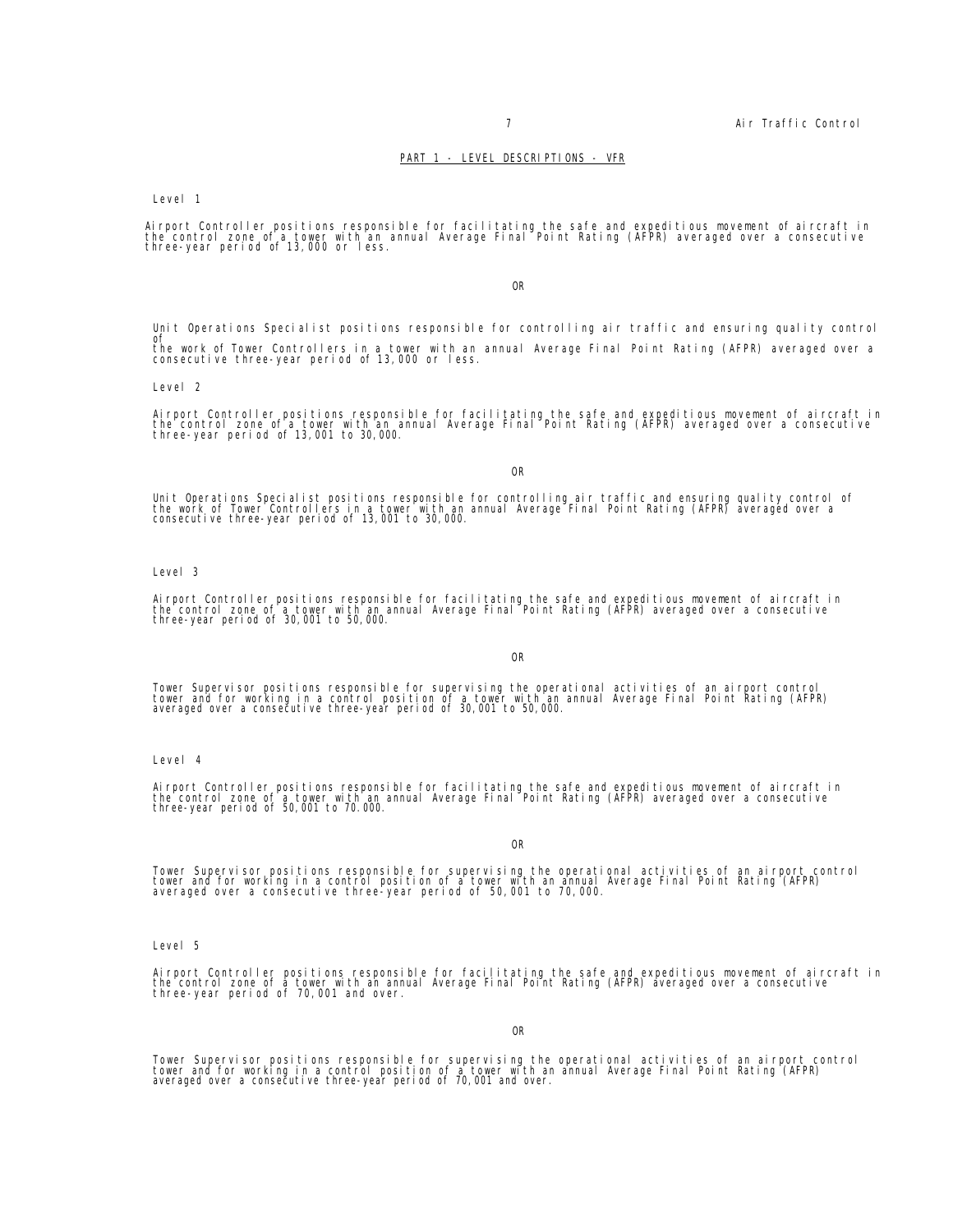# Air Traffic Control 8

Table 1

## **SUMMARY** CLASSIFICATION LEVEL FOR <u>AIRPORT CONTROL POSITIONS</u>

| LEVEL          | AFPR<br>AVERAGE<br>(3 YEARS)    | Α<br><b>CONTROLLER</b>                     | B<br>SPECI ALI ST/<br>SUPERVI SOR               |
|----------------|---------------------------------|--------------------------------------------|-------------------------------------------------|
| 1              | UP TO<br>13,000<br>AFPR         | Ai rport<br>Controller<br>$A1-OPR-1$       | Unit Operation<br>Specialist<br>Al-OPR-1        |
| $\overline{2}$ | 13,001<br>TÒ.<br>30,000<br>AFPR | Airport<br>Controller<br>$AI$ - OPR - 2    | Unit Operation<br>Special ist<br>$AI - OPR - 2$ |
| 3              | 30,001<br>ΤÒ<br>50,000<br>AFPR  | Airport<br>Controller<br>$AI$ -OPR-3       | Tower<br>Supervisor<br>AI-OPR-3                 |
| $\overline{4}$ | 50,001<br>ΤÒ<br>70,000<br>AFPR  | Ai rport<br>Controller<br>$AI$ -OPR-4      | Tower<br>Supervisor<br>Al-OPR-4                 |
| 5              | 0ver<br>70,000<br>AFPR          | Ai rport<br>Controller<br>$AI$ - $OPR - 5$ | Tower<br>Supervisor<br>Al-OPR-5                 |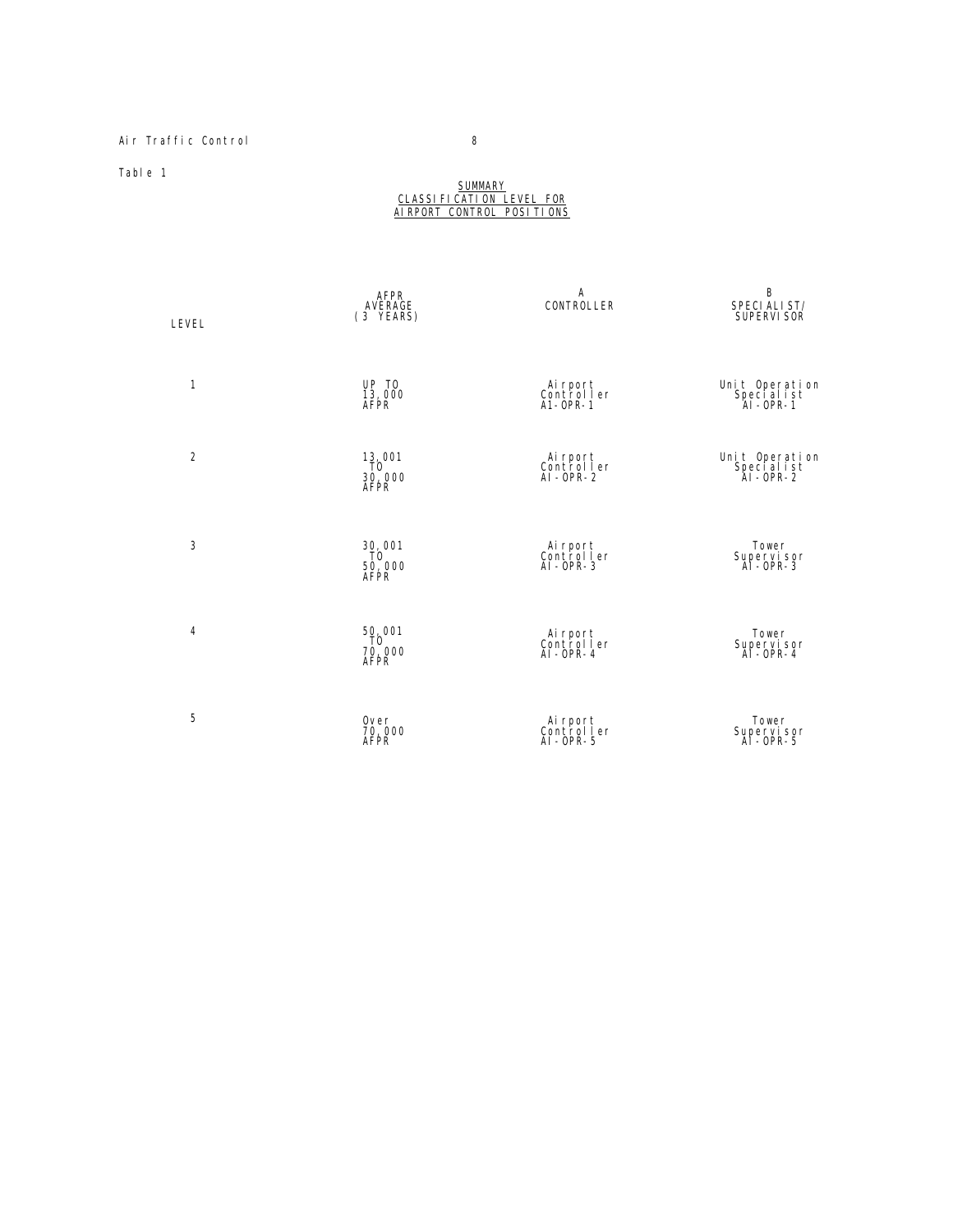# PART 13 - LEVEL DESCRIPTIONS - IFR

# Level 4

Altitude Reservation Unit Controller positions responsible for reviewing, assessing, coordinating and approving altitude reservation requests.

# OR

Terminal controller positions responsible for facilitating the safe and expeditious movement of aircraft under IFR and controlled VFR conditions in a terminal control airspace. This level applies to terminal control units with an annual total of IFR Flight Plans 100,000 or less averaged over a consecutive three-year period.

OR

Altitude Reservation Unit Supervisor positions responsible for supervising the activities of the unit on â shift and performing the functions of the ARU controllers as required.

#### OR

Terminal Control Unit Supervisor positions responsible for supervising the operational activities and working at a control position of a Terminal Control Unit with an annual total of IFR Flight Plans of 100,000 or less averaged over a consecutive three-year period.

# Level 5

Area Controller positions responsible for facilitating the safe and expeditious movement of aircraft under IFR and controlled VFR conditions in all sectors within a specialty area.

OR

Data Systems Coordinator positions responsible for operational certification and the security of ATS automated systems and equipment in use at control positions in an Area Control Centre.

OR

Terminal Controller positions responsible for facilitating the safe and expeditious movement of aircraft under IFR and controlled VFR conditions in a terminal control airspace. This level applies to terminal control units with an annual total of IFR Flight Plans over 100,000 averaged over a consecutive three-year period.

OR

Area Control Supervisor positions responsible for supervising the operational activities and working at a control position of a specialty area within an Area Control Centre.

#### OR

Terminal Control Unit Supervisor positions responsible for supervising the operational activities and working at a control position of a Terminal Control Unit with an annual total of IFR Flight Plans over 100,000 averaged over a consecutive three-year period.

OR

Flow Controller positions, located in an Area Control Centre or in a central Flow Control Unit responsible for facilitating the safe and expeditious flow of aircraft under IFR and controlled VFR conditions, within a delegated airspace area.

9 Air Traffic Control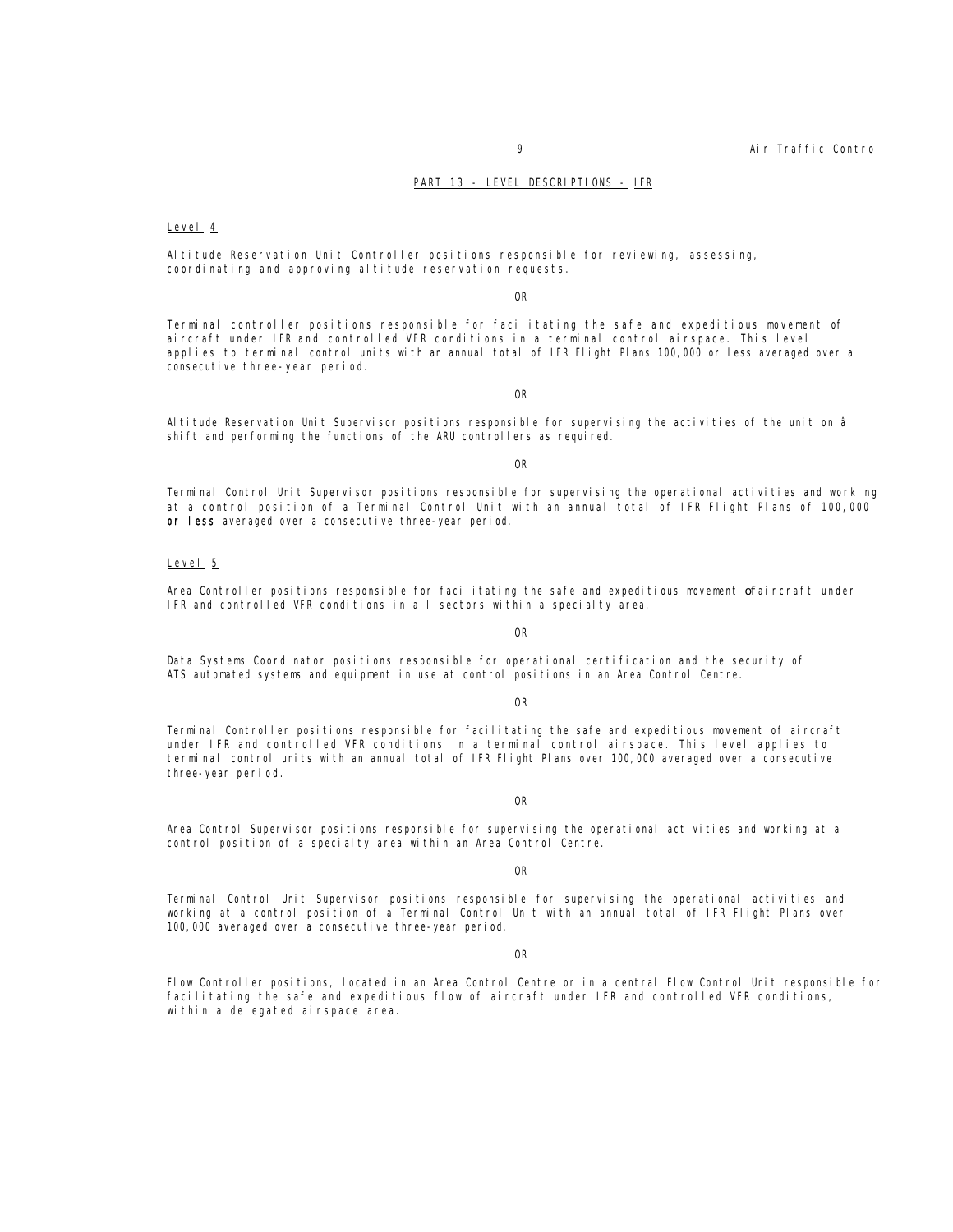Air Traffic Control 10

Table 2

# SUMMARY CLASSIFICATION LEVEL FOR IFR POSITIONS

| <b>LEVEL</b> | <b>WORKS</b><br><b>IN</b> | A<br>CONTROL<br><b>ACTI VI TI ES</b>       | 8<br>SUPERVI SI ON                          |
|--------------|---------------------------|--------------------------------------------|---------------------------------------------|
| 4            | ARU                       | ARU<br>Controller<br>$AI - OPR - 4$        | ARU<br>Supervisor<br>AI-OPR-4               |
|              | TCU<br>UP TO 100,000      | TCU<br>Controller<br>$AI$ -OPR-4           | <b>TCU</b><br>Supervi sor<br>$AI - OPR - 4$ |
| 5            | ACC                       | ACC<br>Controller<br>$AI$ -OPR-5           | <b>ACC</b><br>Supervisor<br>Al-OPR-5        |
|              |                           | ACC<br>Flow Controller<br>Al-OPR-5         |                                             |
|              |                           | ACC<br>Data System Coordinator<br>Al-OPR-5 |                                             |
|              | CFCU                      | CFCU<br>Flow Controller<br>Al-OPR-5        |                                             |
|              | TCU<br>OVER 100, 000      | TCU<br>Controller<br>Al-OPR-5              | TCU<br>Supervisor<br>AI-OPR-5               |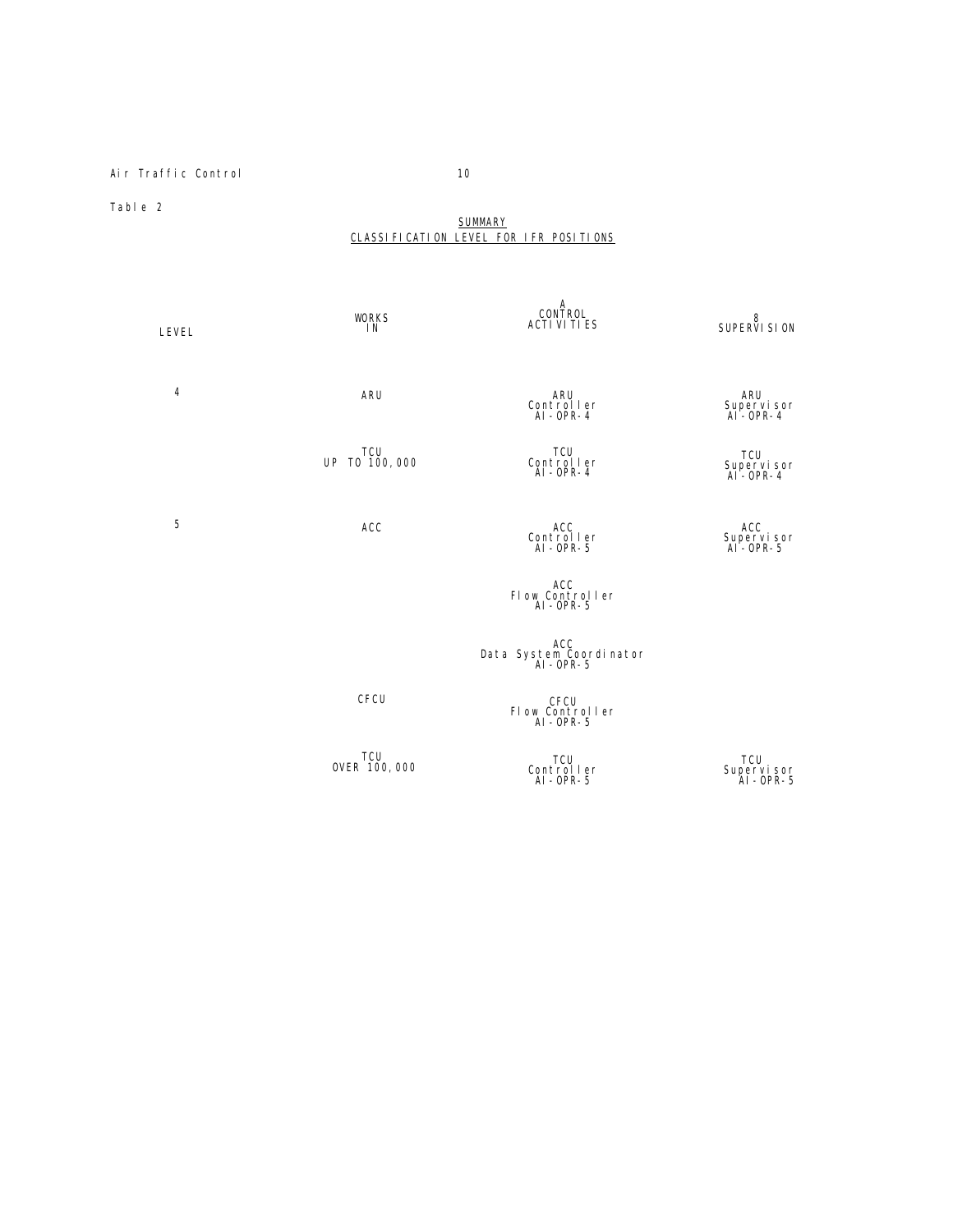# RATING PLAN - SUPERVISION OPERATIONAL SUB-GROUP

This rating plan measures the continuing responsibility of the position for the work and guidance of other employees as indicated by the nature of the supervisory responsibility.

# Definitions

 $\bullet$  Nature of supervisory responsibility " refers to the extent to which supervisory positions have such continuing responsibilities as controlling the quantity and quality of work, assigning work, allocating staff, evaluating staff performance, and training and disciplining staff.

• Staff <sup>11</sup> refers to the individuals for whom the position exercises line supervisory responsibility directly or through subordinate supervisors.

# Notes to raters

- 1. Supervision performed during absences of the supervisor, such as on annual leave or sick leave, is not to be rated.
- 2. The following activities are not to be considered as supervision:

- monitoring the progress or activities of consultants; administering contracts and/or persons under contract.

3. To assign a position to either level A or B, the characteristics of each level must first be considered. To determine what level is most appropriate, the position must perform most of the activities described by the level description.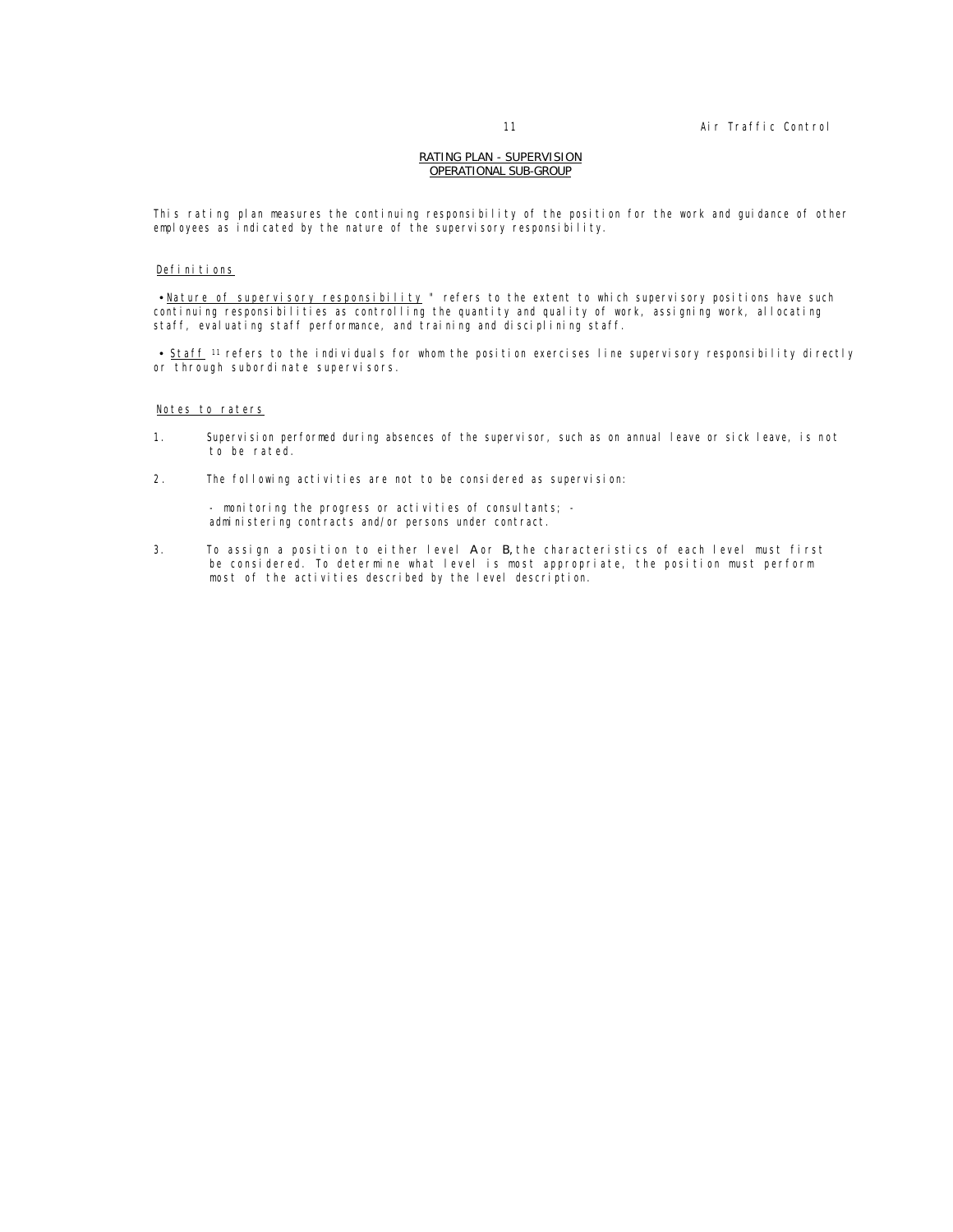Nature of Supervisory Responsibility

- A. Takes the lead as a working member of a group; reviews work and maintains discipline on a continuing basis; informs employee(s) of strengths and weaknesses.
- B. Organizes and controls the work of staff on a continuing basis as a supervisor or team leader. Instructs employee(s) in work methods, procedures and techniques and in solution of problems. Ensures compliance with work standards and procedures. Evaluates work performance. Identifies training requirements.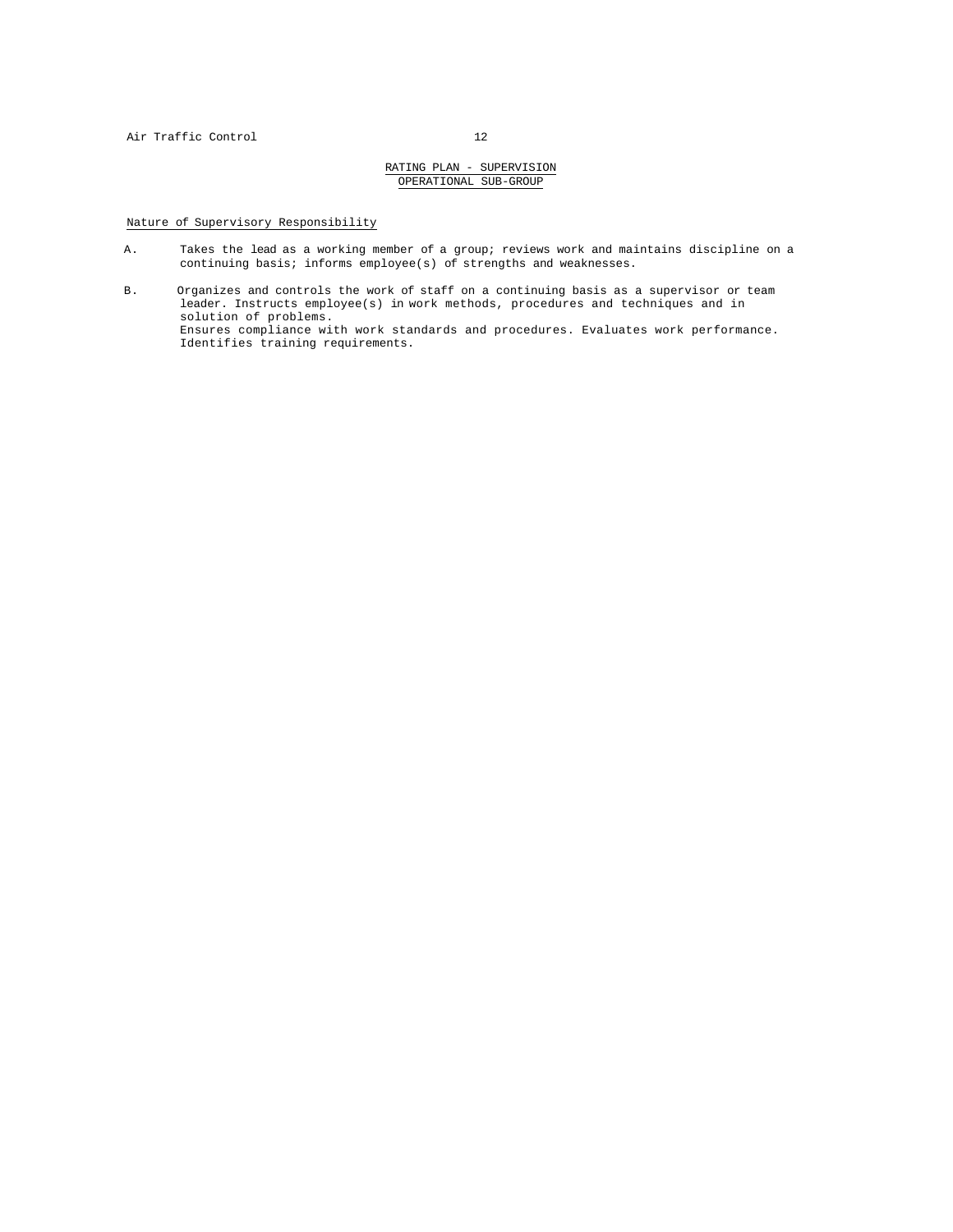# Air traffic control

# NON-OPERATIONAL SUS-GROUP

# Introduction

The classification standard for the Air *Traffic* Services non-operational sub-group is a point-rating plan consisting of an introduction, definition of the sub-group, rating scales and bench-mark position descriptions.

Point-rating is an analytical, quantitative method of determining the relative values of jobs. Point-rating plans define characteristics or factors common to the jobs being evaluated, define degrees of each factor and allocate point values to each degree. The total value determined for each job is the sum of the point values assigned by the raters.

ALL methods of job evaluation require the exercise of judgment and the orderly collection and analysis of information in order that consistent judgments can be made. The point-rating method facilitates rational discussion and resolution of differences in determining the relative values of jobs.

# **Factors**

The combined factors may not describe all aspects of jobs. They deal only with those characteristics that can be defined and distinguished and that are useful in determining the relative worth of jobs.

Three factors are used in this plan, one of which has more than one dimension and has been defined in terms of two related elements.

# Factor Weighting and Point Distribution

The weighting of each factor reflects its relative importance. Similarly, points are distributed to the factors or elements in an arithmetical progression.

## Rating scales - non-operational sub-group

In the rating plan the following factors, factor weights and point values are used.

| Factors                                             | Factor Weights | Mi ni mum | Maximum |
|-----------------------------------------------------|----------------|-----------|---------|
| Knowl edge                                          | 45%            | 90        | 450     |
| Decisions and<br>Recommendations<br>Scope<br>Impact | 40%            | 80        | 400     |
| Contacts                                            | 15%            | 50        | 150     |
|                                                     |                |           | 1000    |

# Bench-mark Positions

Bench-mark position descriptions are used to exemplify degrees of factors. Each description consists of a list of the principal duties and specifications describing the degree of each factor against which the position is rated. The bench-mark positions have been evaluated and the degree and point values assigned for each factor are shown in the specifications.

The rating scales identify the bench-mark position descriptions that exemplify each degree. These descriptions are an integral part of the point-rating plan and are used to ensure consistency in applying the rating scales.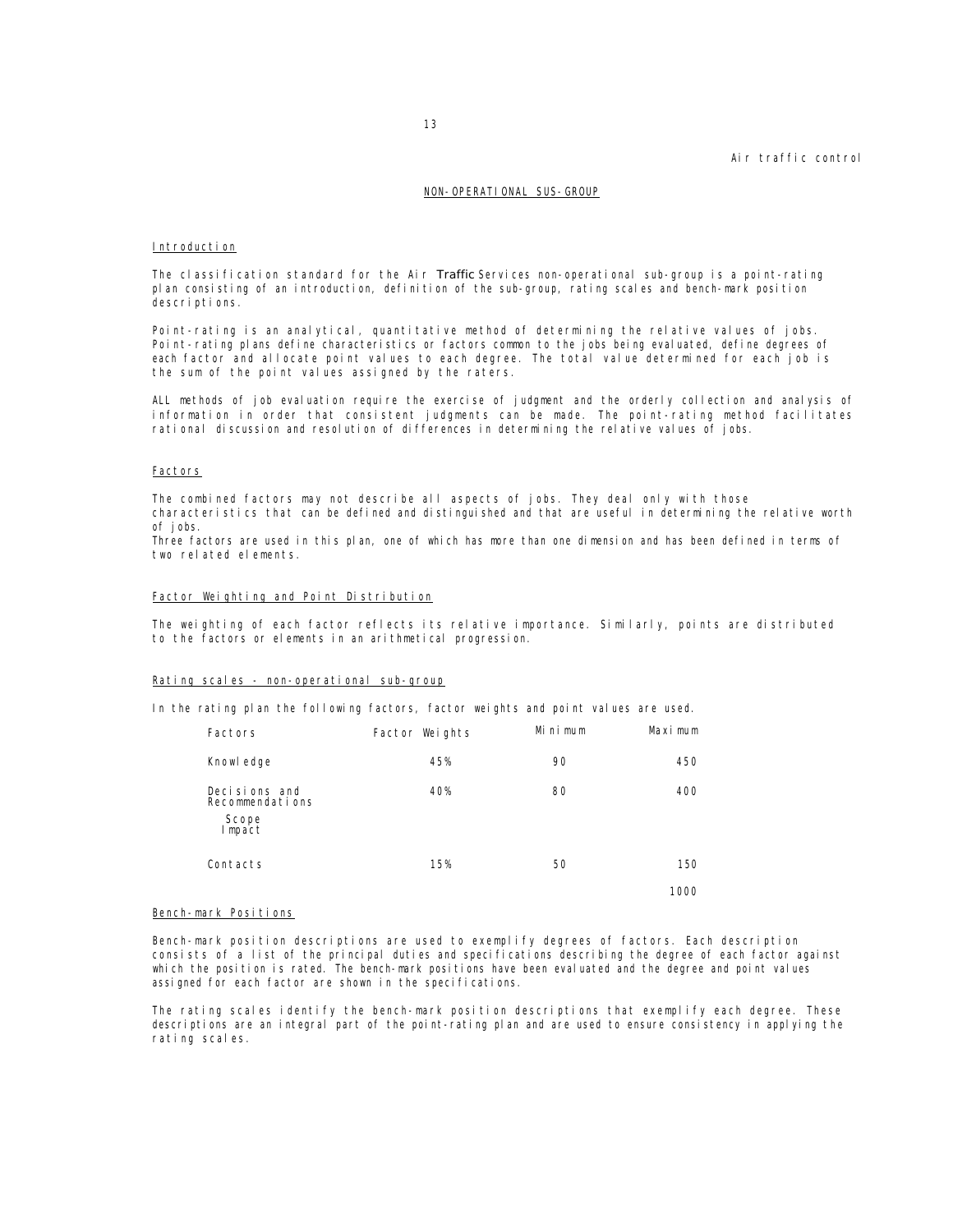# Air Traffic Control 14

# Use of the Standard

There are six steps in the application of this classification standard.

- 1. The position description is studied to ensure understanding of the position as a whole. The relation of position being rated to positions above and below it in the organization is also studied.
- 2. Allocation of the position to the category, group and sub- group is confirmed by reference to the definitions and the descriptions of inclusions and exclusions.
- 3. Tentative degrees of each factor in the position being rated are determined by comparison with degree definitions in the rating scales. Uniform application of degree definitions requires frequent reference to the description of factors and the notes to raters.
- 4. The description of the factor in each of the bench-mark positions exemplifying the degree tentatively established is compared with the description of the factor in the position being rated. Comparisons are also made with descriptions of the factor in bench-mark positions for the degrees above and below the one tentatively established.
- 5. The point values for all factors are added to determine the tentative total point rating.
- 6. The position being rated is compared as a whole with positions to which similar total point values have been assigned, as a check on the validity of the total rating.

# Determination of Levels

The ultimate objective of job evaluation is the determination of the relative values of jobs in each occupational group. Jobs that fall within a designated range of point values will be regarded as being of equal difficulty and will be assigned to the same level.

Level and Level Boundaries

- 1 For training purposes only
- 2 220-270
- 3 271-345
- 4 346-450
- 5 451-600
- 6 601-750
- 7 751-900
- 8 901-1000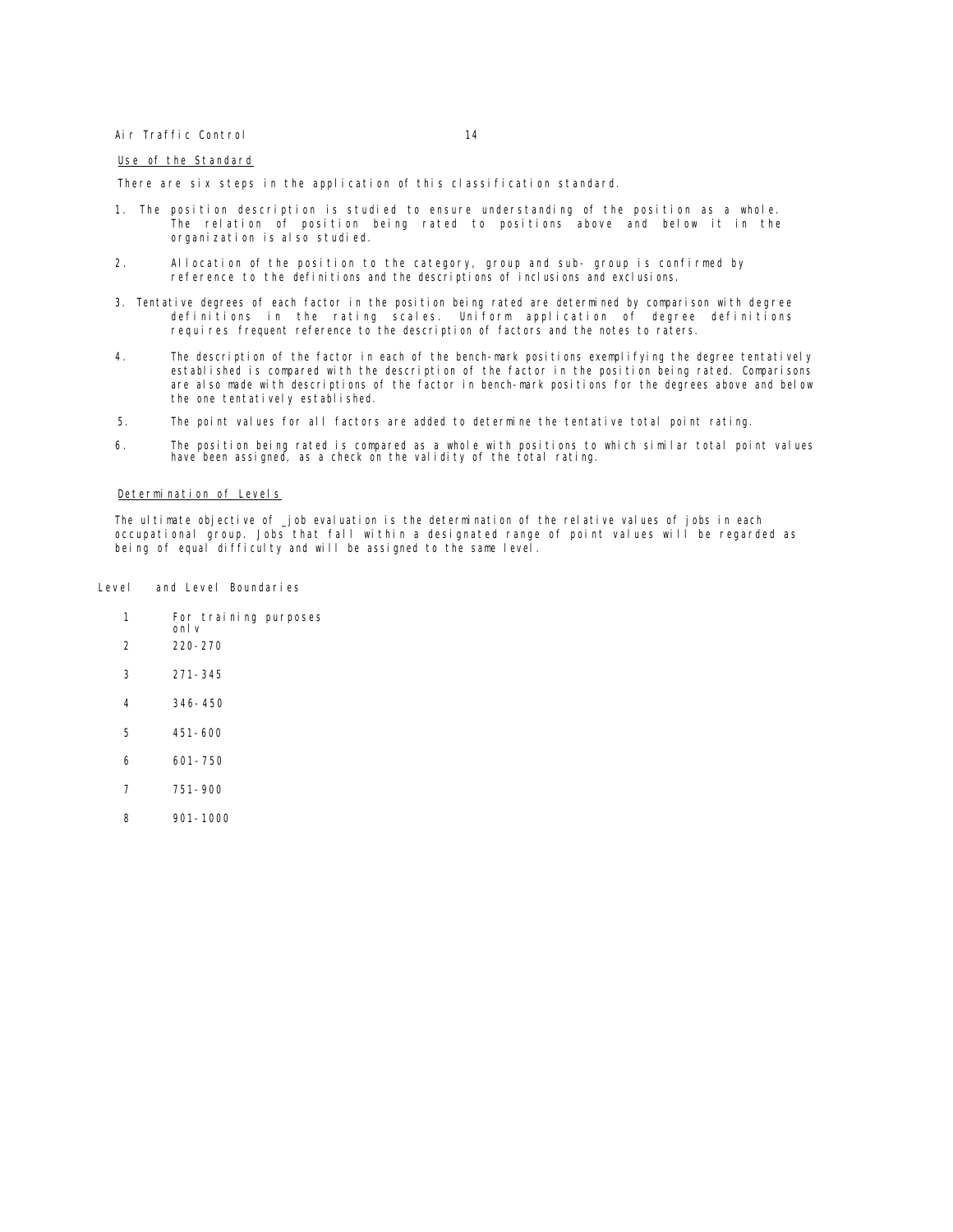# NON-OPERATIONAL SUB-GROUP

# Definition

This sub-group consists of positions where there is normally no requirement to work in a control position or to have a direct input into control activities.

# Inclusions

Positions included in this sub-group are those in which one or more of the following activities are of primary importance.

- 1. The management of activities related to the provision of Air Traffic Services.
- 2. The planning, development and evaluation of ATS systems, equipment, procedures, standards and separation minima or the maintenance of civil and military liaison related to air traffic control, as well as the supervision of these activities.
- 3. The planning, development, conduct or supervision of technical training for the provision of air traffic control service.

# Excl usi ons

Positions having the primary responsibility for control activities or having a direct input into control activities performed in a Control Tower, a Terminal Control Unit (TCU), an Area Control Centre (ACC) or in an Altitude Reservation Unit (ARU).

# Notes to Raters

- 1. It is intended that Tower/TCU Chief positions be classified at one Level higher than the operational working-level Controller positions. In this connection, an appropriate point-rating is to be assigned to the positions by applying the factors of this sub-group.
- 2. First apply the point-rating plan for positions in the non-operational sub-group. The Rating Plan - Supervision is then to be applied to positions having continuing responsibility for the work and guidance of other employees as defined in the plan. Please refer to pages 23 and 24 for the Rating Plan - Supervision.
- 3. When considering supervisory and subordinate positions, identical ratings under the Knowledge Factor may be warranted in certain instances. However, identical ratings are not to be assigned under Decisions and Recommendations.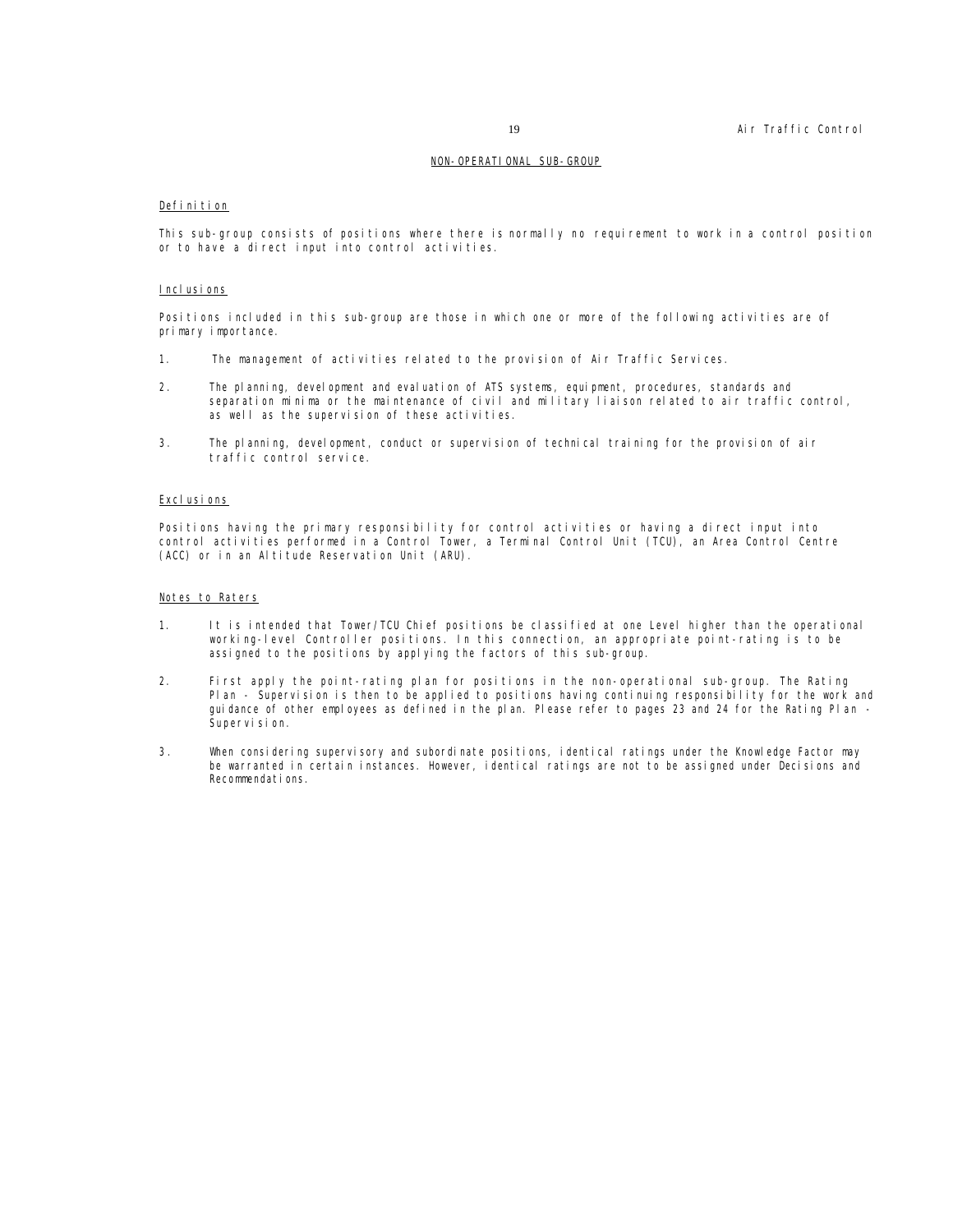# KNOWLEDGE FACTOR

This factor measures position requirements in terms of the experience and knowledge required to perform the duties.

# Definition

" Knowledge ": this is a comprehensive term which includes but is not restricted to the following:

- a) Knowledge and understanding of policies, directives and technological developments applicable to air traffic control services; of air traffic rules, standards and procedures of Canada, the International Civil Aviation Organization and foreign countries; of air regulations and air navigation orders pertaining to the movement and control of air traffic.
- b) Knowledge and understanding of the operational characteristics of the Canadian Air Traffic Control System; of the aviation industry; of trends and developments in the field of aviation; of managerial and administrative principles and practices, contract administration and pedagogical techni ques.
- c) The experience necessary to develop rules, policies, systems, procedures and standards relative to air traffic control services.

# Notes to Raters

- 1. All positions in the sub-group require the knowledge and experience necessary to qualify for an Air Traffic Control License. Consequently, this basic knowledge is common to all positions and does not serve to distinguish between levels in the group.
- 2. Knowledge and experience may be gained through a combination of study, on-the-job training, formal instruction and experience in related and progressively more responsible positions.
- 3. The rating scale consists of a single element divided into seven degrees. When evaluating a position, raters should consider the total knowledge and experience requirements of the position being evaluated, and select one of the seven degrees through comparison with the duties and specifications described in the bench-mark position descriptions.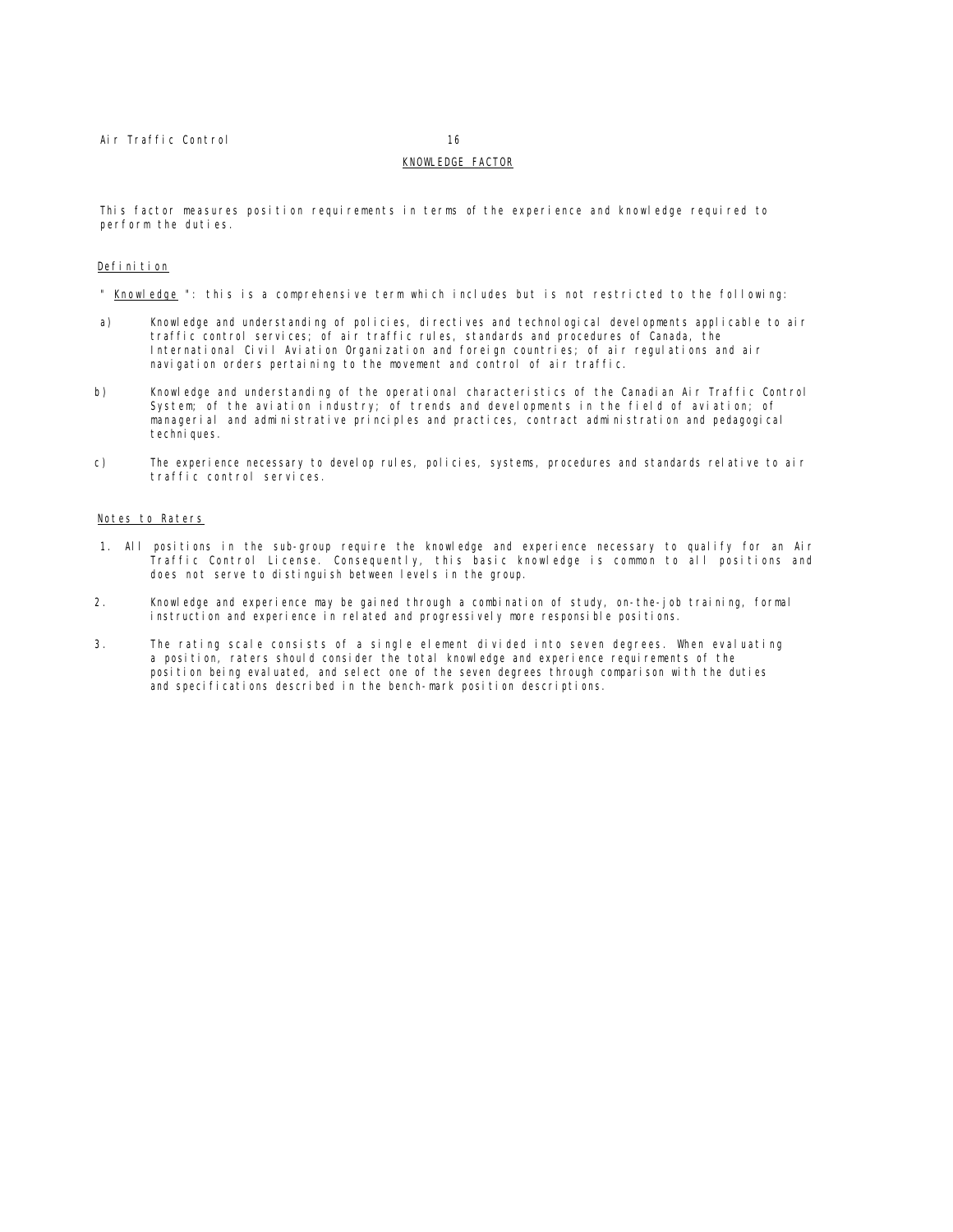# RATING SCALE - KNOWLEDGE

| Degree         | Poi nts | Bench-mark                                                                                                                                                         |
|----------------|---------|--------------------------------------------------------------------------------------------------------------------------------------------------------------------|
| $\mathbf{1}$   | 90      | 1. Manager, Control Tower                                                                                                                                          |
| 2              | 150     |                                                                                                                                                                    |
| 3              | 210     | 2. Manager, Control Tower                                                                                                                                          |
| 4              | 270     | 3. Regional Training Instructor<br>4. Regional Specialist, Tower operations                                                                                        |
|                |         |                                                                                                                                                                    |
| 5              | 330     | 5. Procedures Specialist<br>6. Manager, ATC Operational Requirements<br>7. Regional Superintendent, Tower Operations<br>8. Manager, Area Control Centre Operations |
| 6              | 390     | 9. Superintendent, Rules and Procedures<br>10. General Manager, Area Control Centre                                                                                |
| $\overline{7}$ | 450     | 11. Chi ef, Ai rspace and Procedures                                                                                                                               |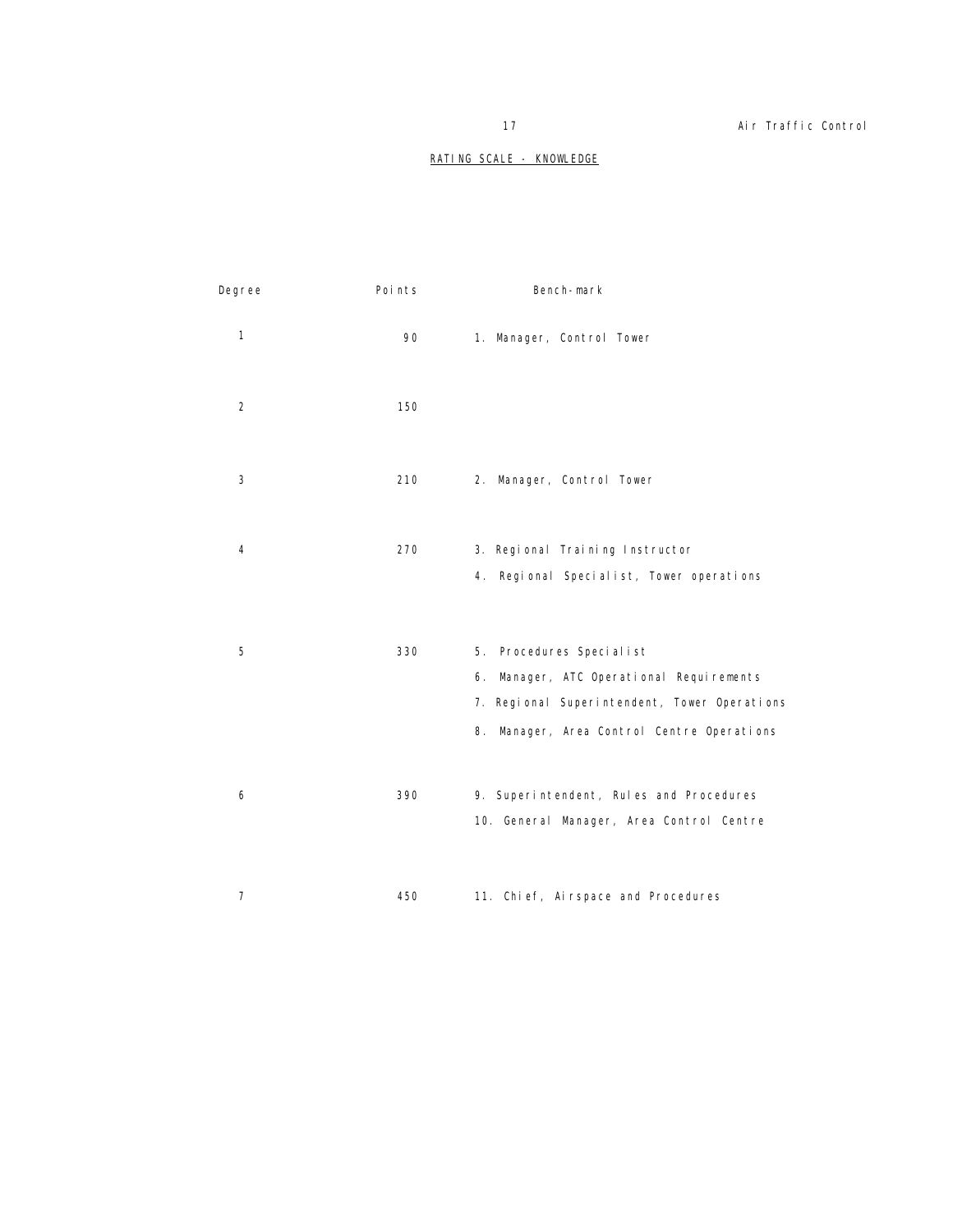## DECISIONS AND RECOMMENDATIONS FACTOR,

This factor measures position requirements in terms of the scope for decision-making and the impact of such decisions.

# Definitions

"Decision Making" includes responsibility for:

- 
- a) decisions on courses of action within delegated authority;<br>b) recommending courses of action to supervisors or to officials in organizations subject to applicable<br>regulations, in the capacity of effective recommending a
- making process.

"Sc\_ove" refers to the judgment and initiative required to identify and resolve problems; to the degree of freedom that exists for independent action or to make decisions and recommendations within formally delegated authority; and the availability of direction and guidelines.

"Impact" refers to the effect of the work performed on the service provided and consequently on the user of the service and the nature and extent of the resources committed.

"Program" refers to a general plan for action including resources designed to achieve a government objective, policy, or legislative intent.

"Project" refers to specific plans of action which are developed and implemented to achieve the objectives of a segment of a program.

# Notes to Raters

- 1. In evaluating positions under the Scope for Initiative and Judgment element, raters are to consider various guidelines.
- 2. In order to develop, evaluate or implement procedures and programs as defined in degrees a and C, and national policies, standards and criteria as defined in degree D, there is a requirement to research, study and review material in the national and international air traffic control systems and to attend meetings and seminars and to participate in projects. The significance of this requirement increases in accordance with increasing scope for the exercise of initiative and judgment in performing the assigned work.
- 3. The air traffic control system is designed to ensure a safe, orderly and expeditious flow of air traffic. The impact of action taken on the safety of air traffic does not serve to differentiate between positions and is not to be considered.
- 4. The four degrees of Impact of Action element are illustrated by the bench-mark position descriptions. The following characteristics of the work are to be considered in determining a tentative degree for this element.
	- a) The effect of action taken on the quality and cost of the service provided taking into account the users served and the nature of the activity supported.
	- b) The effect of an error in judgment on government resources, on the achievement of objectives or on the resources of the aviation industry.
	- c) The extent to which the position has the effective recommending authority, which is related to the level of the position in the organization.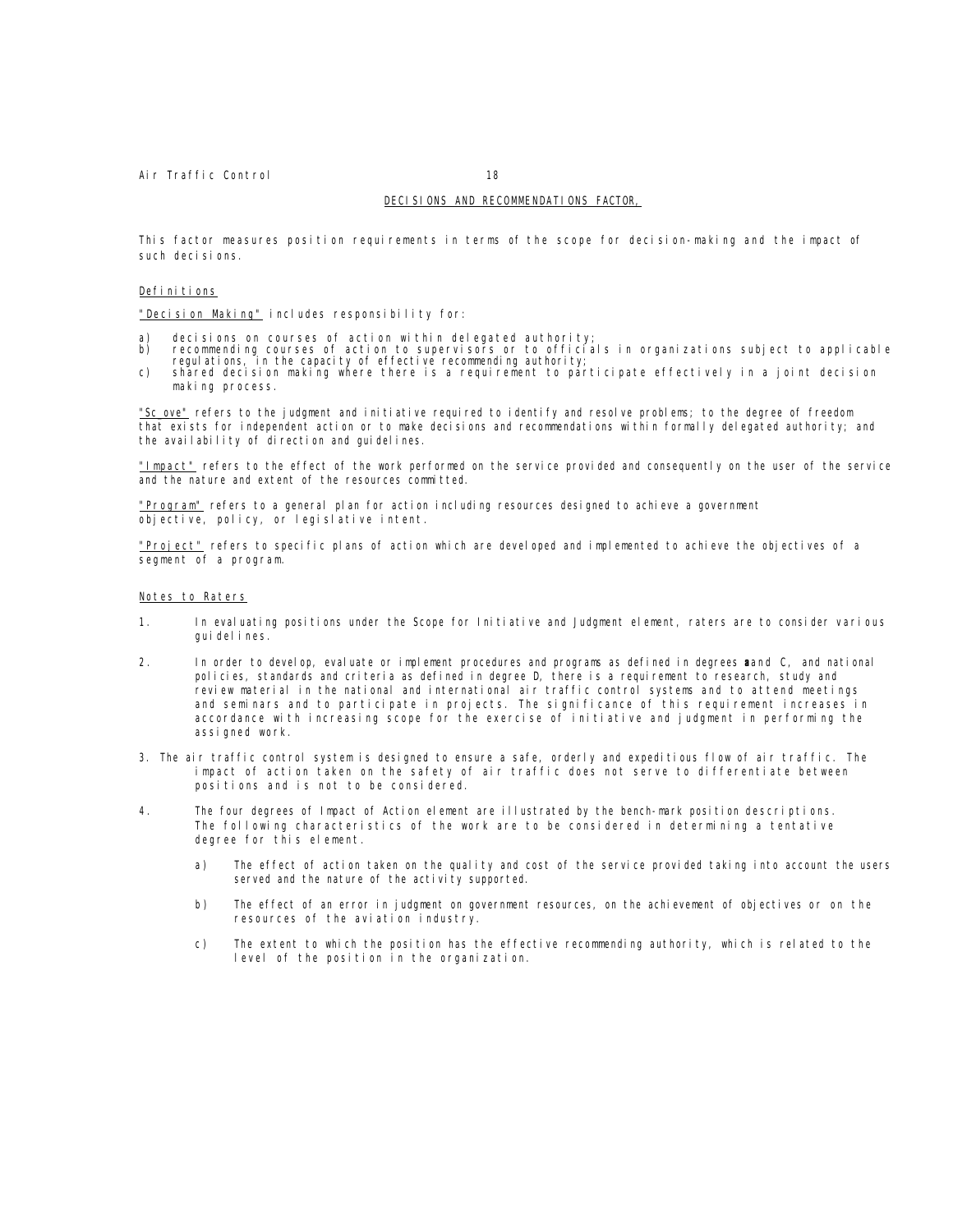# rating; SCALE - DECISIONS AND RECOMMENDATIONS

# SCOPE FOR DECISION MAKING

|                           | Performs work<br>according to<br>qeneral<br>instructions and<br>qui del i nes and<br>modifies or<br>changes<br>establ i shed | Performs work<br>according to general<br>instructions and<br>develops new ATS<br>systems, procedures,<br>equipment or<br>recommends changes<br>and evaluates system | Performs work<br>according to general<br>plans to meet<br>objectives<br>established for a<br>program, implements<br>and controls<br>projects and | Performs work according<br>to broadly defined<br>objectives; under the<br>general direction of a<br>manager at the EX<br>$level$ ; plans and<br>develops or evaluates<br>national policies, |
|---------------------------|------------------------------------------------------------------------------------------------------------------------------|---------------------------------------------------------------------------------------------------------------------------------------------------------------------|--------------------------------------------------------------------------------------------------------------------------------------------------|---------------------------------------------------------------------------------------------------------------------------------------------------------------------------------------------|
|                           | procedures and<br>precedents.                                                                                                | effecti veness.                                                                                                                                                     | systems.                                                                                                                                         | standards and criteria<br>applicable to air<br>traffic services.                                                                                                                            |
| I MPACT OF<br>DECI SI ONS | Α                                                                                                                            | 8                                                                                                                                                                   | C                                                                                                                                                | D                                                                                                                                                                                           |
| $\mathbf{1}$              | 80                                                                                                                           | 133                                                                                                                                                                 | 186                                                                                                                                              |                                                                                                                                                                                             |
|                           | 1. Manager,<br>Control Tower                                                                                                 |                                                                                                                                                                     |                                                                                                                                                  |                                                                                                                                                                                             |
| 2                         | 134                                                                                                                          | 187                                                                                                                                                                 | 240                                                                                                                                              | 293                                                                                                                                                                                         |
|                           | 2. Manager,<br>Control Tower                                                                                                 | 4. Regional<br>Specialist, Tower<br>Operations                                                                                                                      |                                                                                                                                                  |                                                                                                                                                                                             |
|                           | 3. Regional<br>Trai ni ng<br>Instructor                                                                                      |                                                                                                                                                                     |                                                                                                                                                  |                                                                                                                                                                                             |
| 3                         | 188                                                                                                                          | 241                                                                                                                                                                 | 294                                                                                                                                              | 347                                                                                                                                                                                         |
|                           |                                                                                                                              | 5. Procedures<br>Specialist                                                                                                                                         | 7. Regional<br>Superintendent,<br>Tower Operations                                                                                               |                                                                                                                                                                                             |
|                           |                                                                                                                              | 6. Manager, ATC<br>Operational<br>Requirements                                                                                                                      | 8. Manager, Area<br>Control Centre<br>Operations                                                                                                 |                                                                                                                                                                                             |
| 4                         |                                                                                                                              | 295                                                                                                                                                                 | 348                                                                                                                                              | 400                                                                                                                                                                                         |
|                           |                                                                                                                              |                                                                                                                                                                     | 9. Superintendent,<br>Rules and<br>Procedures                                                                                                    | 11. Chief, Airspace and<br>Procedures                                                                                                                                                       |
|                           |                                                                                                                              |                                                                                                                                                                     | 10. General Manager,<br>Area Control<br>Centre                                                                                                   |                                                                                                                                                                                             |

air traffic control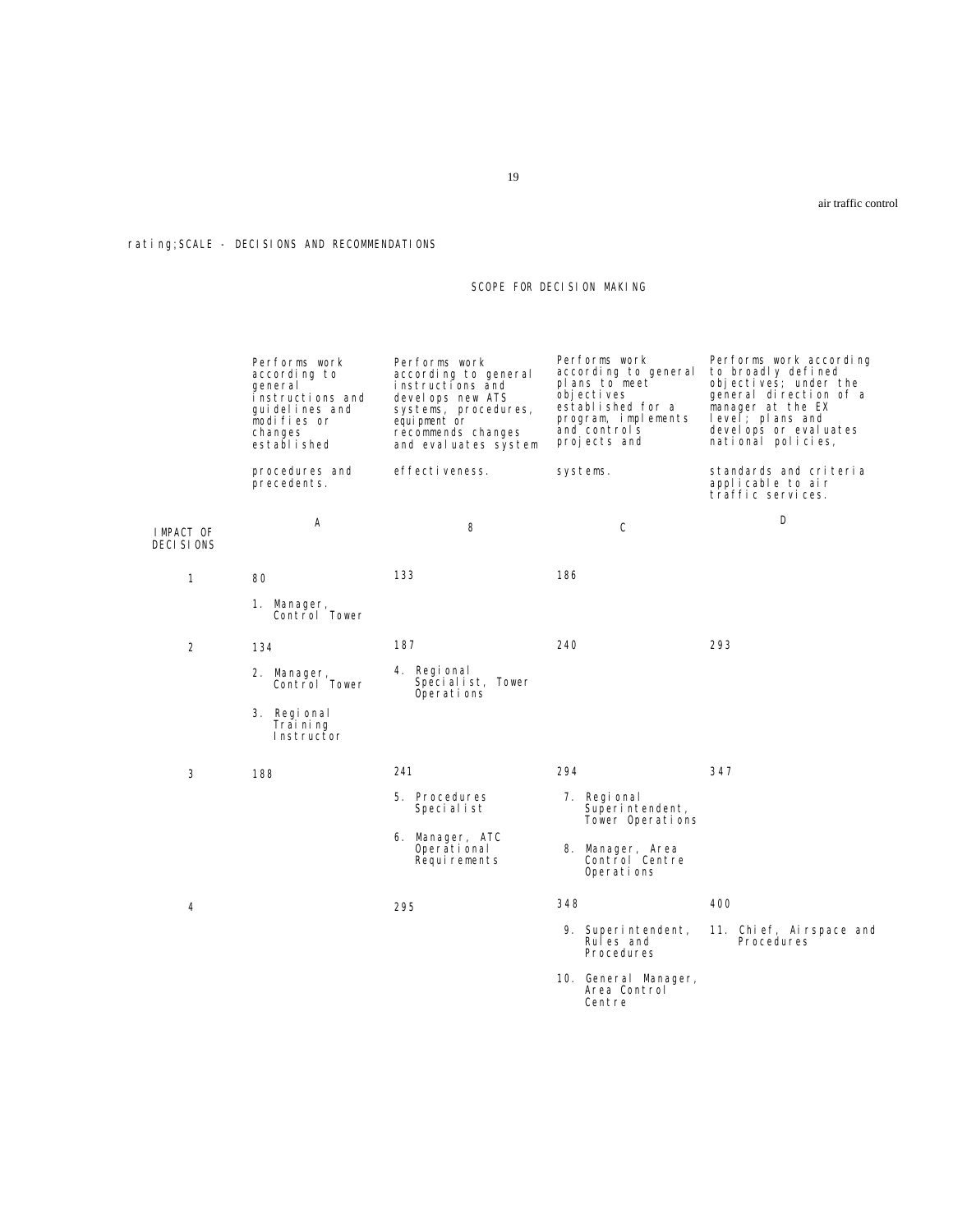# CONTACTS FACTOR

This factor measures the difficulty and importance of contacts which occur as a requirement of

# the work. Note to Raters

Only those contacts necessary in the performance of the duties may be rated. Contacts between subordinates and supervisors must not be rated.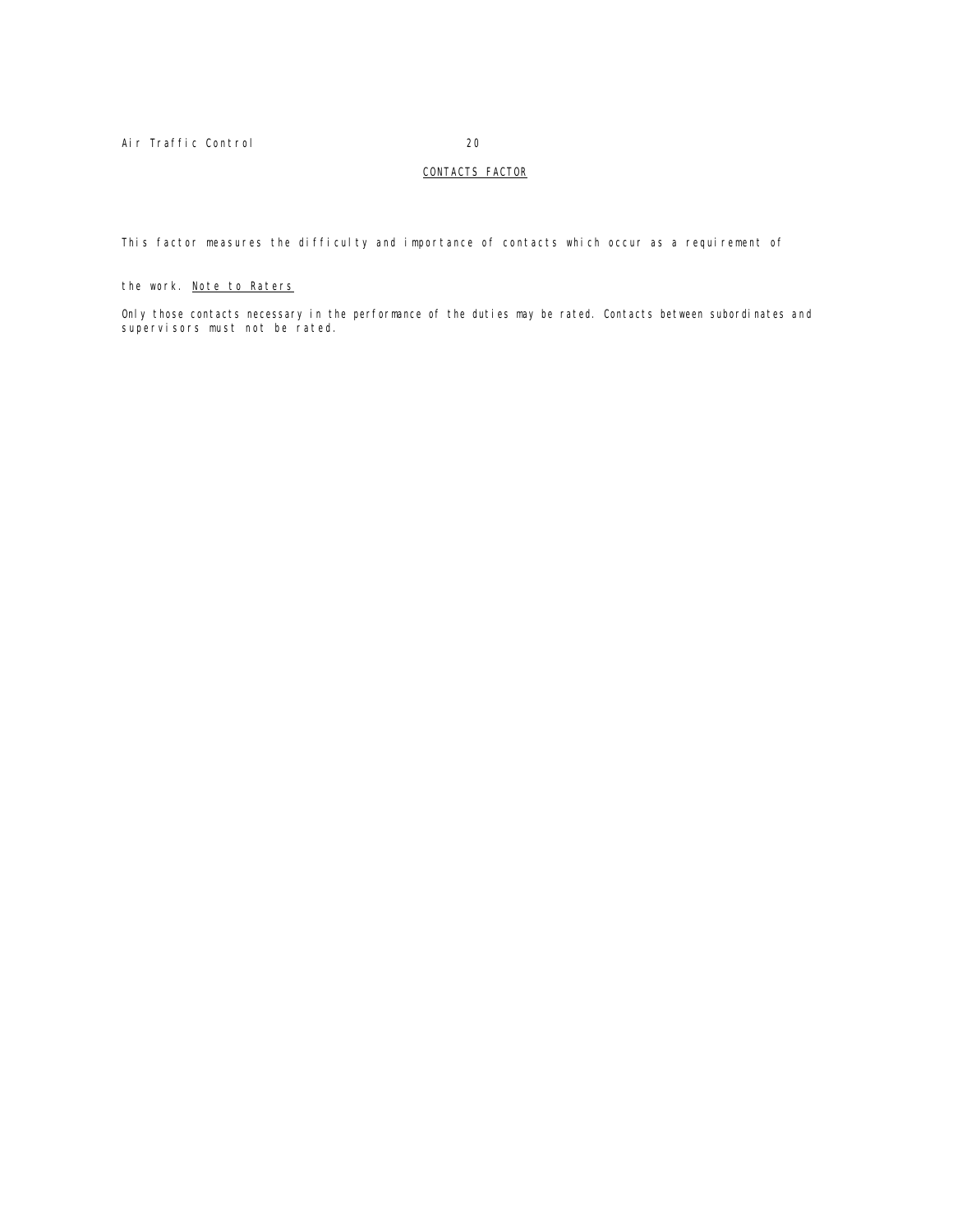# RATING SCALE - CONTACTS FACTOR

| Nature of Contact                                                                                                                                                                                                                                             | Degree/Points |                                | Bench-mark                                                                                                                                                                              |
|---------------------------------------------------------------------------------------------------------------------------------------------------------------------------------------------------------------------------------------------------------------|---------------|--------------------------------|-----------------------------------------------------------------------------------------------------------------------------------------------------------------------------------------|
| To resolve complaints and to explain<br>administrative and technical policies, standards<br>and procedures.<br>To resolve problems and obtain agreement with<br>authority to seek common ground on which to base<br>solutions.                                | 1             | 50<br>2.<br>$\mathbf{3}$<br>5. | Manager, Control Tower<br>Manager, Control Tower<br>Regional Training<br>Instructor<br>Regional Specialist, Tower<br>4 Operations<br>Procedures Specialist                              |
| To negotiate agreements, resolve technical or<br>administrative matters and to arrange for changes<br>in service or the provision of new services within<br>the framework of established programs, policies<br>and quidelines.                                | 2             | 100<br>9.                      | 6. Manager, ATC Operational<br>Requirements<br>Regional Superintendent,<br>Tower Operations<br>Manager, Area Control<br>8. Centre Operations<br>Superintendent, Rules and<br>Procedures |
| To negotiate agreements, resolve technical or<br>administrative matters and to arrange for changes<br>in service or the provision of new services with<br>authority to commit resources and change regional<br>or national policies, programs and quidelines. | 3             | 150<br>11.                     | 10. General Manager, Area<br>Control Centre<br>Chief, Airspace and<br>Procedures                                                                                                        |

21 **Air Traffic Control**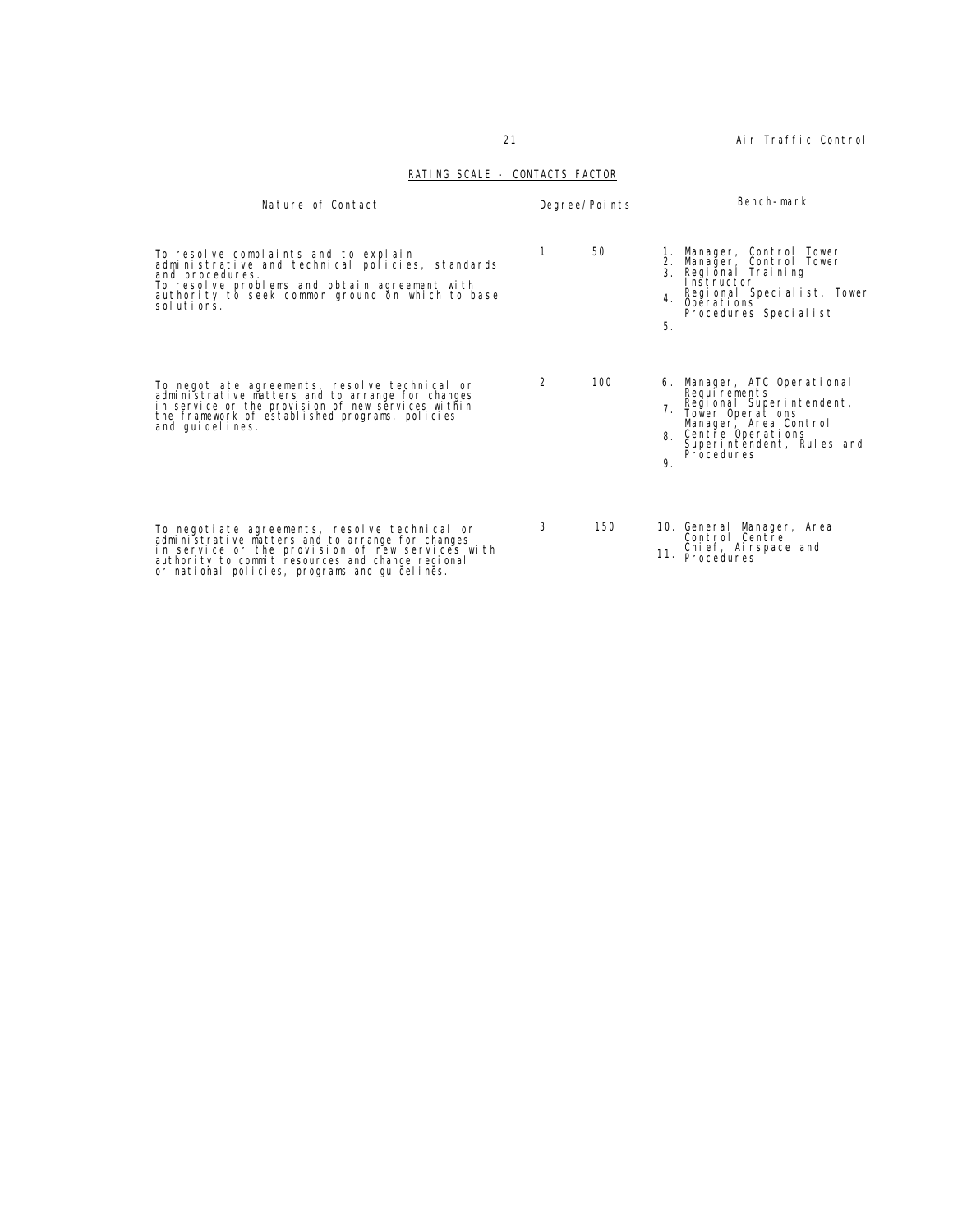# RATING PLAN- SUPERVISION NON-OPERATIONAL SUB-GROUP

This rating plan measures the continuing responsibility of the position for the work and guidance of other employees as indicated by the nature of the supervisory responsibility.

# Definitions

<u>"Nature of supervisory responsibility"</u> refers to the extent to which supervisory positions have such continuing<br>responsibilities as controlling the quantity and quality of work, assigning work, allocating staff, evaluati

<u>"Staff"</u> refers to the individuals for whom the position exercises line supervisory responsibility directly or<br>through subordinate supervisors.

# Notes to Raters

- 1. Supervision performed during absences of the supervisor, such as on annual Leave or sick leave, is not to be rated.
- 2. The following activities are not to be considered as supervision:
	- monitoring the progress or activities of consultants; administering contracts and/or persons under contract.
	-

However, points for the above may be awarded as appropriate under the Knowledge and/or Decisions and Recommendations factors.

- 3. To assign a position to one of the Levels A to D, the characteristics of each level must first be<br>considered. To determine what level is most appropriate, the position must perform most of the activities<br>described by th
- 4. The responsibility for staff on formal courses is to be rated under level A.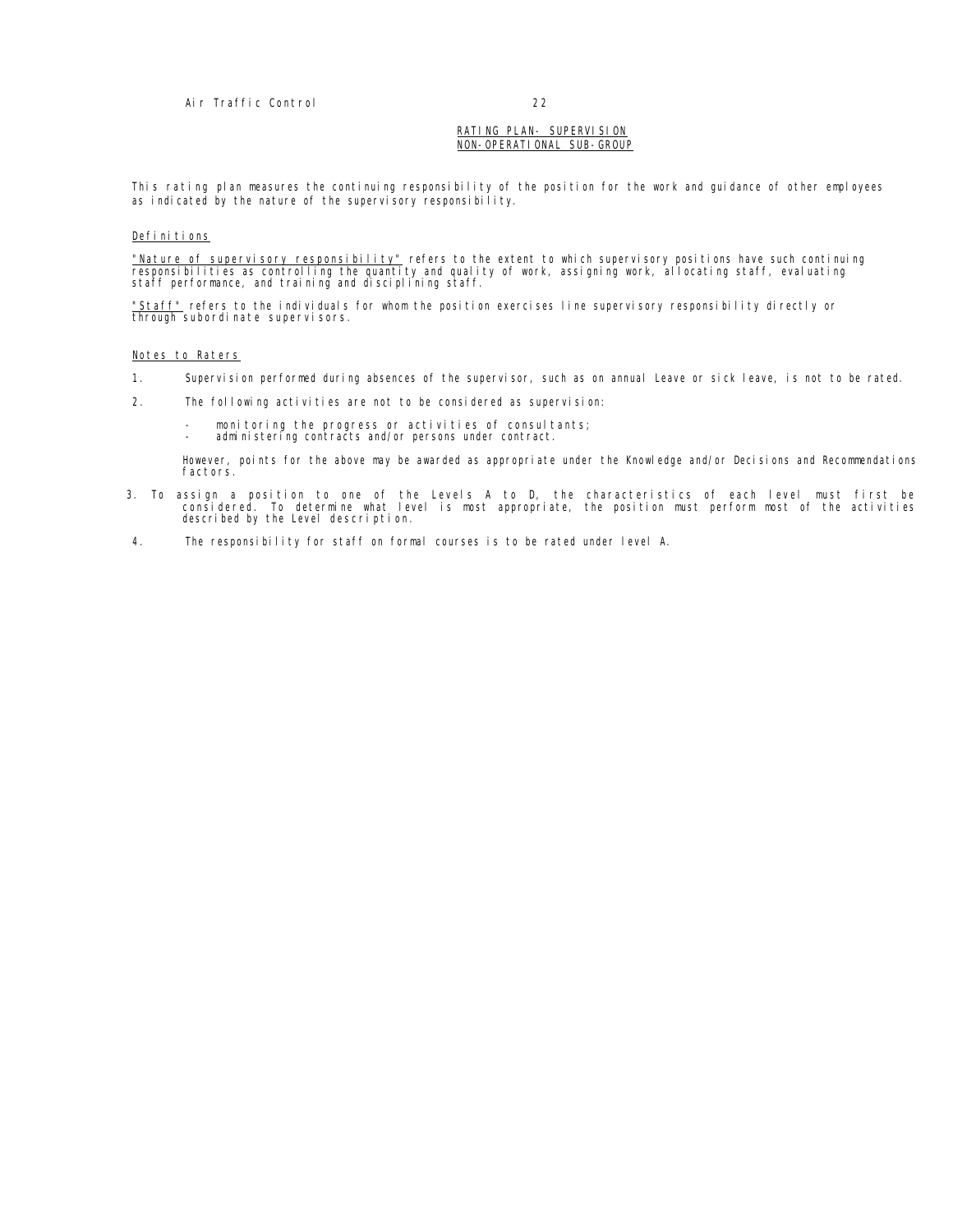#### RATING PLAN – SUPERVISION NON-OPERATIONAL SUB-GROUP

| Nature of Supervisory Responsibility                                                                                                                                                                                                                                                                                                                                                          |            |                | Bench-Mark                                                                                                          |  |  |
|-----------------------------------------------------------------------------------------------------------------------------------------------------------------------------------------------------------------------------------------------------------------------------------------------------------------------------------------------------------------------------------------------|------------|----------------|---------------------------------------------------------------------------------------------------------------------|--|--|
| A. Takes the lead as a working member of a group;<br>reviews work and maintains discipline on a continuing<br>basis; informs employees) of strengths and<br>weaknesses.                                                                                                                                                                                                                       |            |                | 3. Regional Training Instructor                                                                                     |  |  |
| B. Organizes and controls the work of a staff on a<br>continuing basis as a supervisor or team leader.<br>Instructs employee(s) in work methods, procedures and<br>techniques and in solution of problems. Ensures<br>compliance with work standards and procedures.<br>Evaluates work performance. Identifies training<br>requirements.                                                      |            | 1.<br>6.       | Manager, Control Tower<br>Manager, ATC Operational Requirements                                                     |  |  |
| C. Through subordinate supervisors and team leaders,<br>plans, organizes and controls the work on a continuing<br>basis. Establishes objectives and priorities.<br>Determines short and long term human resource<br>requirements. Identifies development requirements and<br>develops training plans.                                                                                         |            | 2.<br>7.<br>9. | Manager, Control Tower<br>Regional Superintendent, Tower Operations<br>Superintendent, Rules and Procedures         |  |  |
| D. Manages, coordinates and evaluates the utilization<br>of human resources through subordinate supervisors<br>within a major organizational area; sets goals and<br>objectives; reviews and approves work plans; determines<br>the resource requirements; reviews and approves<br>training programs; authorizes changes to performance<br>standards; recommends changes in the organization. | 10.<br>11. | 8.             | Manager, Area Control Centre Operations<br>General Manager, Area Control Centre<br>Chi ef, Ai rspace and Procedures |  |  |

23

Air traffic control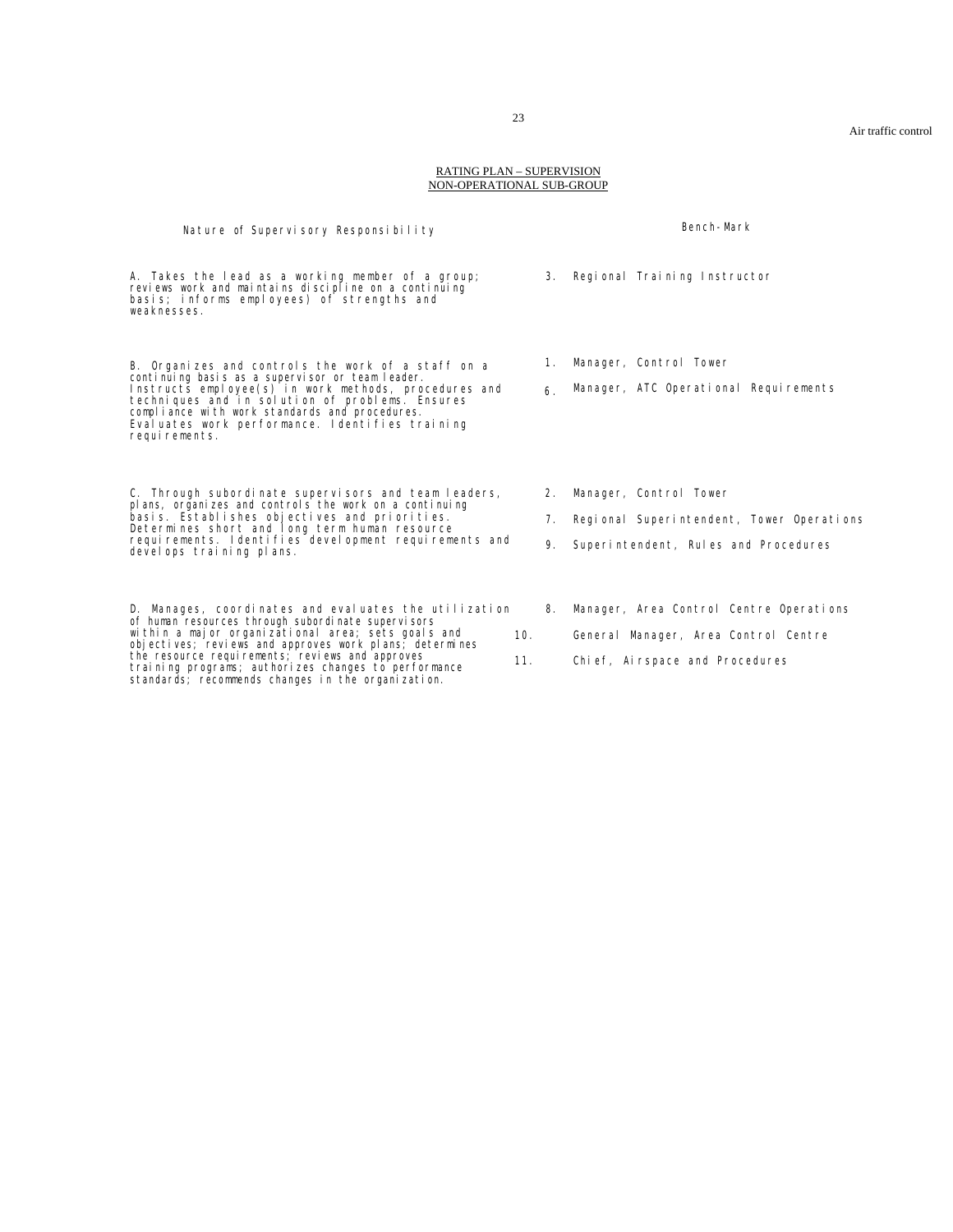# Air Traffic Control 24

# BENCH-MARK POSITION DESCRIPTION INDEX

| BM# | Descriptive Title,                               | Knowl edge | Decisions &<br>Recommendations Contacts |       | Total | Level          |
|-----|--------------------------------------------------|------------|-----------------------------------------|-------|-------|----------------|
| 1.  | Manager, Control Tower                           | 1/90       | A1/80                                   | 1/50  | 220   | $AI - NOP - 2$ |
| 2.  | Manager, Control Tower                           | 3/210      | A2/134                                  | 1/50  | 394   | $AI - NOP - 4$ |
| 3.  | Regional Training<br>Instructor                  | 4/270      | A2/134                                  | 1/50  | 454   | $AI - NOP - 5$ |
| 4.  | Regional Specialist,<br>Tower Operations         | 4/270      | 82/187                                  | 1/50  | 507   | $AI - NOP - 5$ |
| 5.  | Procedures Specialist                            | 5/330      | 83/241                                  | 1/50  | 621   | $AI - NOP - 6$ |
| 6.  | Manager, ATC<br>Operătional<br>Requirements      | 5/330      | 83/241                                  | 2/100 | 671   | $AI - NOP - 6$ |
| 7.  | Regi onal<br>Superintendent,<br>Tower Operations | 5/330      | C3/294                                  | 2/100 | 724   | $AI - NOP - 6$ |
| 8.  | Manager,<br>Area Control Centre<br>Operations    | 5/330      | C3/294                                  | 2/100 | 724   | $AI - NOP - 6$ |
| 9.  | Superintendent,<br>Rules and Procedures          | 6/390      | C4/348                                  | 2/100 | 838   | $AI - NOP - 7$ |
| 10. | General Manager,<br>Area Control Centre          | 6/390      | C4/348                                  | 3/150 | 888   | $AI - NOP - 7$ |
| 11. | Chief, Airspace and<br>Procedures                | 7/450      | D4/400                                  | 3/150 | 1000  | $AI - NOP - B$ |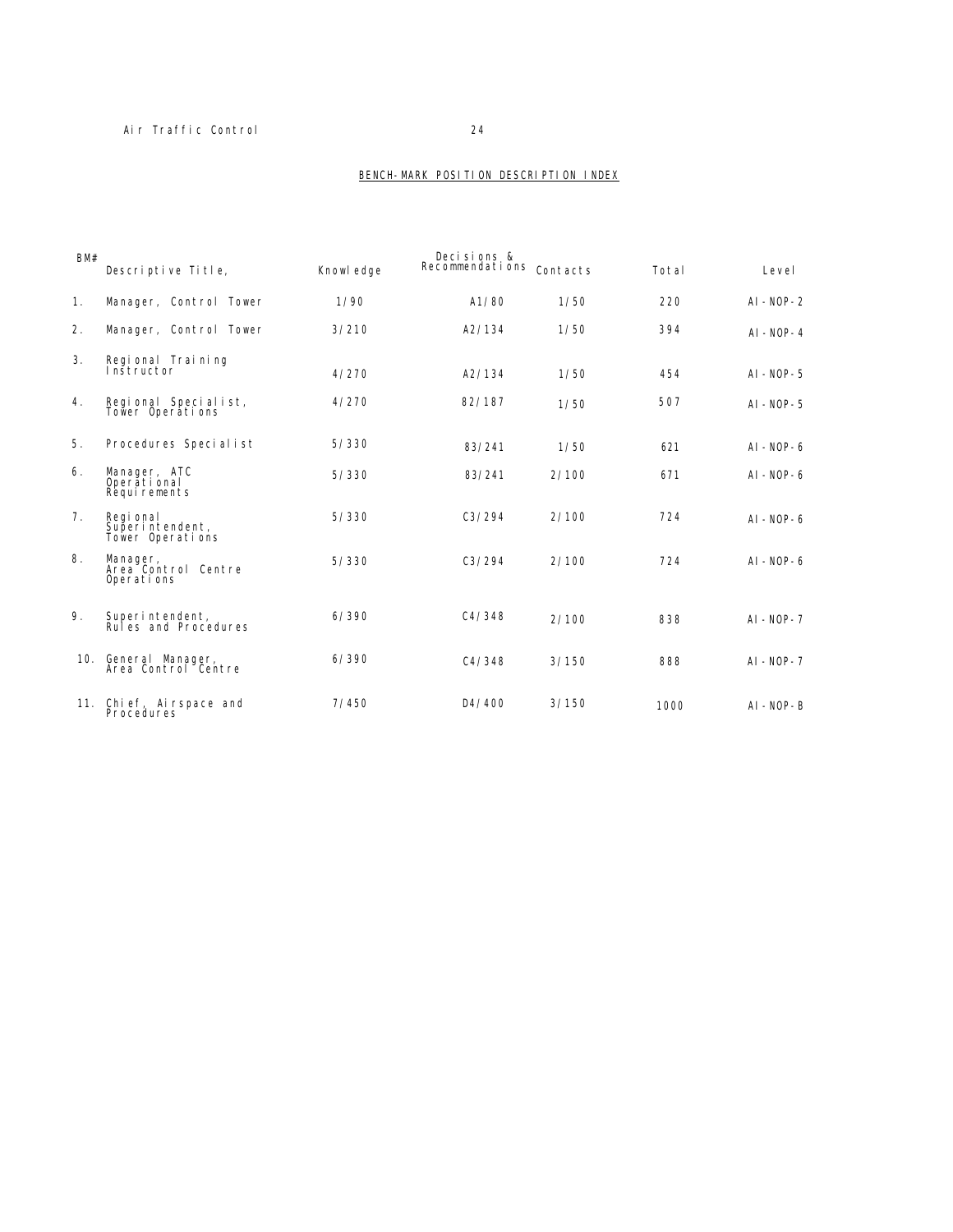## BENCH-MARK POSITION DESCRIPTION

Bench-mark Position Number: 1 Level: AI-NOP-2

Descriptive Title: Manager, Control Tower Point Rating: 220

Reports To: Regional Superintendent, Tower Operations

Plans, organizes, directs and controls the Air Traffic Control Services provided by a control tower comprised of 11 employees and having up to 13,000 AFPR averaged over 3 years. Determines workload and responsibility between control positions to optimize utilization of staff. Authorizes familiarization flights and ensures adequacy of the unit qualification training program. Ensures currency and validity of controller licenses and that current unit and Branch directives, manuals and charts are provided to control staff. Develops and supervises appropriate local emergency procedures. Prepares and administers the annual work plan and unit budget. Investigates complaints, infractions, incidents and accidents and ensures appropriate action is taken in accordance with Branch policy and directives.

Develops local Air Traffic control procedures as required to meet local conditions. Assesses requirements for new or revised services and directs implementation as required. Resolves complaints with aircraft operators and obtains their suggestions.

Co-ordinates Air Traffic Services operations with other local Branches, services and agencies. Develops inter-unit agreements.

Plans new or improved services and recommends solutions to current or foreseen future problems to regional management.

Responds to grievances at first level. Administers or recommends disciplinary action as appropriate. Participates in employee selection.

| SPECIFICATIONS                                                                                                                                                                                                                                                                                                                                                                                                                                                                                                                                                                                                              | Degree/<br>Points |
|-----------------------------------------------------------------------------------------------------------------------------------------------------------------------------------------------------------------------------------------------------------------------------------------------------------------------------------------------------------------------------------------------------------------------------------------------------------------------------------------------------------------------------------------------------------------------------------------------------------------------------|-------------------|
| Knowledge                                                                                                                                                                                                                                                                                                                                                                                                                                                                                                                                                                                                                   | 1/90              |
| The work requires a knowledge of Air Traffic Control Services at an airport with up to 13,000 AFPR<br>averaged over 3 years reflecting an operational workload which is a combination of dynamic and<br>static factors. The work requires a knowledge of Air Requlations, ANO's, Air Traffic Control MANOPS,<br>Directives, Rules and Procedures. Requires knowledge of Transport and Branch financial and budget<br>procedures. Knowledge is also required of regional management and administrative policies,<br>standards, practices, directives, the collective agreement and grievance and disciplinary<br>procedures. |                   |
| Experience is required in developing local air traffic control procedures.                                                                                                                                                                                                                                                                                                                                                                                                                                                                                                                                                  |                   |
| Decisions and Recommendations                                                                                                                                                                                                                                                                                                                                                                                                                                                                                                                                                                                               | A1/80             |
| The work requires initiative and judqment in planning, organizing and directing the Air Traffic<br>Services operation in the control tower.                                                                                                                                                                                                                                                                                                                                                                                                                                                                                 |                   |
| Decisions are based on Department, Branch and Regional policies, standards and directives.                                                                                                                                                                                                                                                                                                                                                                                                                                                                                                                                  |                   |

Initiative and judgment are required in interpreting and applying these directives to current and future needs of the Air Traffic control system to maintain an efficient and effective service. Recommendations relate to the introduction of new or improved control tower services, procedures and equipment or revisions to Manuals of Operations and Directives.

Recommendations impact directly on the working environment and a low volume and complexity of Air Traffic Services indicated by an AFPR of up to 13,000 in the control tower and affect the quality of service being provided, management of the unit, workload of controllers and the cost of services to the Department and systems users.

1.1 Air Traffic Control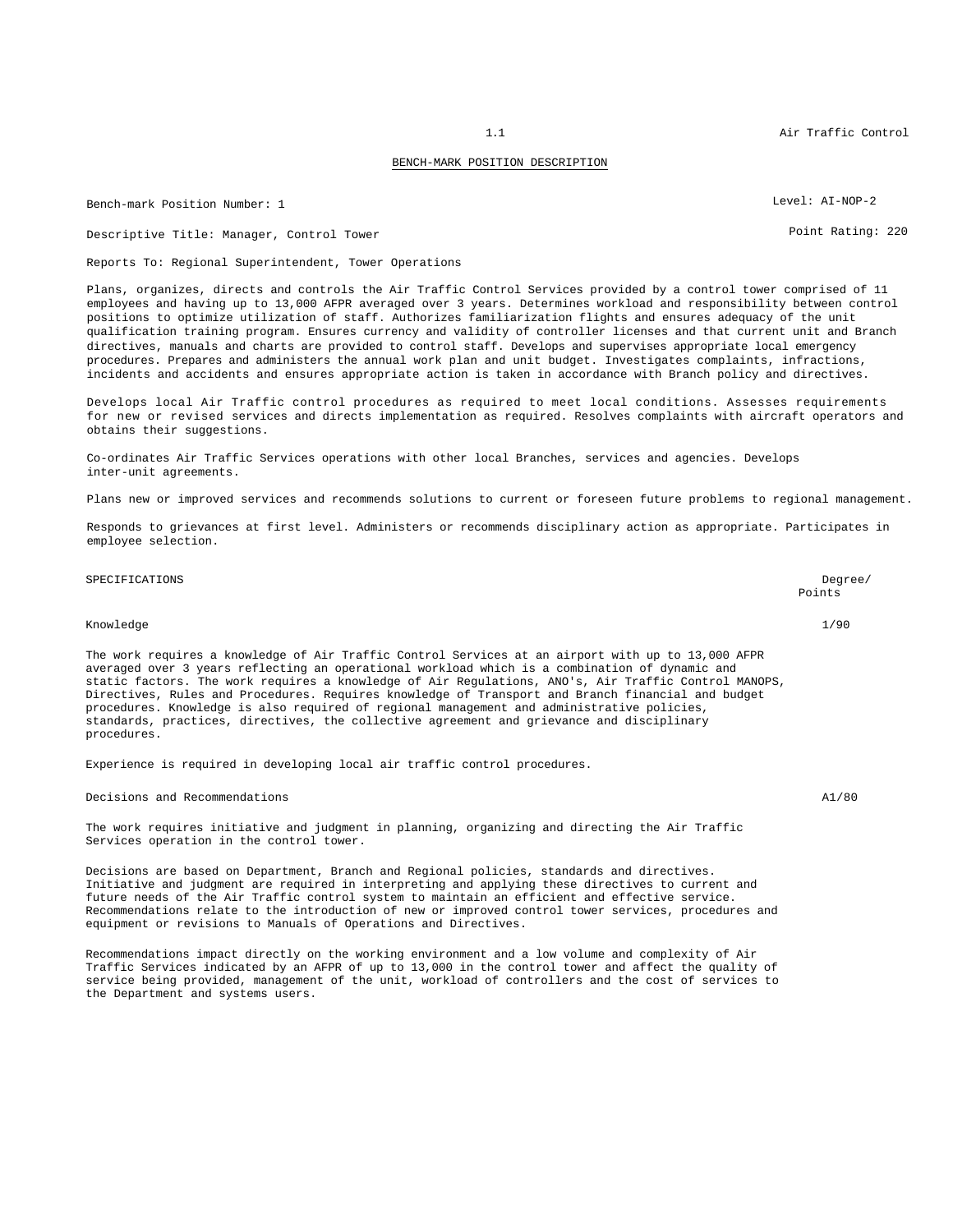Air Traffic Control 1.2

# SPECIFICATIONS

Contacts 1/50

The work involves contacts with aircraft operators to resolve complaints associated with the<br>services provided. The work also involves contacts with other Branch representatives, airport<br>officials and local industry agenci

Supervisory Rating **Level B** 

The work involves planning, organizing and managing the work performed by a staff in the control<br>tower. These duties include evaluating work performance of subordinates, assigning shift schedules,<br>maintaining attendance, s

Degree/<br>Points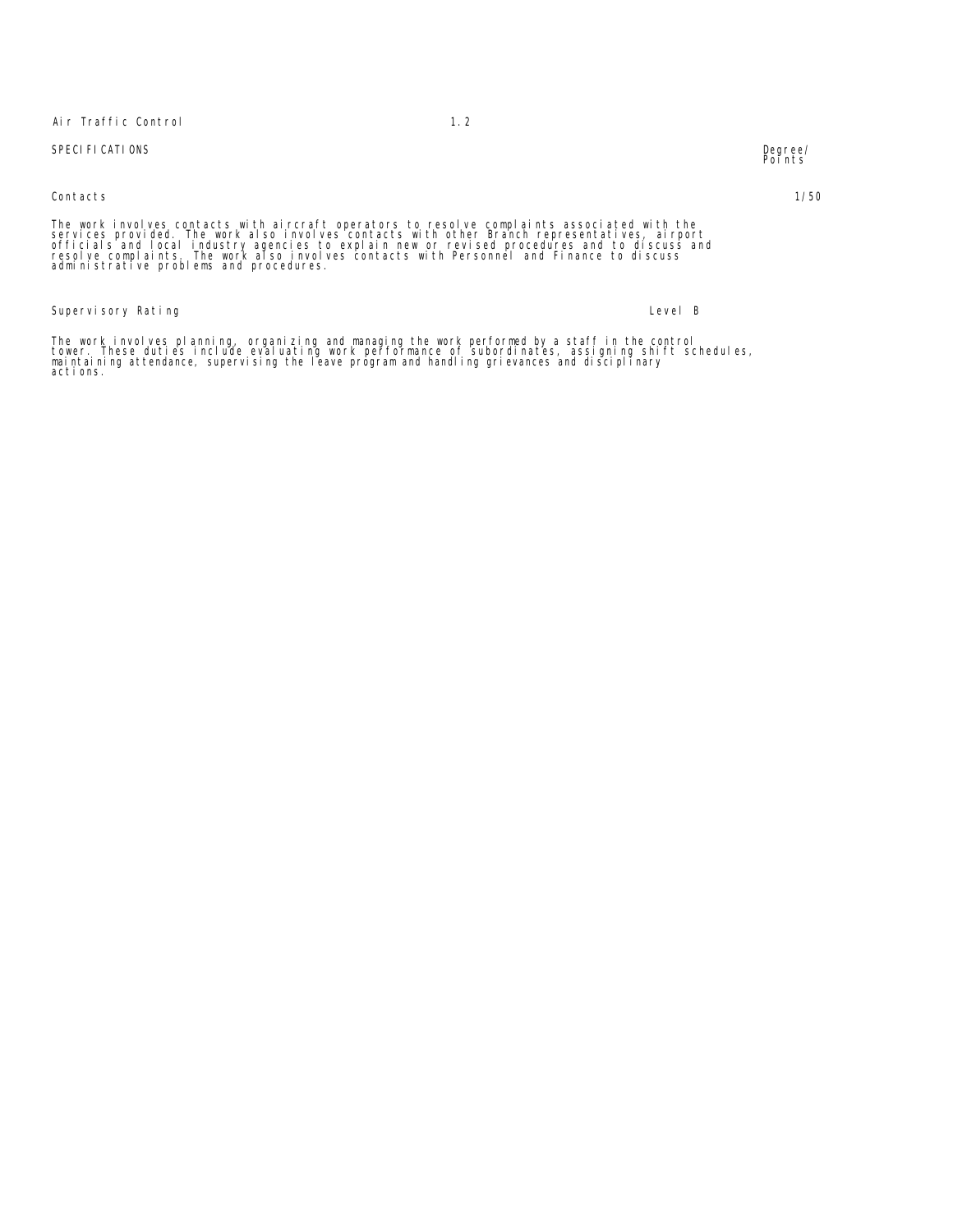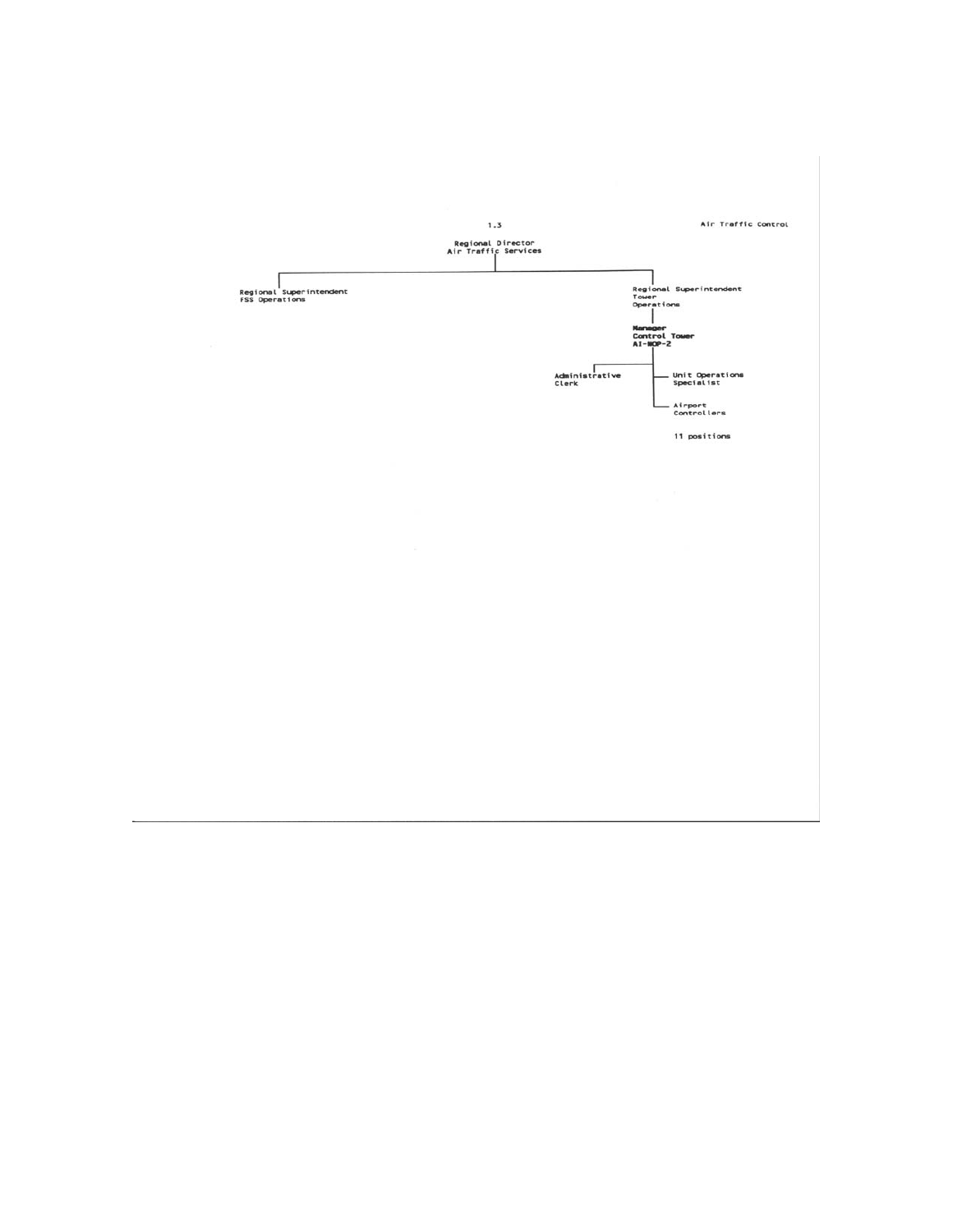## BENCH-MARK POSITION DESCRIPTION

Bench-mark Position Number: 2 2 Level: AI-NOP-4 Level: AI-NOP-4

Descriptive Title: Manager, Control Tower Point Rating: 394

Reports To: Regional Superintendent. Control Tower Operations

Plans, organizes, directs and controls Air Traffic Control Services provided by a control tower comprised of 27 employees and having an AFPR of between 30,001 and 50,000 averaged over 3 years. Determines workload and responsibility between control positions to optimize utilization of staff. Authorizes familiarization flights and ensures adequacy of the unit qualification training program. Ensures currency and validity of controller licenses and that current unit and Branch directives, manuals and charts are provided to control staff. Develops and supervises appropriate local emergency procedures. Prepares and administers the annual work plan and unit budget. Investigates complaints, infractions, incidents and accidents and ensures appropriate action is taken in accordance with Branch policy and directives.

Develops local air traffic control procedures as required to meet local conditions. Assesses requirements for new or revised services and directs implementation as required. Resolves complaints with aircraft operators and obtains their suggestions.

Co-ordinates Air Traffic Services operations with other local Branches, services and agencies. Develops inter-unit agreements.

Plans new or improved services and recommends solutions to current or foreseen future problems to regional management.

Responds to grievances at the first Level. Administers or recommends disciplinary action as appropriate. Participates in employee selection.

# SPECIFICATIONS Degree

#### Knowledge 3/210

The work requires a knowledge of Air Traffic Control Services at an airport with an AFPR between 30,001 and 50,000 averaged over 3 years reflecting an operational workload which is a combination of dynamic and static factors. The work requires a knowledge of Air Regulations, ANO's, Air Traffic Control Manuals of Operations, Directives and Rules and Procedures pertaining to Air Traffic Services. Requires a knowledge of Transport and Branch financial and budget procedures. Knowledge is also required of regional management and administrative policies and practices, standards, practices, directives, the collective agreement and grievance and disciplinary procedures.

Experience is required in developing local air traffic control procedures.

Decisions and Recommendations A2/134

The work requires initiative and judgment in planning, organizing and directing the Air Traffic Services operation in the control tower.

Decisions are based on Department, Branch and Regional policies, standards and directives. Initiative and judgment are required in interpreting and applying these directives to current and future needs of the Air Traffic control system to maintain an efficient and effective service.

Recommendations relate to the introduction of new or improved control tower services, procedures and equipment or revisions to Manuals of Operations and Directives.

Recommendations impact directly on the working environment and a medium volume and complexity of Air Traffic Services indicated by an AFPR of between 30,001 and 50,000 in the control tower and affect the quality of service being provided, management of the unit, workload of controllers and the cost of services to the Department and systems users.

2.1 Air Traffic Control

/ Points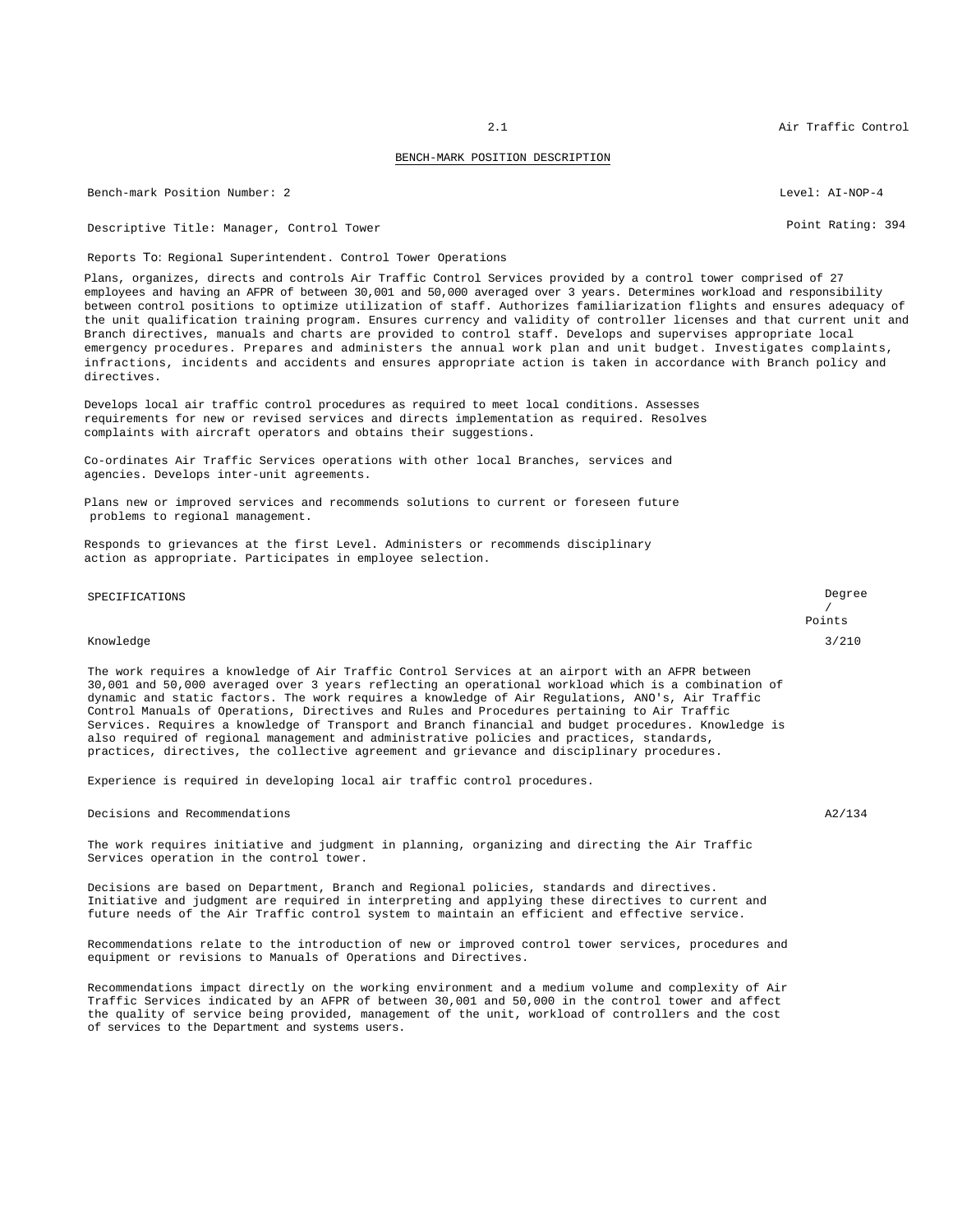# Air Traffic Control 2.2

# SPECIFICATIONS

# Contacts 1/50

The work involves contacts with aircraft operators to resolve complaints associated with the<br>services provided. The work also involves contacts with other Branch representatives, airport<br>officials and local industry agenci

Supervisory Rating Level C

The work involves planning, organizing and controlling work through subordinate supervisors. This<br>includes establishing objectives, determining resource requirements and developing training plans.

Degree/<br>Points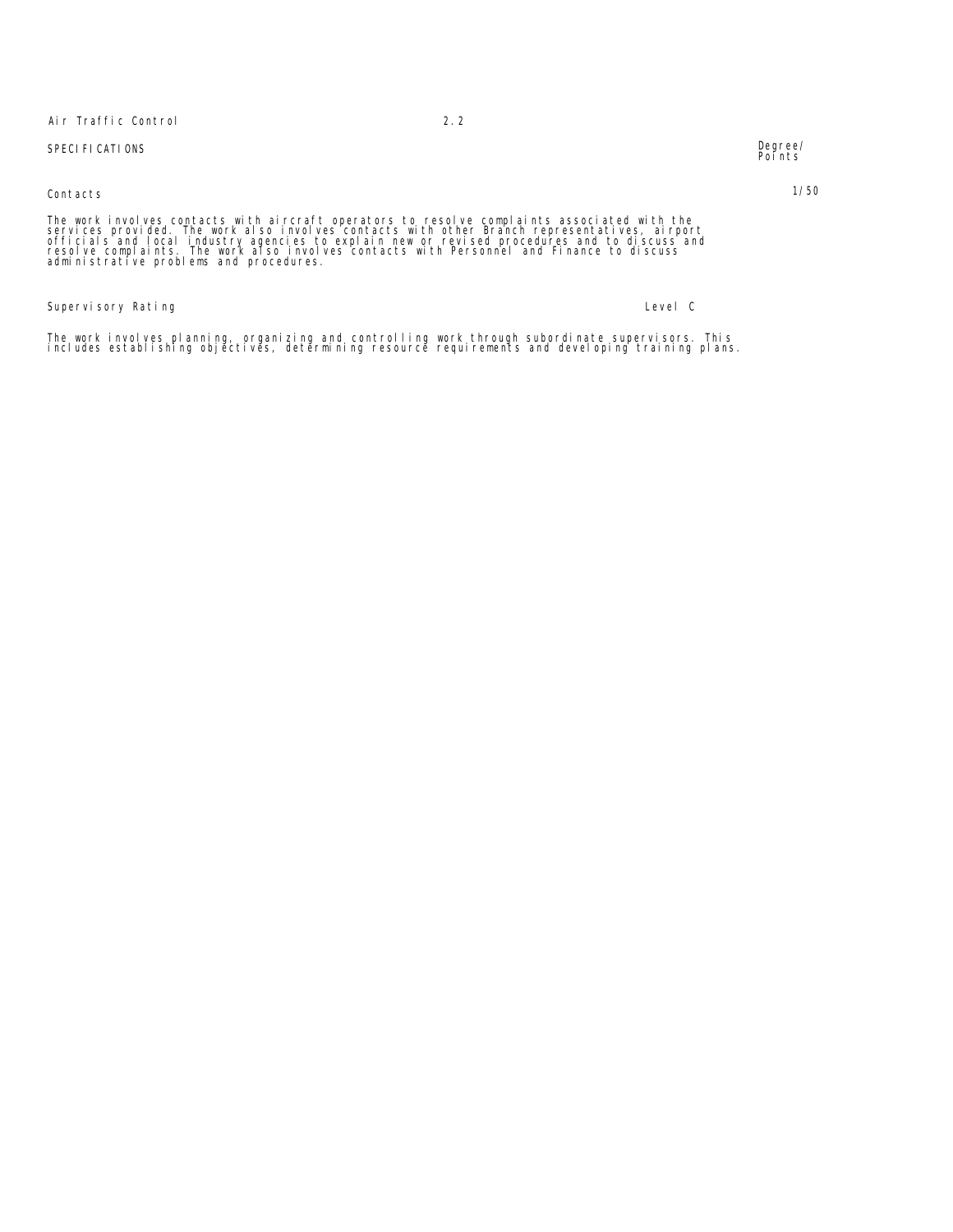



 $\Gamma$ 

27 positions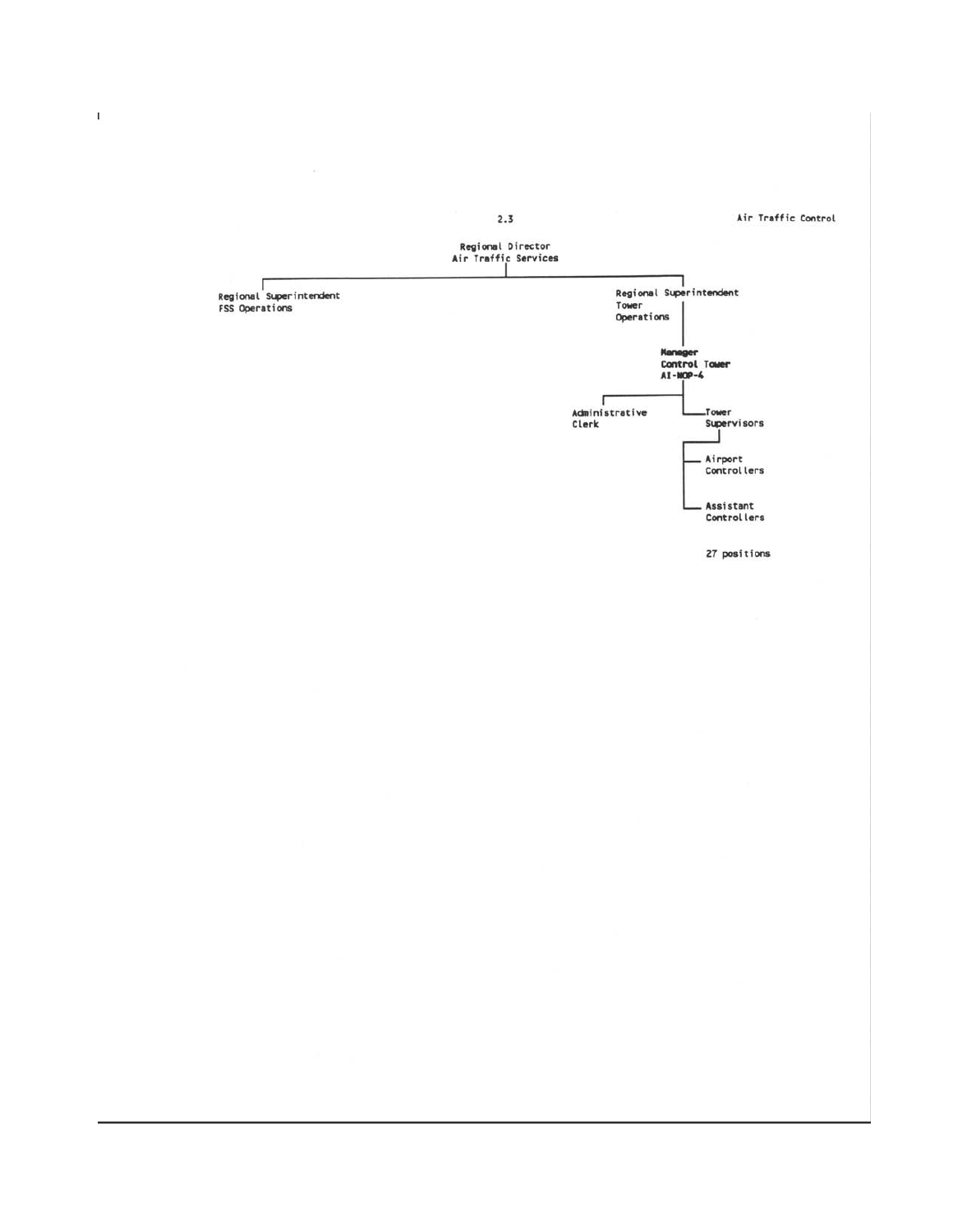#### BENCH-MARK POSITION DESCRIPTION

Bench-mark Position Number: 3 Level: AI-NOP

Descriptive Title: Regional Training Instructor entitled and the Control of Point Rating: 45

# Reports To: Regional Training Supervisor

Develops, revises and conducts IFR direct entry qualification, IFR conversion, IFR and VFR controller annual refresher, automation, new equipment, VFR tower complex, VFR and IFR accelerated training, remedial training and various other technical and Air Traffic Services related developmental courses to IFR and VFR Air Traffic controllers and Air Traffic Services employees. Researches, selects and develops course content based on ATS Branch training policy, directives and guidelines. Develops lesson directives, lesson plans and course schedules for all operational and technical training. Develops simulator exercises and instructs in both classroom and simulator environments. Reviews critiques and amends lessons to improve content or methods of presentation.

Develops and conducts tests, evaluations and examinations. Provides counseling and advice to students and recommends retention or release of students. Completes forms and reports related to student progress.

Observes and examines the work of air traffic controllers in order to maintain operational currency including trends and technological developments in Air Traffic Services and Aviation.

Provides technical guidance to units in the development of unit training programs. Ensures currency of course material and reference manuals and amends manuals, lessons plans and training documents where required.

Develops handouts, visual aids and other teaching material related to course

presentation. Plans, directs and controls the work of all students in attendance

at courses.

SPECIFICATIONS Degree/

# Knowledge 4/270

The work requires a knowledge of requiations, directives, rules and procedures and equipment characteristics applicable to both IFR and VFR Air Traffic Services operations, aircraft performance, Air Traffic control rules and procedures and general aviation matters. Also required is knowledge of trends and technological developments in Air Traffic Services and Aviation equipment. The work requires knowledge of current pedagogical theory and skills teaching techniques. Experience is required in maintaining good relations with other Branches and the Aviation industry. Experience is also required in interviewing and instructional techniques.

## Decisions and Recommendations and Recommendations A2/134

The work requires initiative and judgment in planning, organizing and developing course content and in conducting courses in accordance with applied teaching methods. Decisions are based upon Air Navigation Systems and ATS Branch policy directives and guidelines. Judgment and initiative are required to relate these directives to current and future training needs of the ATS system.

Recommendations are made on such matters as space and equipment requirements, instructional methods and techniques and improvements to operational standards and procedures. Decisions and recommendations affect the quality of Air Traffic Services and the assignment, promotion and future careers of Air Traffic Services personnel.

#### Contacts 1/50

Contacts are made with employees within the Branch, other Departments and other agencies and organizations to give and obtain information, to explain operational and training standards and procedures, to resolve differences in interpretations of such standards and to resolve or clarify content of courses.

Points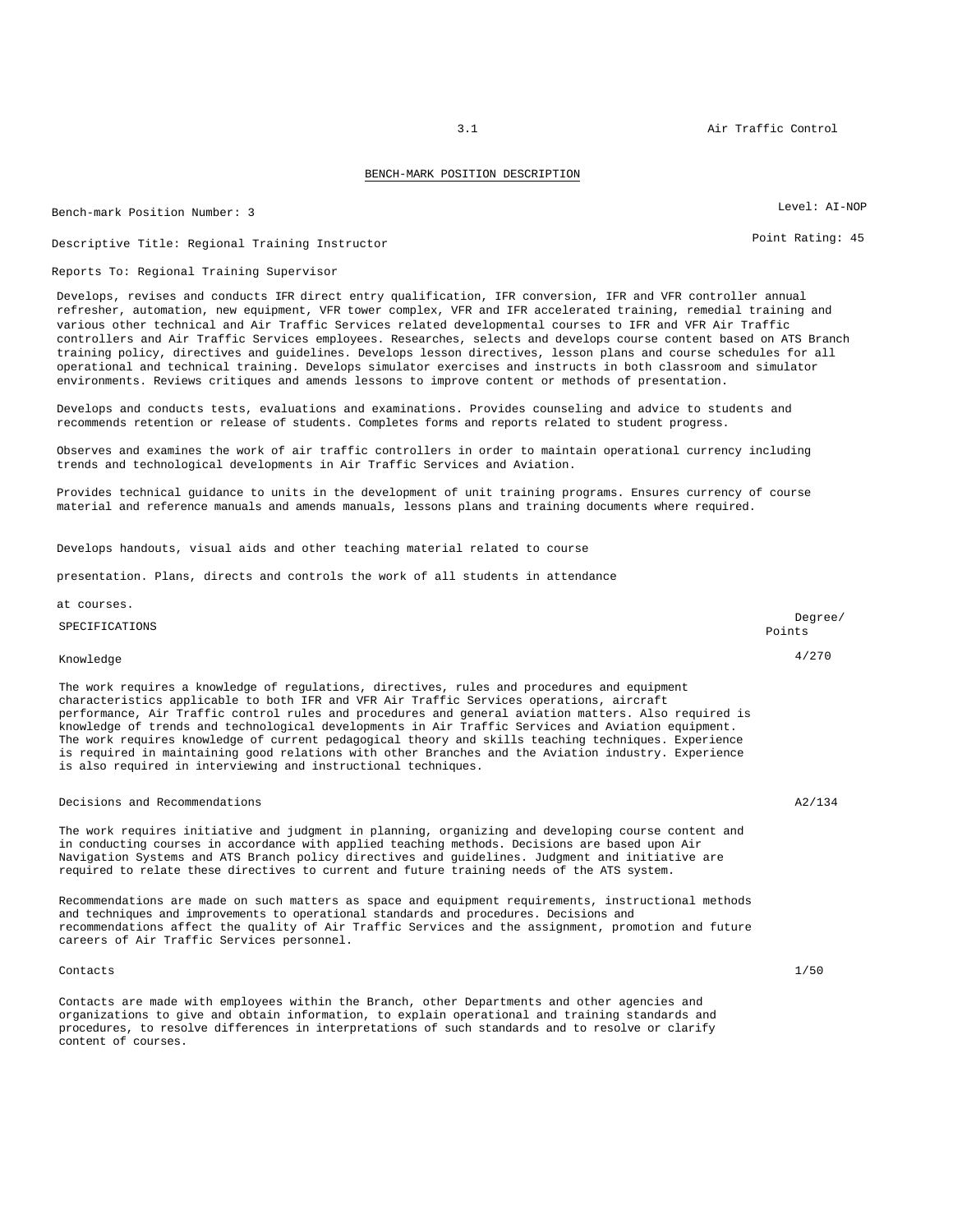Air Traffic Control 3.2

# SPECIFICATIONS Degree/

Points

# Supervisory Rating Level A

The work requires monitoring and reviewing course work of students and maintaining classroom and simulator discipline. The work requires informing employees and students of strengths and weaknesses and ensuring corrective action where necessary.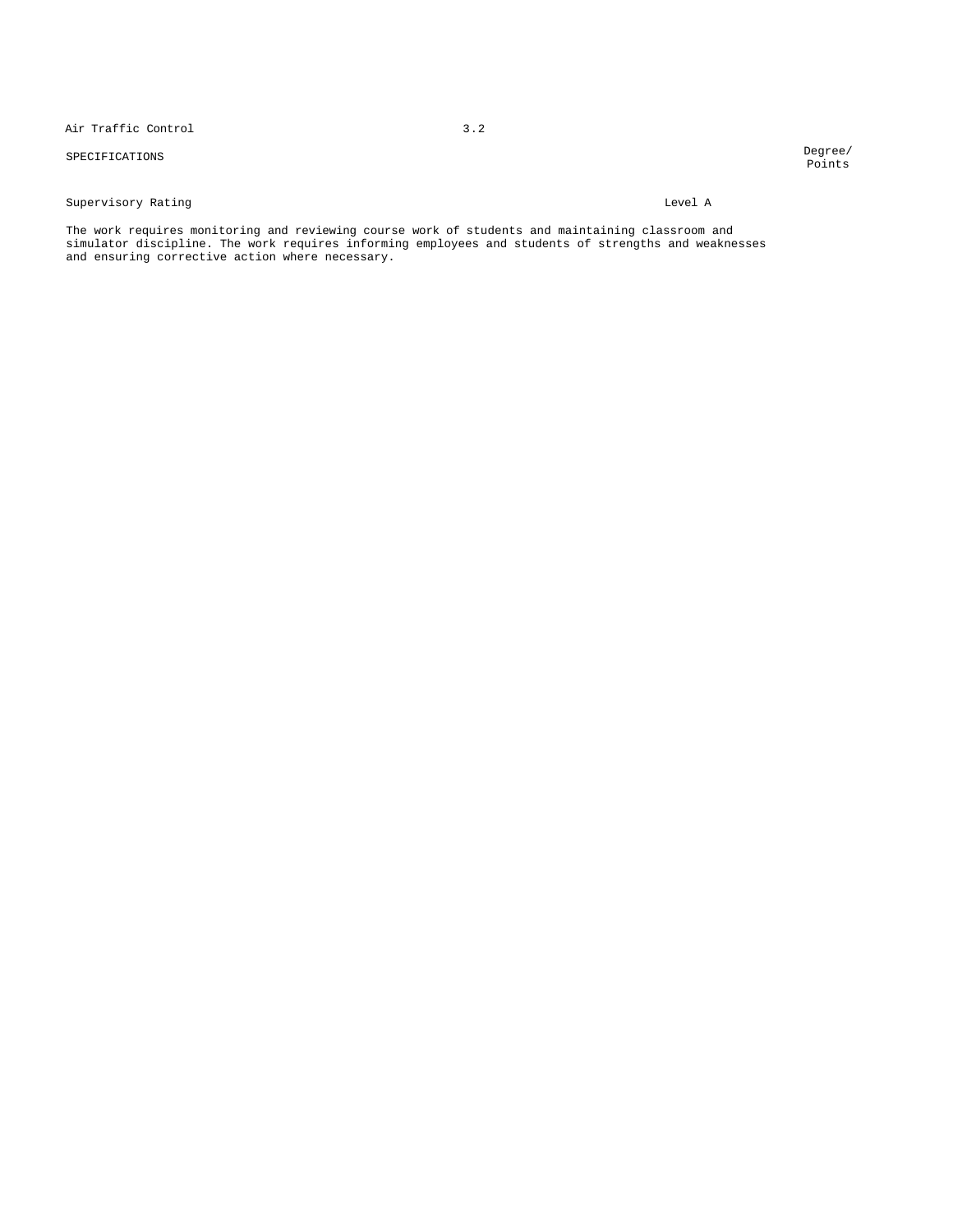Regional Superintendent<br>Training and Human Resources Nanager<br>ATS School Training<br>Supervisors ٦ |<br>Administrative<br>Support Technical<br>Training<br>Specialist |<br>Regional<br>Training<br>Instructors<br>AI-NOP-5

Air Traffic Control

 $3.3$ 

 $\overline{\phantom{a}}$ 

 $\ddot{\phantom{a}}$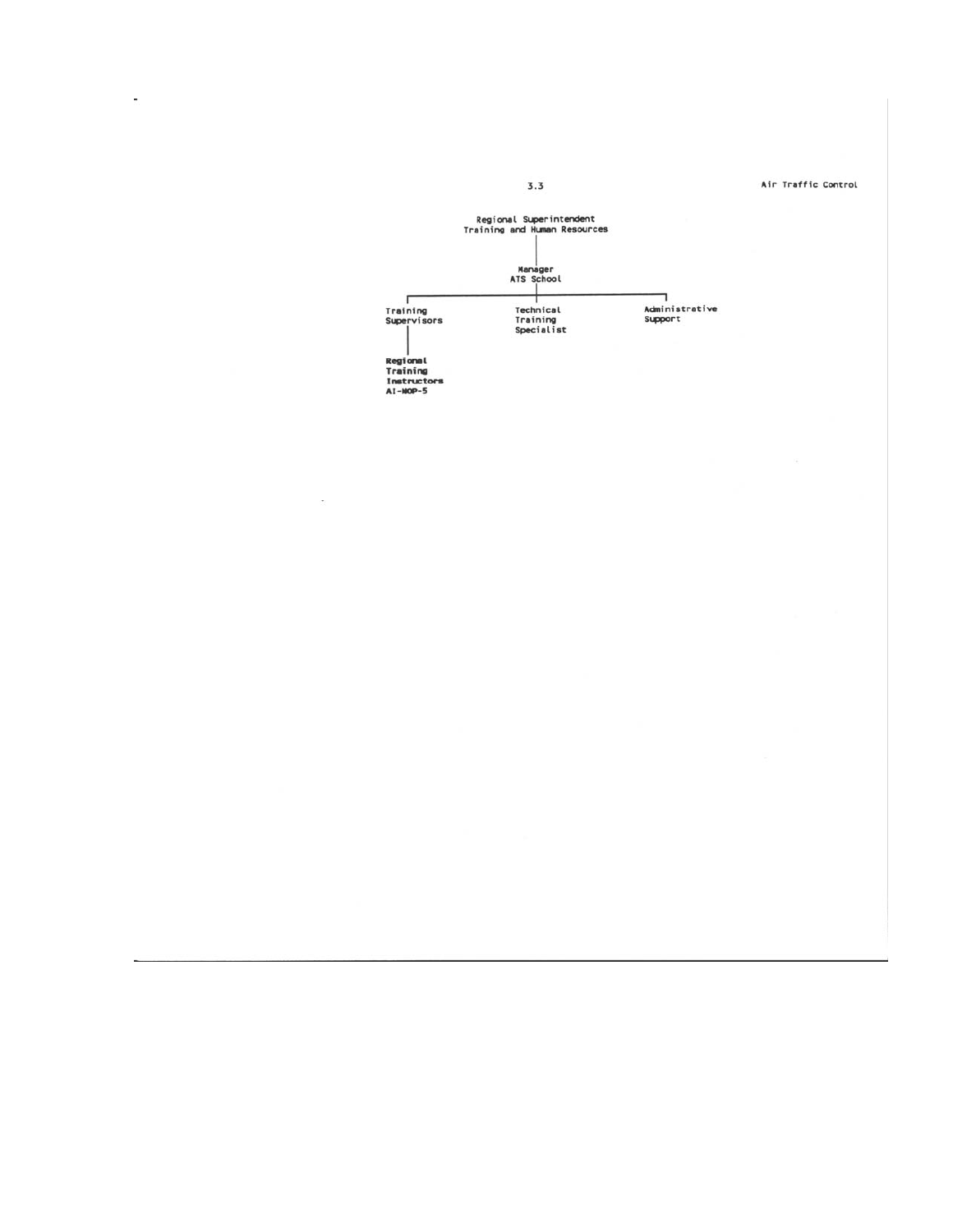4.1 Air Traffic Control

## BENCH-MARK POSITION DESCRIPTION

Bench-mark Position Number: 4 Level: AI-NOP-5

Descriptive Title: Regional Specialist, Tower Operations Point Rating: 507

Reports to: Regional Superintendent, Tower Operations

Ensures that operations in all Regional Air Traffic Control Towers are carried out in accordance with approved rules, procedures, standards, policies and criteria and that services provided to the aviation industry are maintained at a high level; assesses operational, procedural, training and equipment requirements; alerts appropriate personnel to system deficiencies; formulates and recommends corrective action; develops rules, policies, procedures, and standards with IFR/VFR management such as IFR departure procedures.

Acts as Transport Canada's ministerial representative at Transportation Safety Board investigations as required to protect Transport Canada's vested interests; provides assistance to Department of Justice Counsel including preparation of Legal briefs, appearing as witnesses at Coroner's inquests.

Provides documentation on ATC operational activities and liaises with other directorates and aviation groups; prepares reports regarding all aspects of ATS Operations, such as operating irregularities.

Undertakes activities relating to the training and staffing of tower units; participates in the selection of ATC personnel through the recruitment process; develops plans to address training and staffing needs.

Initiates actions relating to planning and coordinating the maintenance and replacement of control towers and associated ATC equipment; prepares recommendations regarding operational acceptability of proposed equipment; prepares necessary program approval documentation and ensures operational integration of new or modified equipment and buildings.

Knowledge 4/270 The work requires knowledge of rules, policies, standards, procedures, practices, equipment and training related to Air Traffic services. Also required is knowledge of administrative procedures, staffing, collective agreements and disciplinary procedures. In addition, knowledge is required<br>of of all aspects of the operations of air traffic control towers. Experience is required in developing rules, policies, procedures and standards. Decisions and Recommendations B2/187 Decisions are based on Branch and regional policies and standards. Judgment is exercised in<br>developing rules, policies, procedures and standards with IFR/VFR management such as IFR departure<br>procedures. Judgment is also re representative at the Transportation Safety Board. The work has impact on the effective and efficient operation of all regional Air Traffic Control Towers and on the provision of a high level of service to the aviation industry.

Contacts 1/50

The work involves contacts with other Branch representatives, airport officials and local agencies<br>to discuss and resolve complaints. The work also involves contacts with personnel and finance to<br>discuss administrative pro

Supervisory Rating

There is no continuing requirement for supervising other employees.

SPECIFICATIONS Degree/ Points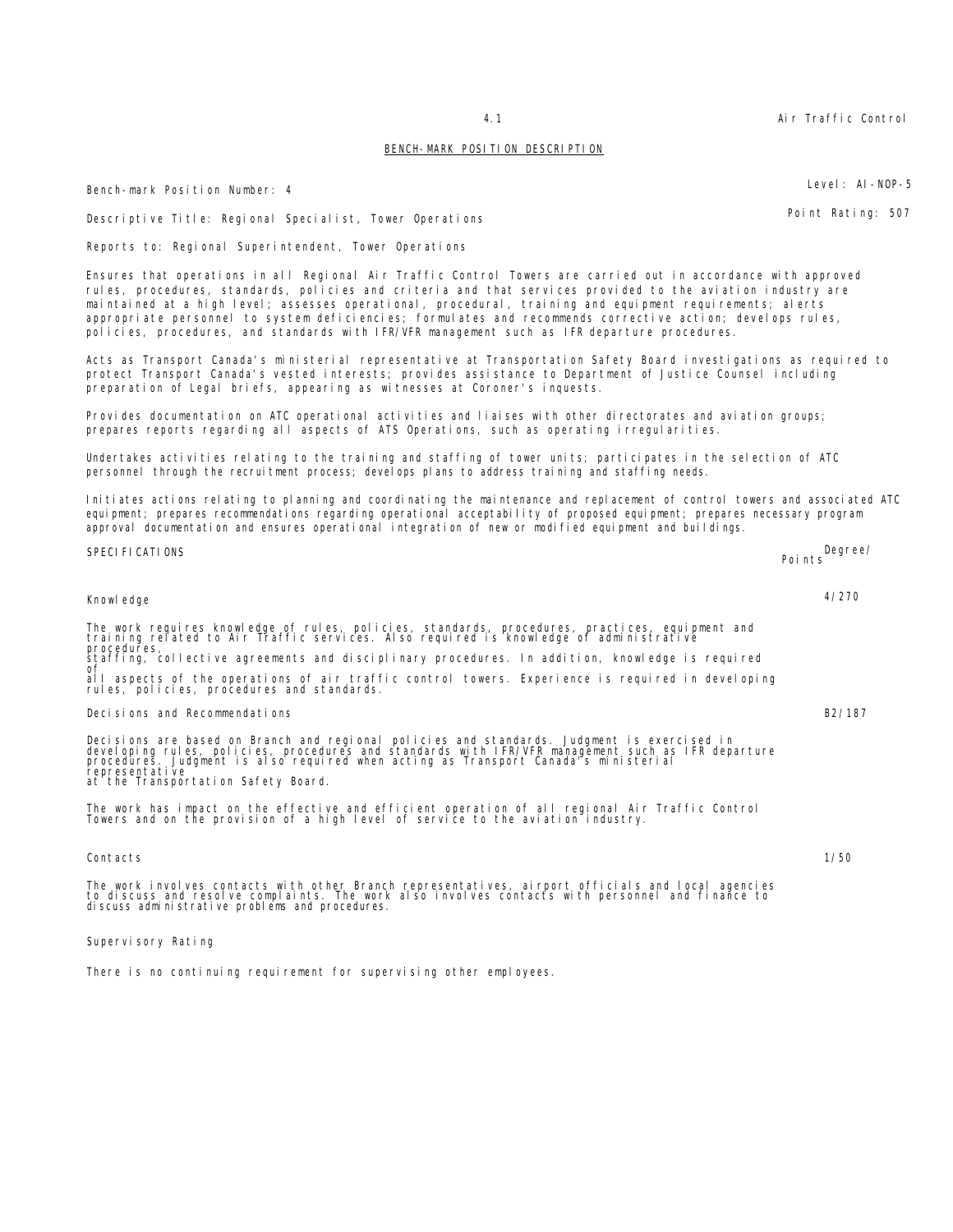Air Traffic Control

 $4.2$ 

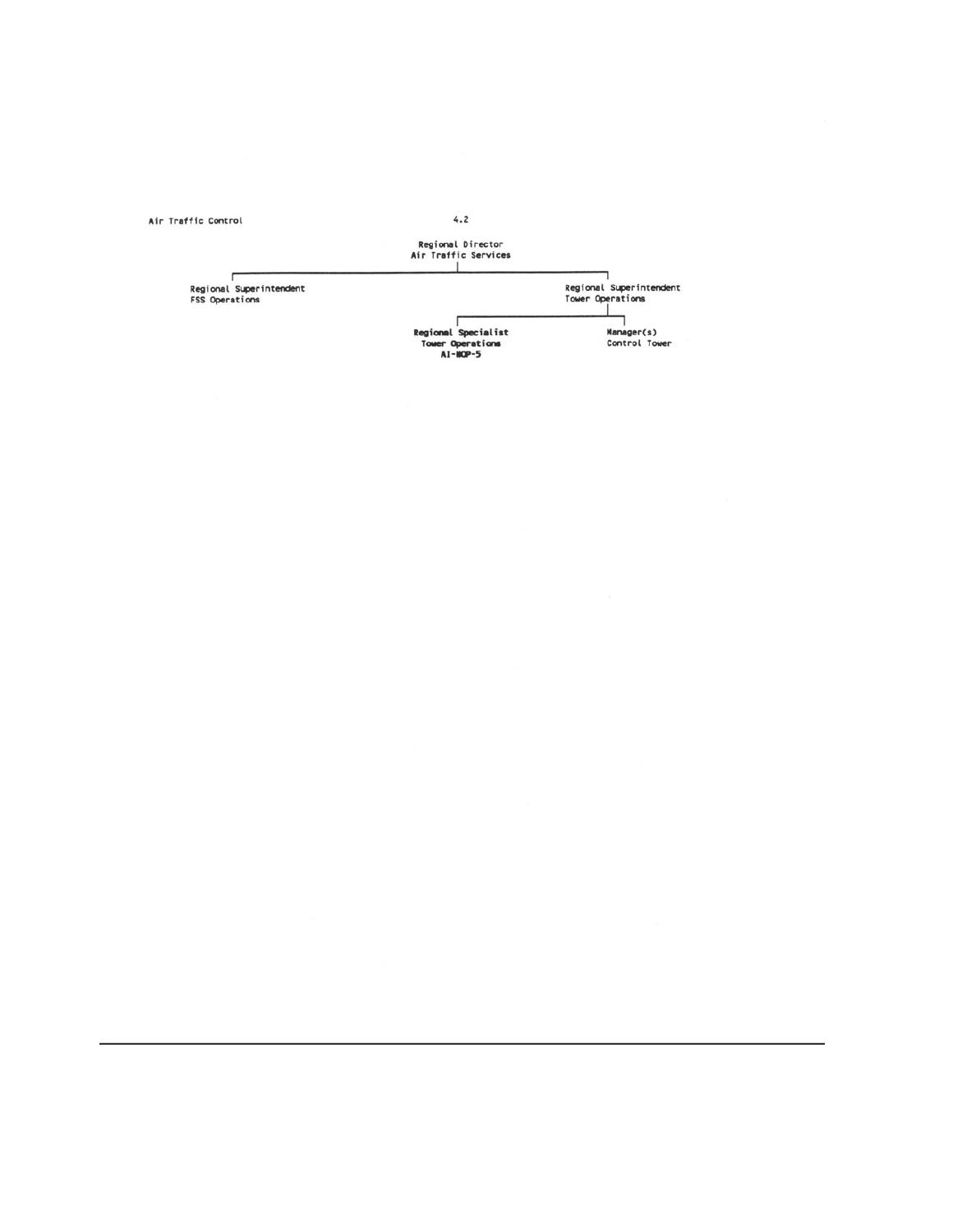#### BENCH-MARK POSITION DESCRIPTION

Bench-mark Position Number: 5 Level: AI-NOP-6

Descriptive Title: Procedures Specialist **Point Rating: 621** Point Rating: 621

#### Reports to: Supervisor, Procedures Development

Evaluates, plans, develops and revises ATC rules and procedures for national application to maintain an effective and efficient Air Traffic Services system. Evaluates the effectiveness of current and proposed rules and procedures through visits to field units, participation in simulation exercises, discussions with various specialists, study of unit evaluation reports and incidents reports. Analyzes, evaluates and processes recommendations from ATS Branch, other Departments, civil and military agencies, familiarization, fact finding board and accident reports to ensure the effectiveness of current or proposed rules and procedures. Participates in simulation exercise in order to evaluate new or proposed procedures. Discusses with specialists in Canadian Armed Forces, U.S. Federal Aviation Administration and Civil Aviation industry and organizations to determine the effect that changes in procedures would have on their operation and to evaluate their requests for changes to procedures. Evaluates requirements created by the introduction of new ground based or airborne equipment and develops concepts for resultant new or revised ATC rules and procedures. Develops and recommends proposed changes or additions to Air Regulations and Air Navigation orders relating to the control of air traffic.

Plans, organizes and develops Air Traffic control pilot procedures. Develops and presents educational programs on new or revised ATC pilot procedures to aviation industry organizations, senior representatives of air carriers, aircraft operators and pilots of every category.

Interprets and explains the application of ATS separation standards and procedures to members of other Branches, aviation organizations and foreign ATC representatives.

| SPECIFICATIONS                                                                                                                                                                                                        | Degree/<br>Points |
|-----------------------------------------------------------------------------------------------------------------------------------------------------------------------------------------------------------------------|-------------------|
| Knowledge                                                                                                                                                                                                             | 5/330             |
| The work requires knowledge of Air Requlations and Air Navigation Orders pertaining to the movement<br>and control of Air Traffic, of ATC rules, Transport policies and standards relating to air traffic<br>control. |                   |
| Knowledge of the rules, standards and procedures of the Canadian Armed Forces, United States FAA and<br>ICAO is also required. The work requires knowledge of trends and technological developments in<br>Air         |                   |
| Traffic Services nationally and internationally, as well as in the concepts and factors involved in<br>the development of new separation minima and procedures for the control of Air Traffic.                        |                   |

Experience is required in identifying and evaluating air traffic control requirements and in developing rules and procedures and developing standards.

Decisions and Recommendations B3/241

The work requires initiative and judgment in planning, organizing and developing new or revised ATS rules and procedures.

Decisions are based upon civil aviation policy, directives and air traffic control Branch policy and directives. Initiative and judgment are required to interpret and apply these directives to current and future needs of the ATS system as they relate to effective and efficient air traffic control.

Recommendations relate to proposed solutions or changes to current ATS requirements or to the development of new rules and procedures to meet changing requirements as applied to the introduction of new ATS systems, new or revised Manuals of Operations and ATS directives.

Decisions and recommendations have impact on the development and application of air traffic control rules and procedures and hence on the efficiency and effectiveness of the air traffic control system.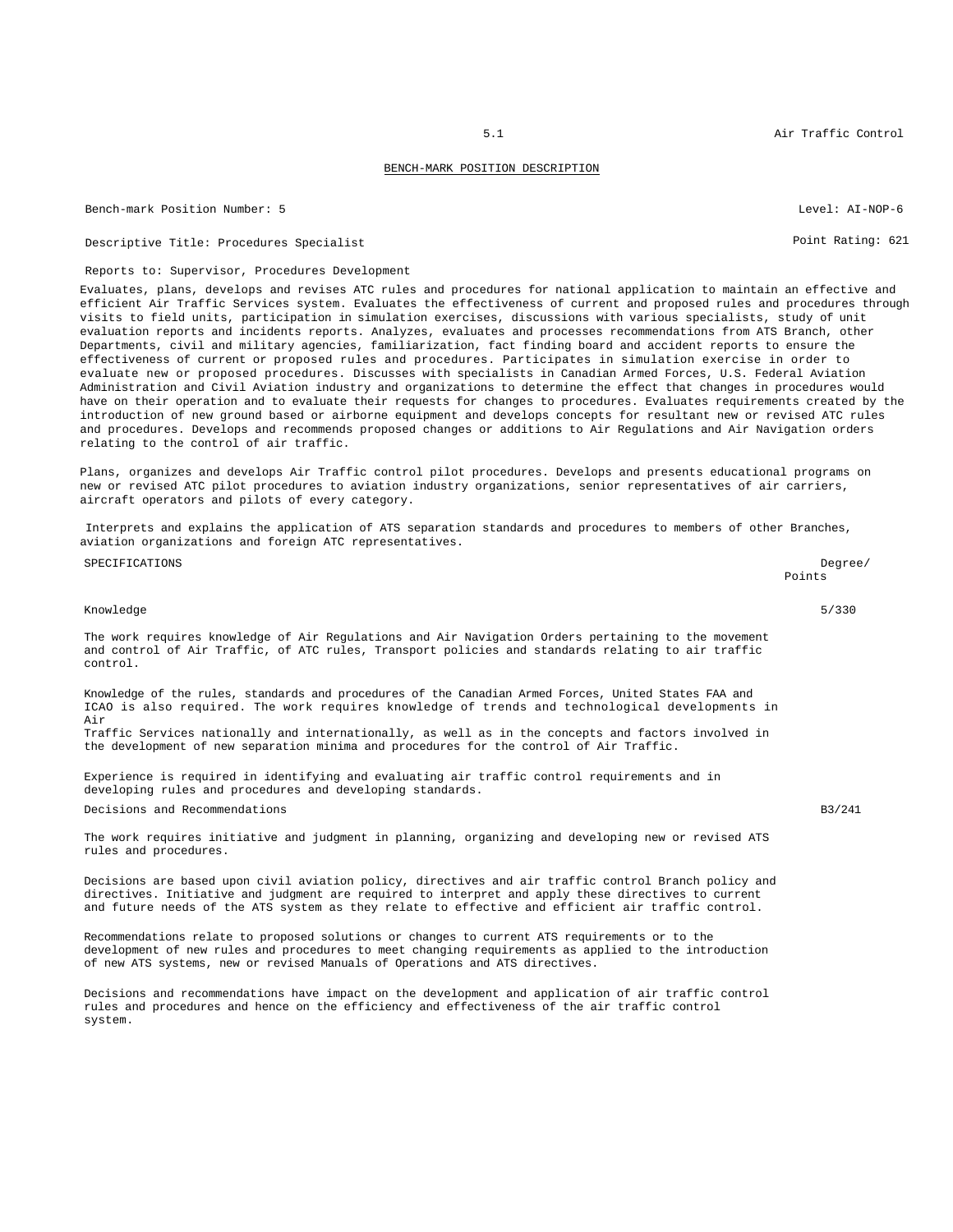# Air Traffic Control 5.2

SPECIFICATIONS Degree/

Points

#### Contacts 1/50

Contacts include discussions with Branch and Department representatives, Canadian Armed Forces, United States FAA and industry organizations and representatives to co-ordinate proposed changes in rules and procedures, to determine the impact of proposed changes on the industry, to advise system users of proposed changes and to resolve related problem areas.

Supervisory Rating

There is no continuing requirement for supervising other employees.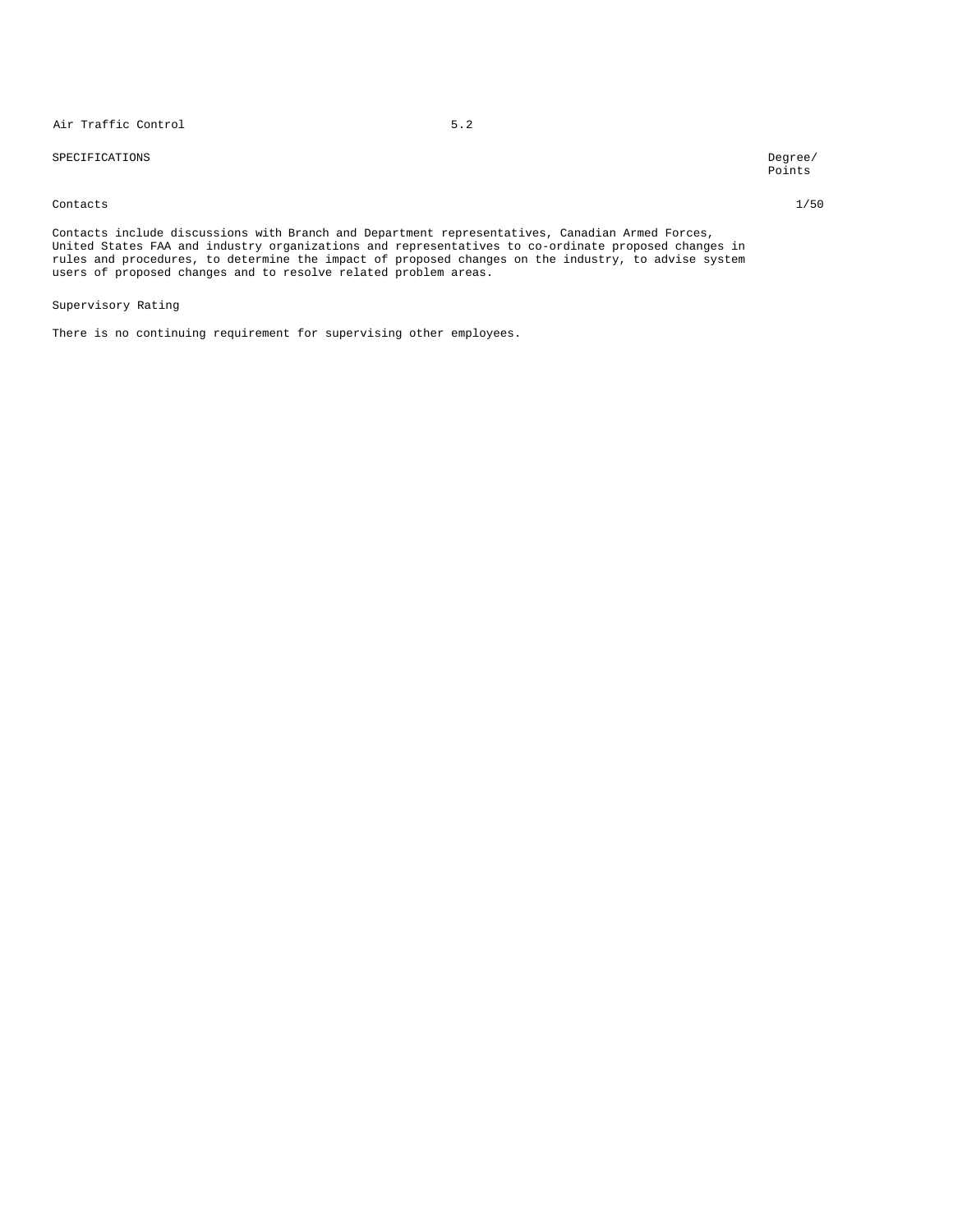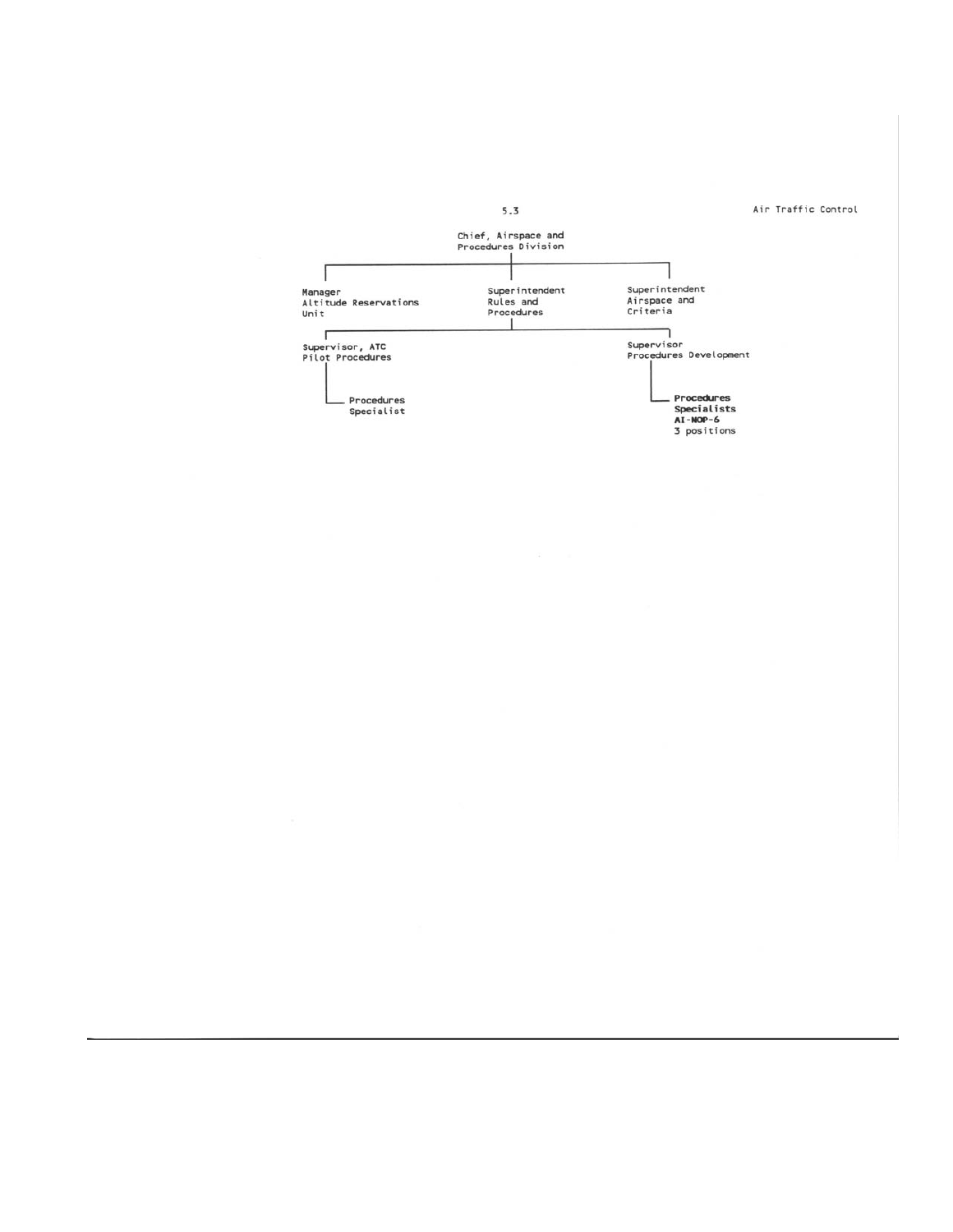# BENCH-MARK POSITION DESCRIPTION

Bench-mark Position Number: 6

Descriptive Title: Manager, ATC Operational Requirements entitled and the point Rating: 671

Reports To: General Manager, Area Control Centre

Plans, co-ordinates and analyses the operation of all automated systems and equipment within the Area Control Centre and associated towers. Plans, identifies, evaluates and directs studies and activities affecting the operational requirements, ergonomic factors, equipment and automated systems in the Area Control Centre and associated control towers. Determines the operational requirement for equipment and automated systems. Conducts systems analysis and directs, co-ordinates and schedules systems acceptance testing to ensure that each air traffic operational automated system delivered meets performance standards and ergonomic factors. Initiates studies of work processes related to the application of automation, explores alternatives and identifies the need for changes to systems and equipment. Co-ordinates and authorizes modifications to facilities equipment and automated systems. Develops and directs staff development and training programs. Prepares-Approval in Principle Documents, Program Approval Documents, annual work plans and cost centre budgets.

Plans, directs and controls the work of the data system coordinators, unit implementation specialist, equipment specialist and project teams responsible for operational certification and security of ATS automated systems and equipment in use at control positions in an area control centre and for planning the integration of new systems and equipment. Defines problems, establishes objectives and directs configuration of the automated systems to meet specific unit needs.

Develops and directs policies to ensure the security of the systems is maintained. Identifies and recommends changes to systems and equipment to meet evolving system requirements. Co-ordinates with Technical Services, systems engineering and industry specialists to maximize operational capability of equipment and automated systems.

SPECIFICATIONS Degree/ Points

Knowledge 5/330

# The work requires knowledge of Air Traffic Services rules and procedures pertaining to the movement and control of Air Traffic.

Knowledge of ATS systems and equipment is also required as well as knowledge of automated and computerized systems capabilities as they pertain to Air Traffic Services operations.

In addition, there is a need to maintain a knowledge of current computer software and hardware trends and technological advances and Transport and Branch financial and budget procedures.

A knowledge of ATS facilities equipment requirements and capabilities is required as well as the impact of ergonomic factors on the operational environment.

Experience is required in developing and authorizing modifications to facilities, equipment and<br>automated systems as well as in the preparation of Approval in Principle Documents, Program Approval<br>Documents, operational re

Decisions and Recommendations B3/241

The work requires initiative and judgment in identifying, evaluating and planning the current and<br>future equipment, automated systems and operational requirements within the area control centre and<br>associated towers to max

Decisions are based upon government and Air Traffic Services Branch policies and directives as they pertain to the Air Traffic Services operational environment.

Recommendations relate to the enhancement of present equipment and systems and to the introduction of new ATS systems and equipment.

Decisions and recommendations impact directly on the ATS operational environment and affect the<br>quality of Air Traffic Services being provided. Decisions also impact directly on the overall cost<br>of ATS operations as well a

 $L = NQ - NQ - 6$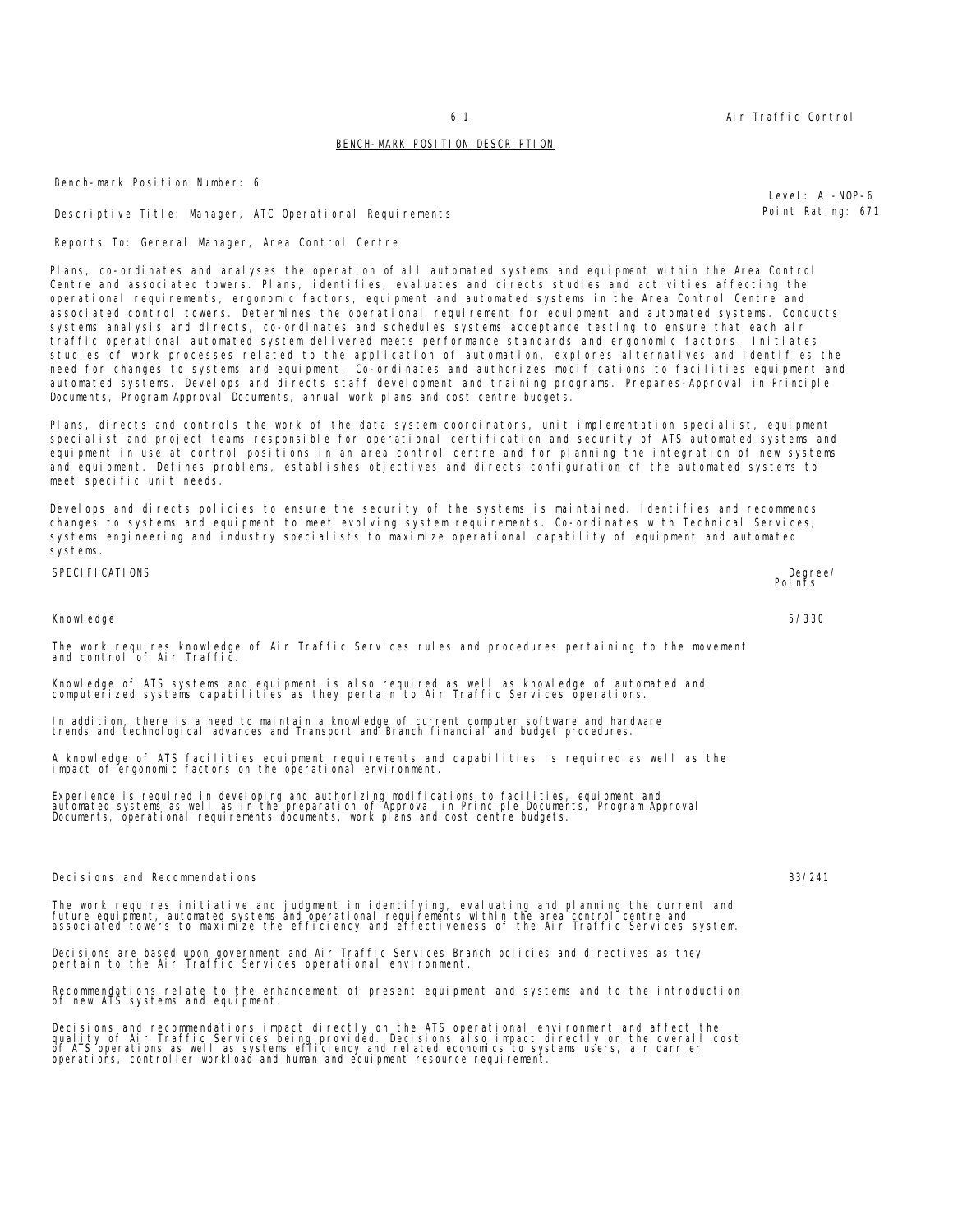# Air Traffic Control 6.2

# SPECIFICATIONS Degree/

Contacts 2/100

Degree/<br>Points

The work involves meetings with Branch and Department representatives and senior managers, senior<br>representatives of air carriers and system users. Negotiates resolution of technical problem areas<br>related to facilities, au

# Supervisory Rating the control of the control of the control of the control of the control of the control of the control of the control of the control of the control of the control of the control of the control of the cont

The work involves planning, organizing, directing and controlling activities of data systems coordinators as<br>well as unit implementation specialists, equipment specialists and project teams within the Area Control<br>Centre a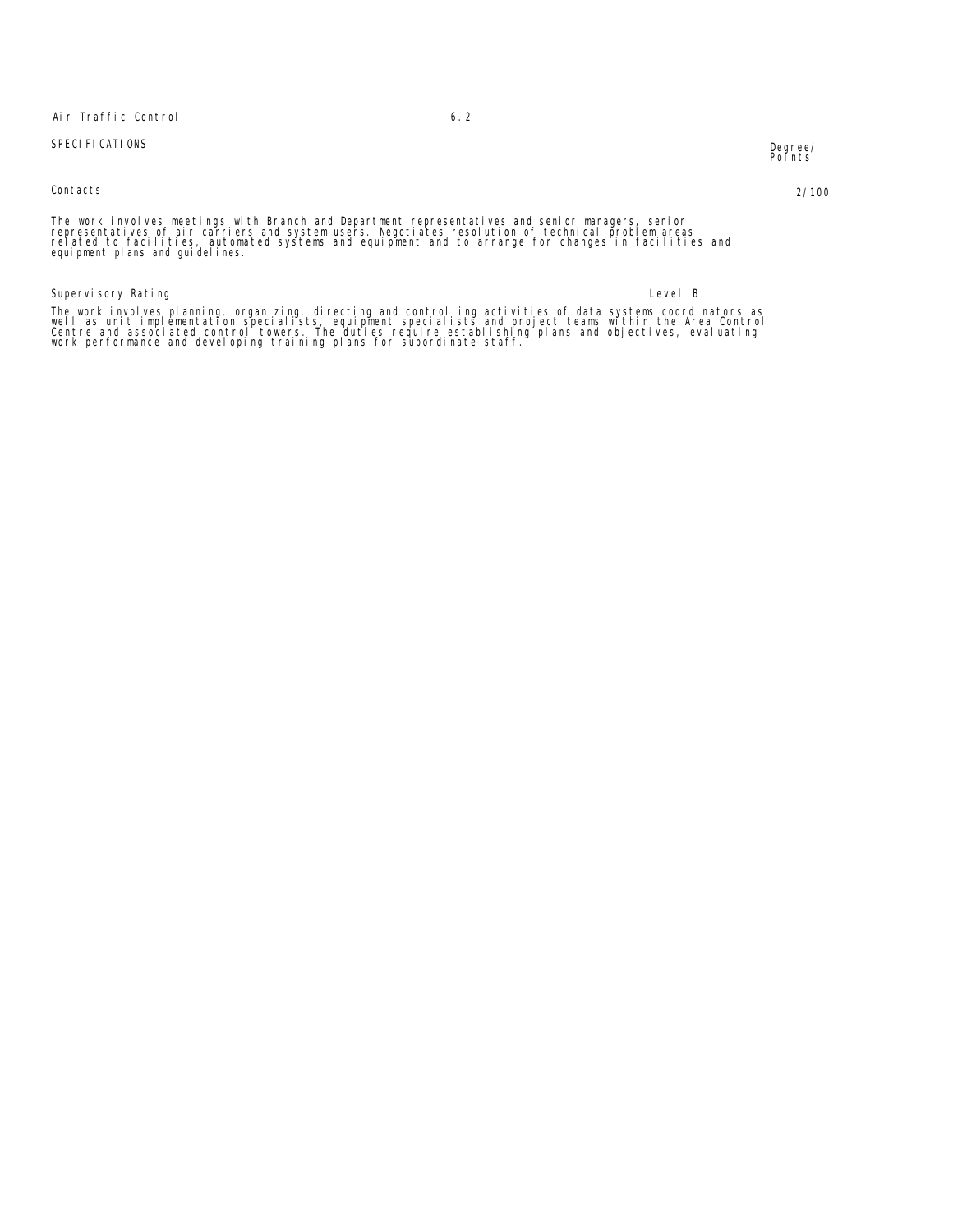Air Traffic Control  $6.3$ Regional Director<br>Air Traffic Services General Manager<br>Area Control Centre Manager<br>Control<br>Tower  $\Box$ Manager, ATC<br>Operational<br>Requirements<br>AI-NOP-6 T 1 Manager<br>ACC<br>Training ,<br>Manager<br>ACC<br>Operations n<br>Administration<br>and Budget Data Systems<br>Coordinators<br>9 positions Equipment<br>Specialists<br>1-3 position(s)

 $\sim$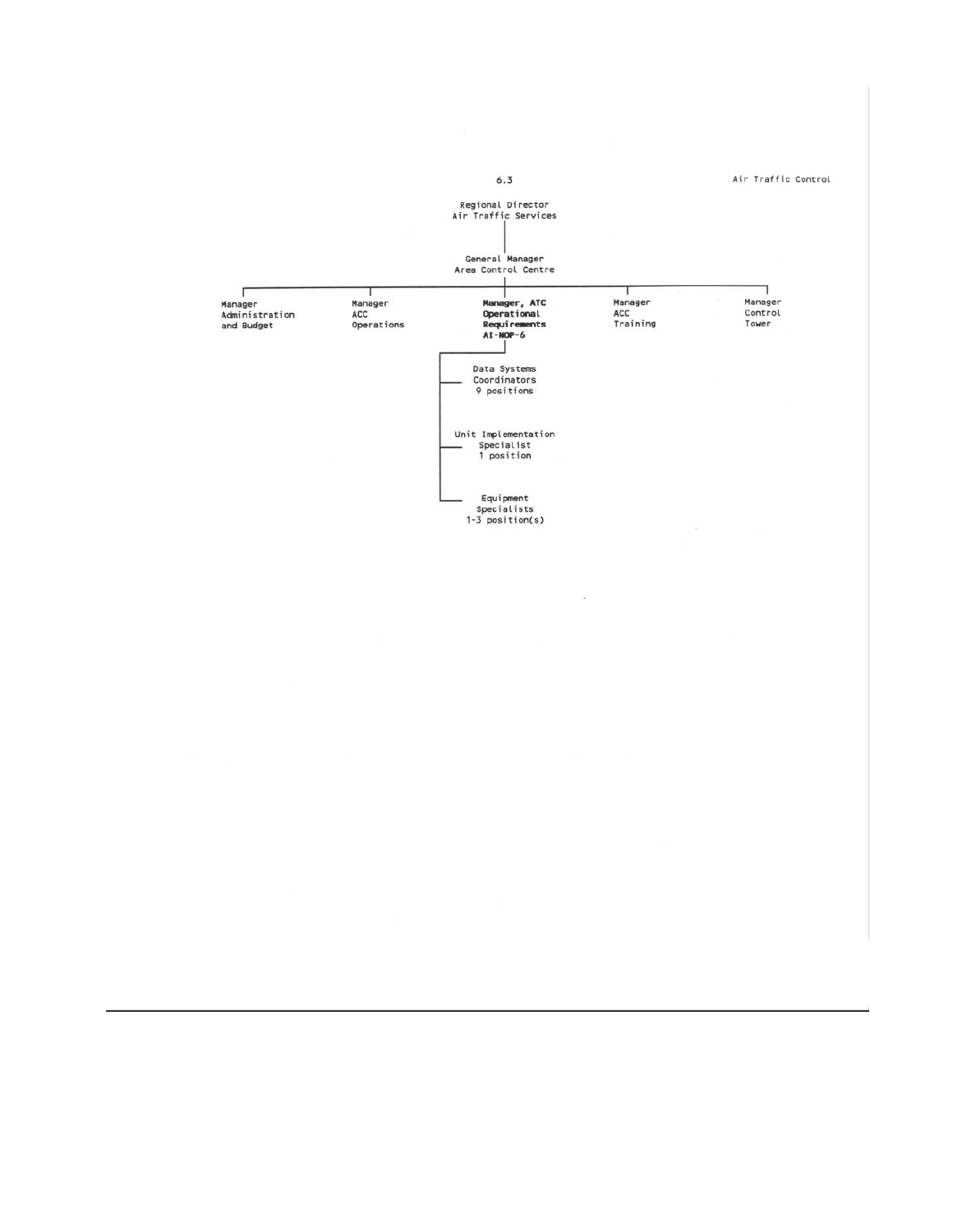Air Traffic Control

## BENCH-MARK POSITION DESCRIPTION

Bench-mark Position Number: 7 Level: AI-NOP-6

Descriptive Title: Regional Superintendent, Tower Operations entitled and the Control of Rating: 724

Reports To<sup>:</sup> Regional Director, Air Traffic Services

Plans, organizes, directs and controls the operation of nine regional Airport Control Towers with a total person-year establishment of 100 employees in order to provide an effective and efficient Air Traffic Control Service. Directs the development of regional/local ATC systems and procedures, evaluates and develops unit operational requirements and equipment, manages training programs and plans and manages the familiarization flight program and human and financial resource requirements for regional control towers.

Plans and directs the development of regional ATC control tower operations, systems and procedures to meet current and future needs. Advises and recommends the increase or reduction of services and facilities as well as revisions to goals, policies and standards of the Branch and Aviation Group.

Administers national policies, standards and procedures, reviews, evaluates and recommends proposed changes.

Directs development of regional and site specific emergency procedures and contingency plans to deal with accidents, fires, storms, runway closures and communication losses.

Evaluates and directs the planning and installation of airport control towers facilities and equipment. Develops and maintains efficient and effective procedures for the continual operational evaluation of ATC equipment.

Directs and controls tower operations through subordinate tower managers and directs the activities of project teams. Plans and manages financial resources for the regional airport control operations.

#### SPECIFICATIONS Degree/

Points

# Knowledge 5/330

The work requires a knowledge *of* Air Regulations and Air Navigation Orders pertaining to the movement and control *of* air traffic. Also required is a thorough knowledge of ATS rules, Transport policies, standards and administrative procedures as they relate to Air Traffic Services.

Knowledge is also required of collective agreements, grievances and disciplinary procedures. In addition the work requires knowledge of governmental and Transport financial policies and procedures.

Also required is a knowledge of air traffic control rules, standards and procedures of the Canadian Armed Forces, United States Federal Aviation Administration and I.C.A.0. as related to control tower operations.

The work requires developing and maintaining knowledge of trends and technological advances in Air Traffic Services both nationally and internationally, of the concepts and factors involved in the development of new separation standards and procedures for Air Traffic control and of managerial and administrative techniques and practice.

Experience is required in identifying Air Traffic control operational requirements and equipment needs, developing regional ATC systems and procedures and setting standards.

Decisions and Recommendations C3/294

The work requires judgment in planning, organizing, directing and controlling the overall operations of Regional Air Traffic control towers.

Decisions are based on Air Navigation System and Air Traffic Services Branch policies and directives. Initiative and judgment are required to interpret and apply these directives to current and future needs of the ATS system to ensure an effective and efficient Air Traffic control system.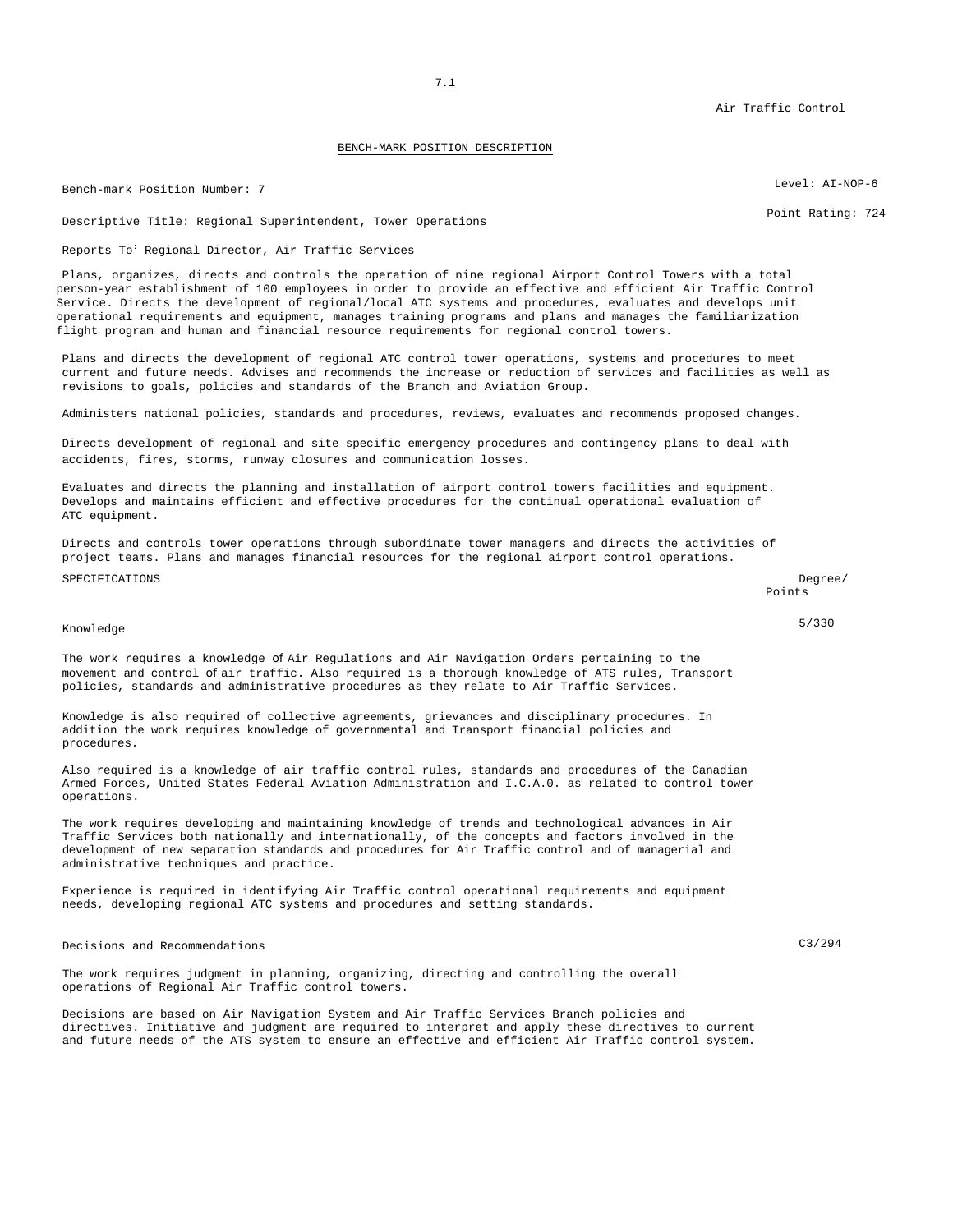# SPECIFICATIONS Degree/

Points

Recommendations relate to advising and recommending increases or reductions of services, facilities and recommending revision to Department and Branch goals, policies and standards.

Recommendations also relate to the introduction of new ATC facilities, equipment and new or revised policies or directives.

Recommendations affect the operational environment and services of nine control towers and, therefore, affect the quality of Air Traffic Services being provided, the quality of management, the overall cost of human and financial resources to the Department and to system users.

# Contacts 2/100

The work involves meetings with appropriate IFR management, Department and Branch officials and representatives, industry organizations, air carriers, pilots and owner operators to negotiate new or revised Air Traffic control operations and procedures and to resolve related problems.

The position's requirements relate to the negotiation of agreements between control towers and IFR units relative to such matters as procedures for handling traffic between units. There is also a requirement to negotiate airspace utilization with industry organizations and air carriers.

## Supervisory Rating Level C and the C and the C and the C and the C and C and C and C and C and C and C and C and C and C and C and C and C and C and C and C and C and C and C and C and C and C and C and C and C and C and C

The work involves planning, organizing, directing and controlling the operation of regional Air Traffic control towers, tower managers and subordinate regional specialists. Duties include controlling projects, establishing objectives and resource requirements and developing staff training plans.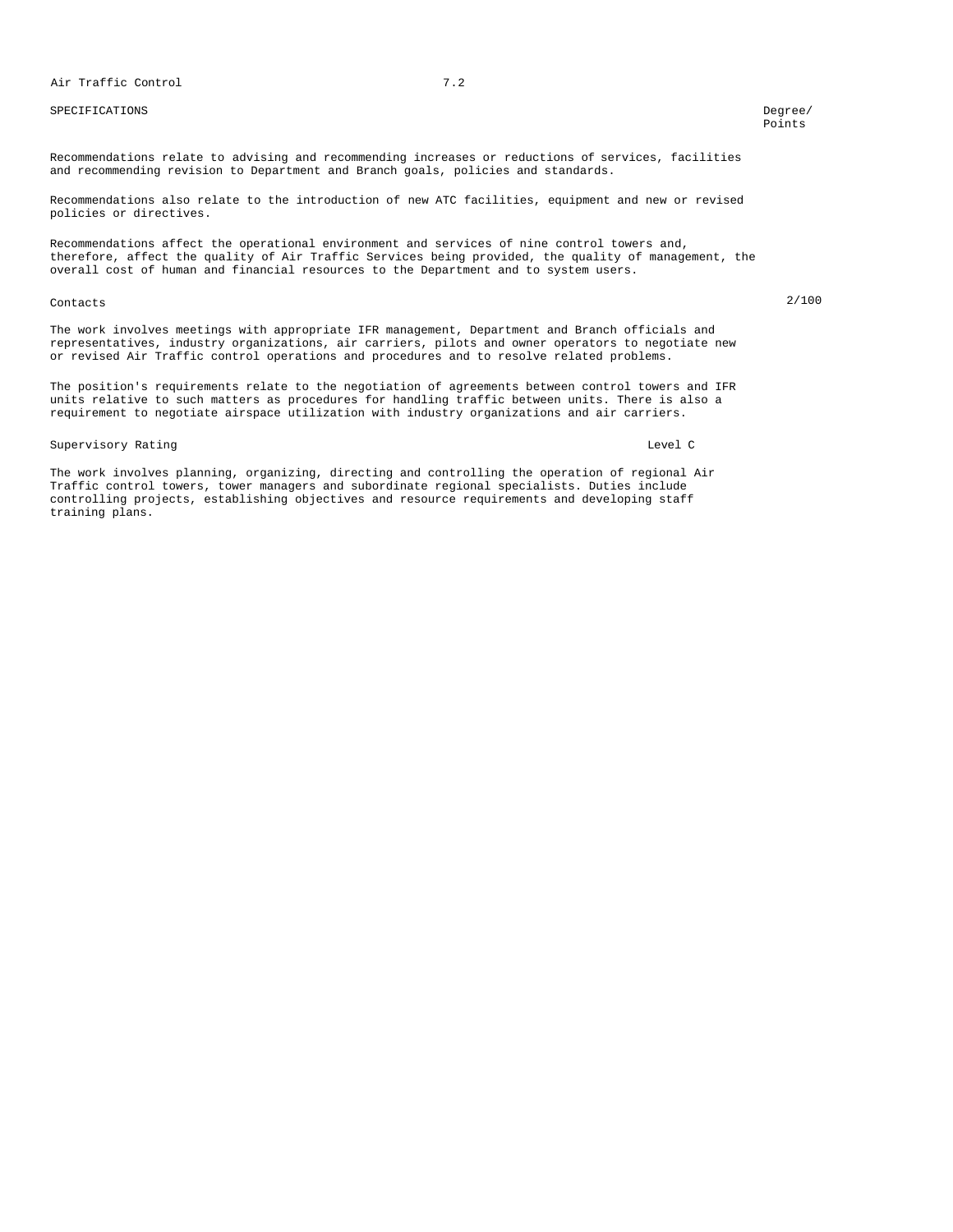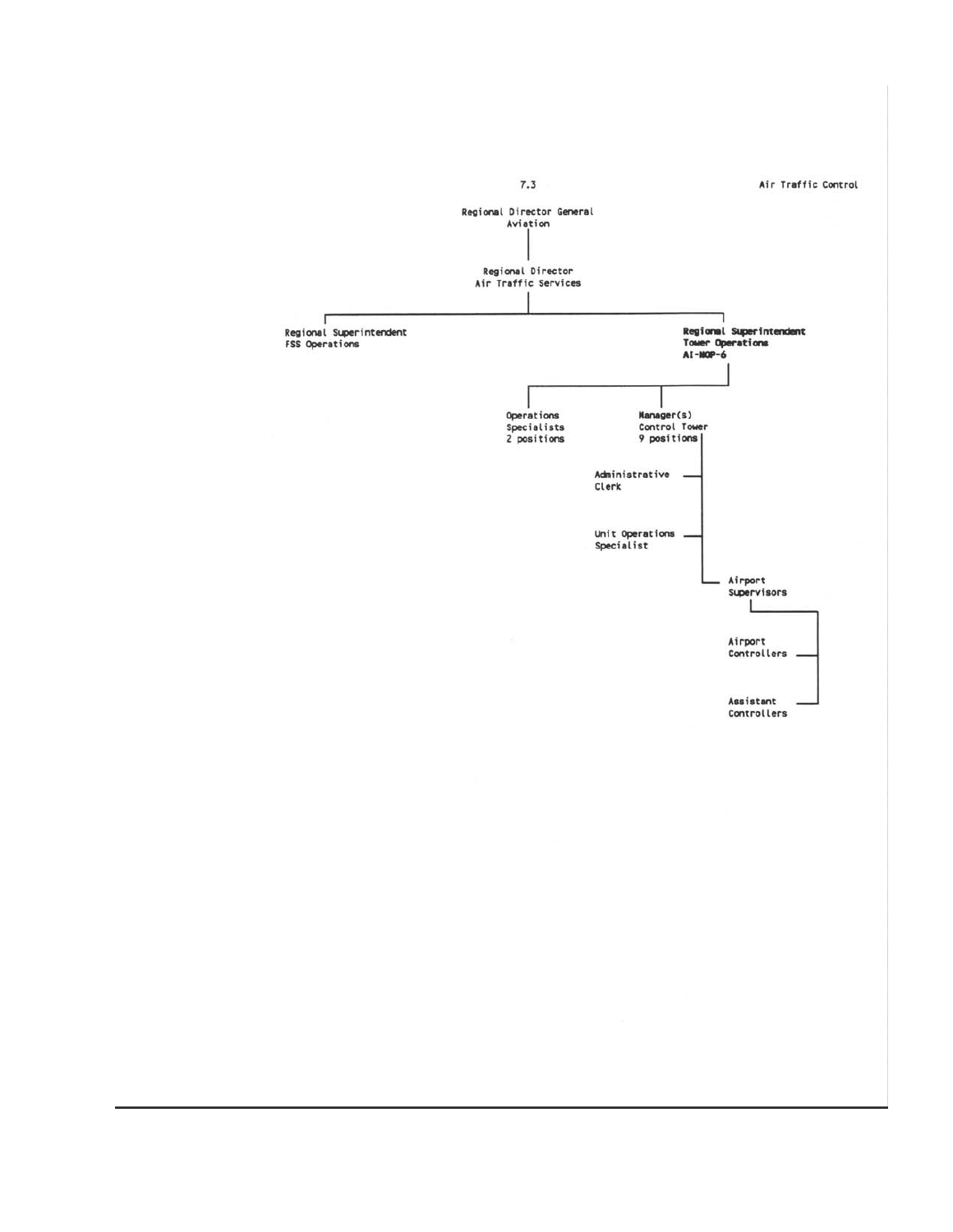8.1 Air Traffic

Control

# BENCH-MARK POSITION DESCRIPTION

Bench-mark Position Number: 8 Level: AI-NOP-6

Descriptive Title<sup>:</sup> Manager, Area Control Centre Operations **Point Rating: 724** Point Rating: 724

# Reports To: General Manager, Area Control Centre

Plans, organizes, directs and controls the operation of an Area Control Centre with a total person-year establishment of 175 employees in order to provide an effective and efficient Air Traffic Control Service. Directs the development of procedures and practices for the flight information region. Evaluates and develops unit operational requirements. Initiates studies directed towards the continuing orderly development of the Area Control Centre and the service it provides.

Plans and directs the development of IFR/ATC operations and procedures to meet current and future needs. Advises and recommends the increase or reduction of services as well as goats, policies and standards of the Branch and Aviation Group.

Administers national policies, standards and procedures; reviews, evaluates and recommends proposed changes. Develops directives and instructions to ensure the maintenance of standards, procedures and operating practices.

Evaluates IFR operations and services. Determines the impact on the unit of anticipated changes in traffic volume and traffic flows. Ascertains the need for new or revised staff levels. Manages financial resources for the ACC.

SPECIFICATIONS Degree/ Points

#### Knowledge 5/330

The work requires a knowledge of Air Regulations and Air Navigation Orders pertaining to the movement and control of air traffic. Also required is a thorough knowledge of ATS rules, Transport

policies, standards and administrative procedures as they relate to Air Traffic Services.

Knowledge is also required of collective agreements, grievances and disciplinary procedures. In addition the work requires knowledge of governmental and Transport financial policies and procedures.

Also required is a knowledge of air traffic control rules, standards and procedures of the Canadian Armed Forces, United States Federal Aviation Administration and I.C.A.O. as related to area control centre operations.

The work requires developing and maintaining knowledge of trends and technological advances in Air Traffic Services both nationally and internationally, of the concepts and factors involved in the development of new separation standards and procedures for air traffic control and of managerial and administrative techniques and practice.

Experience is required in identifying air traffic control operational requirements, developing area control centre procedures and setting standards.

Decisions and Recommendations C3/294

The work requires judgment in planning, organizing, directing and controlling the overall operations of an Area Control Centre.

Decisions are based on Air Navigation System and Air Traffic Services Branch policies and directives. Initiative and judgment are required to interpret and apply these directives to current and future needs of the ATS system to ensure an effective and efficient air traffic control system.

Recommendations relate to advising and recommending increases or reductions of services, facilities and recommending revision to Department and Branch goals, policies and standards.

Recommendations also relate to the introduction of new or revised ATC policies or directives.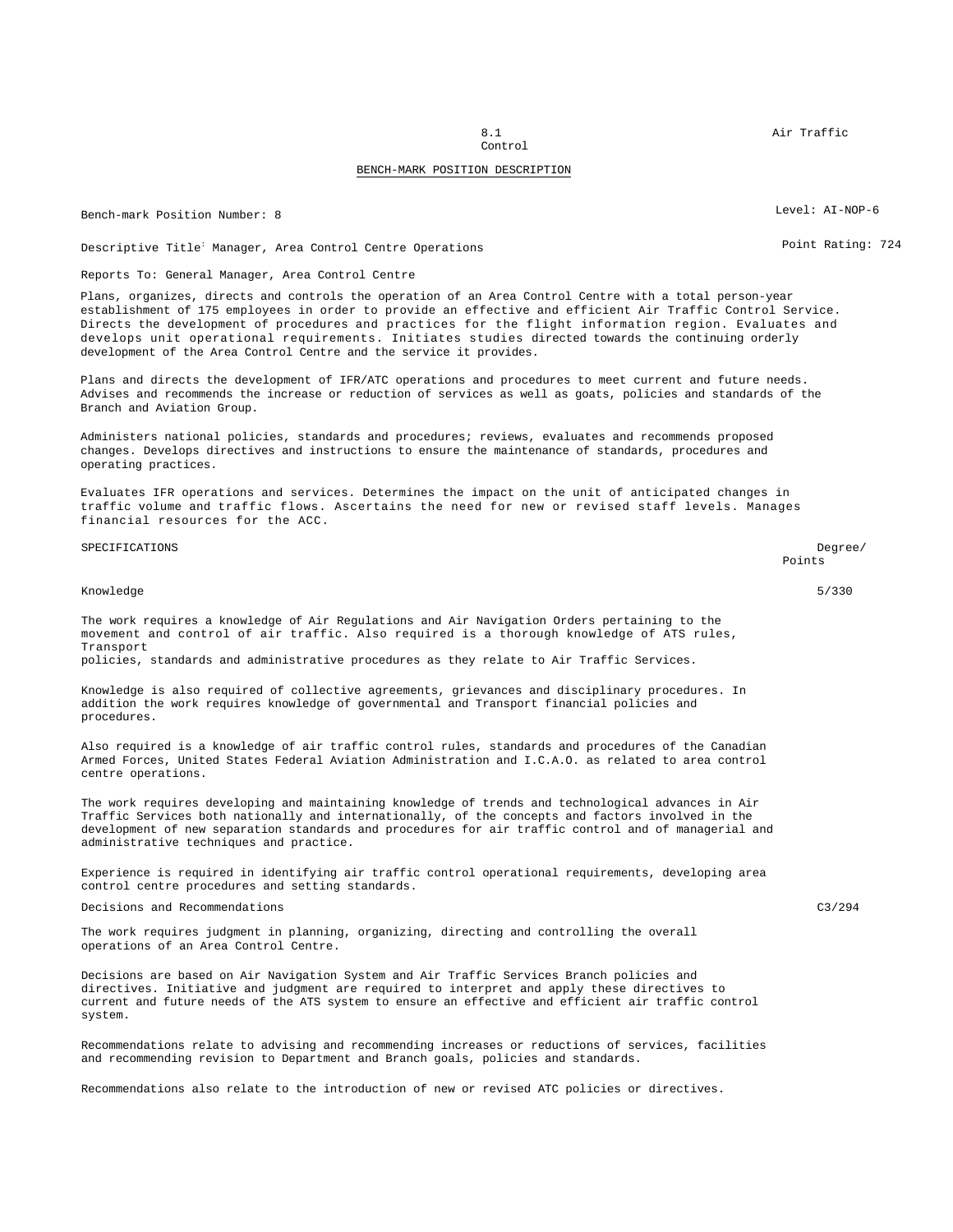# Air Traffic Control 8.2

# SPECIFICATIONS Degree/

Recommendations affect the operational environment and services of an Area Control Centre and,<br>therefore, affect the quality of Air Traffic Services being provided, the quality of management, the<br>overall cost of human and

# Contacts 2/100

The work involves meetings with appropriate regional management, Department and Branch officials and representatives, industry organizations, air carriers, pilots and owner operators to negotiate new or revised air traffic control operations and procedures and to resolve related problems.

The position's requirements relate to the negotiation of agreements between the ACC and control<br>tower units relative to such matters as procedures for handling traffic between units. There is<br>also a requirement to negotiat

# Supervisory Rating **Level D** and the set of the set of the set of the set of the set of the set of the set of the set of the set of the set of the set of the set of the set of the set of the set of the set of the set of th

The work involves planning, organizing and directing the work of an Area Control Centre with an<br>establishment of 175 employees. Duties include setting goals and objectives; approving work plans<br>and determining resource req

# Points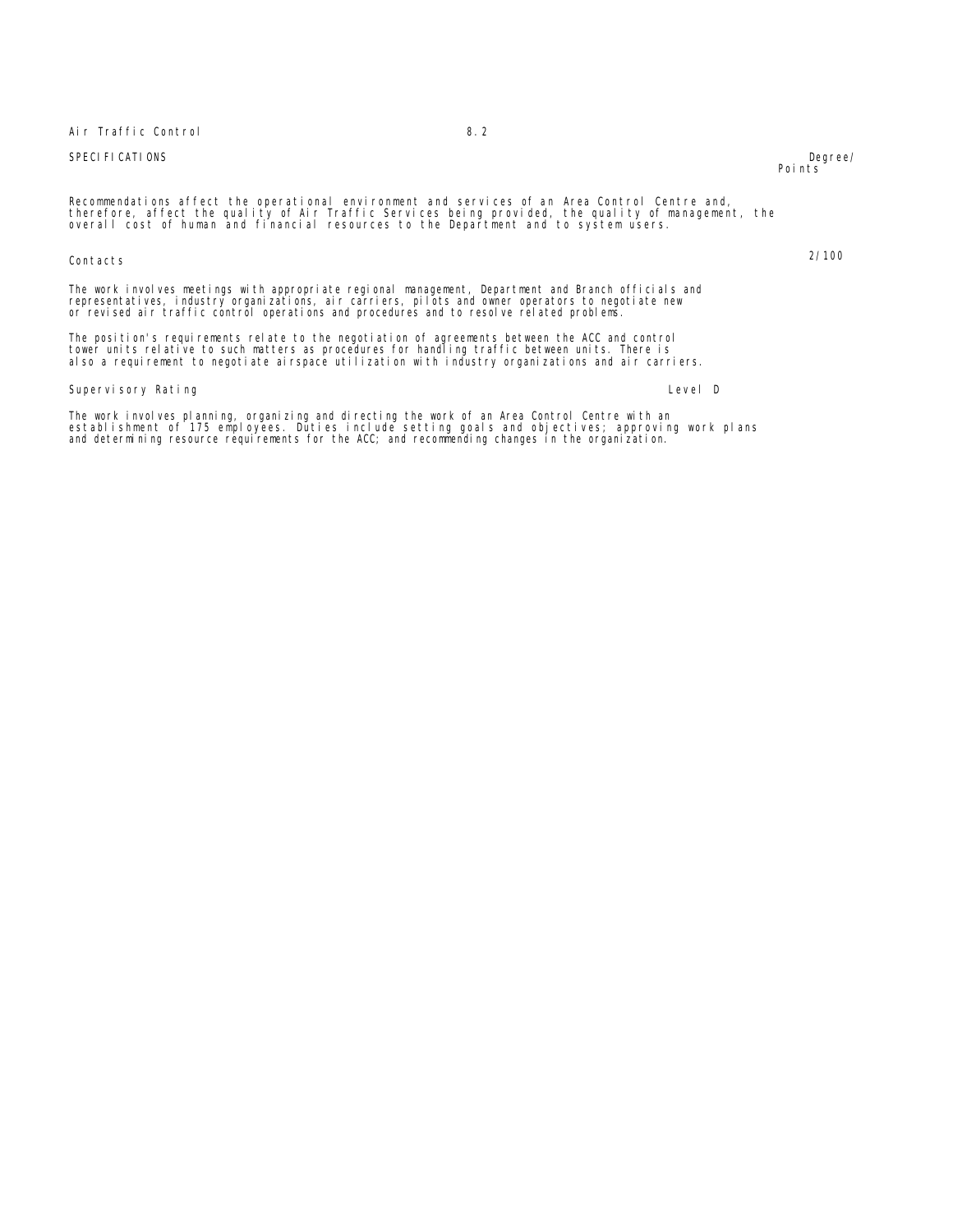

 $\overline{\phantom{a}}$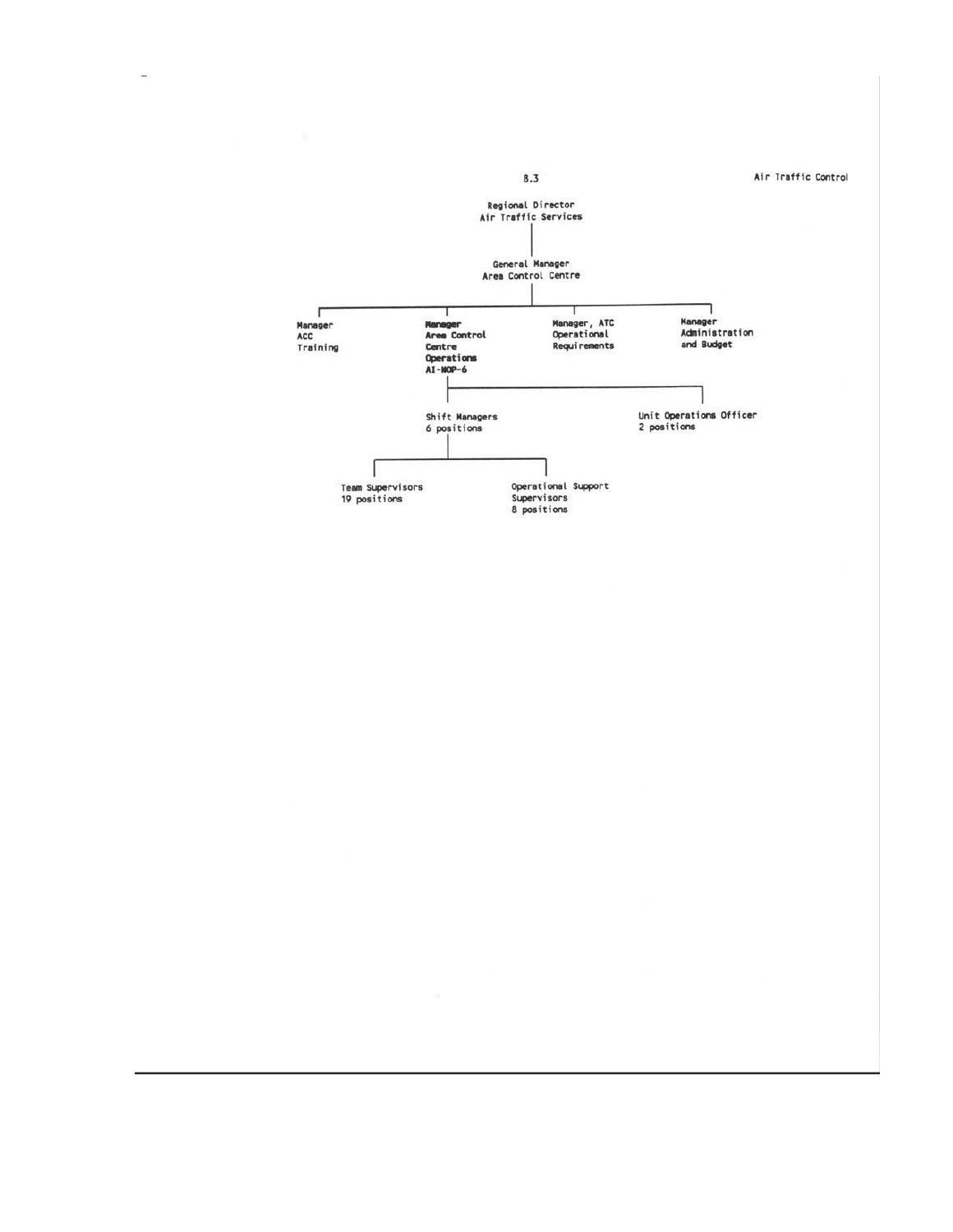# BENCH-MARK POSITION DESCRIPTION

Bench-mark Position Number: 9 Level: AI-NOP-7

# Descriptive Title: Superintendent, Rules and Procedures Point Rating: 838

## Reports To: Chief, Airspace and Procedures

Plans, organizes and directs the development of air traffic control rules, standards and procedures for current and future needs. Evaluates recommendations from regions, audits, incident and accident reports, superiors and subordinates and other Aviation Group Branches. Develops concepts for new or revised rules, standards and procedures for the control of IFR and VFR air traffic. Considers and evaluates changes proposed or already implemented by the Canadian Armed Forces, the U.S. Federal Aviation Administration, I.C.A.O. and the Civil Aviation Industry. Evaluates needs of national and international users. Evaluates the impact of new aircraft as well as new systems and equipment on rules, standards and procedures and plans, organizes and directs the development of changes. Determines the need for development of essential changes or new Air Regulations and Air Navigation Orders relating to the control of air traffic.

Plans, organizes and directs the development of air traffic control pilot procedures. Controls the establishment of a systematic education program of ATC pilot procedures for presentation to pilots of every category. Resolves problems related to ATC pilot procedures with civil aviation industry organizations and associations, senior representatives of air carriers, aircraft operators and pilots to coordinate the introduction of new systems and equipment.

Plans, organizes and directs the timely publication of ATC material. Ensures compatibility of publications with those of I.C.A.O. and U.S. Federal Aviation Administration. Produces new or revised manuals of training and equipment in collaboration with other ATS Divisions.

Plans, directs and controls the work of the Section through two subordinate supervisors. Establishes objectives and training plans. Develops terms of reference for projects.

| SPECIFICATIONS                                                                                                                                                                                                                                                                                                                                                                                                                                                                                                                                                                                                                                                                                                                                                                                                   | Degree/<br>Points |
|------------------------------------------------------------------------------------------------------------------------------------------------------------------------------------------------------------------------------------------------------------------------------------------------------------------------------------------------------------------------------------------------------------------------------------------------------------------------------------------------------------------------------------------------------------------------------------------------------------------------------------------------------------------------------------------------------------------------------------------------------------------------------------------------------------------|-------------------|
| Knowledge                                                                                                                                                                                                                                                                                                                                                                                                                                                                                                                                                                                                                                                                                                                                                                                                        | 6/390             |
| The work requires a knowledge of those portions of the Air Requlations and Air Navigation Orders,<br>pertaining to the movement and control of air traffic; of ATS rules, of transport policies,<br>standards and administrative procedures as they relate to Air Traffic Services. Also requires a<br>knowledge of the rules, standards and procedures of the Canadian Armed Forces, U.S. Federal Aviation<br>Administration and I.C.A.O. The work also requires developing and maintaining knowledge of trends<br>and technological developments in Air Traffic Services both nationally and internationally; in the<br>concepts and factors involved in the development of new separation minima and procedures for the<br>control of air traffic; in managerial and administrative techniques and practices. |                   |
| Experience is required in identifying and evaluating air traffic control needs, developing rules and<br>procedures, and setting standards to satisfy air traffic control requirements.                                                                                                                                                                                                                                                                                                                                                                                                                                                                                                                                                                                                                           |                   |
| Decisions and Recommendations                                                                                                                                                                                                                                                                                                                                                                                                                                                                                                                                                                                                                                                                                                                                                                                    | C4/348            |
| The work requires initiative and judgment in planning, organizing, directing and controlling the<br>development of new or revised ATS rules and procedures.                                                                                                                                                                                                                                                                                                                                                                                                                                                                                                                                                                                                                                                      |                   |

Decisions are based upon Civil Aeronautics policy directives and the directives for Air Traffic Services. Judgment and initiative are required to interpret and apply those directives to current and future needs of the ATS system as they relate to effective and efficient air traffic control.

Recommendations relate to the introduction of new ATS systems, new or revised Manuals of Operations, and ATS directives.

Recommendations affect the quality of air traffic services being provided throughout Canada, the quality of management and the overall cost of ATS operations; the overall cost to Canadian and foreign users, both civil and military; the workload of controllers and the expenditures for human and equipment resources.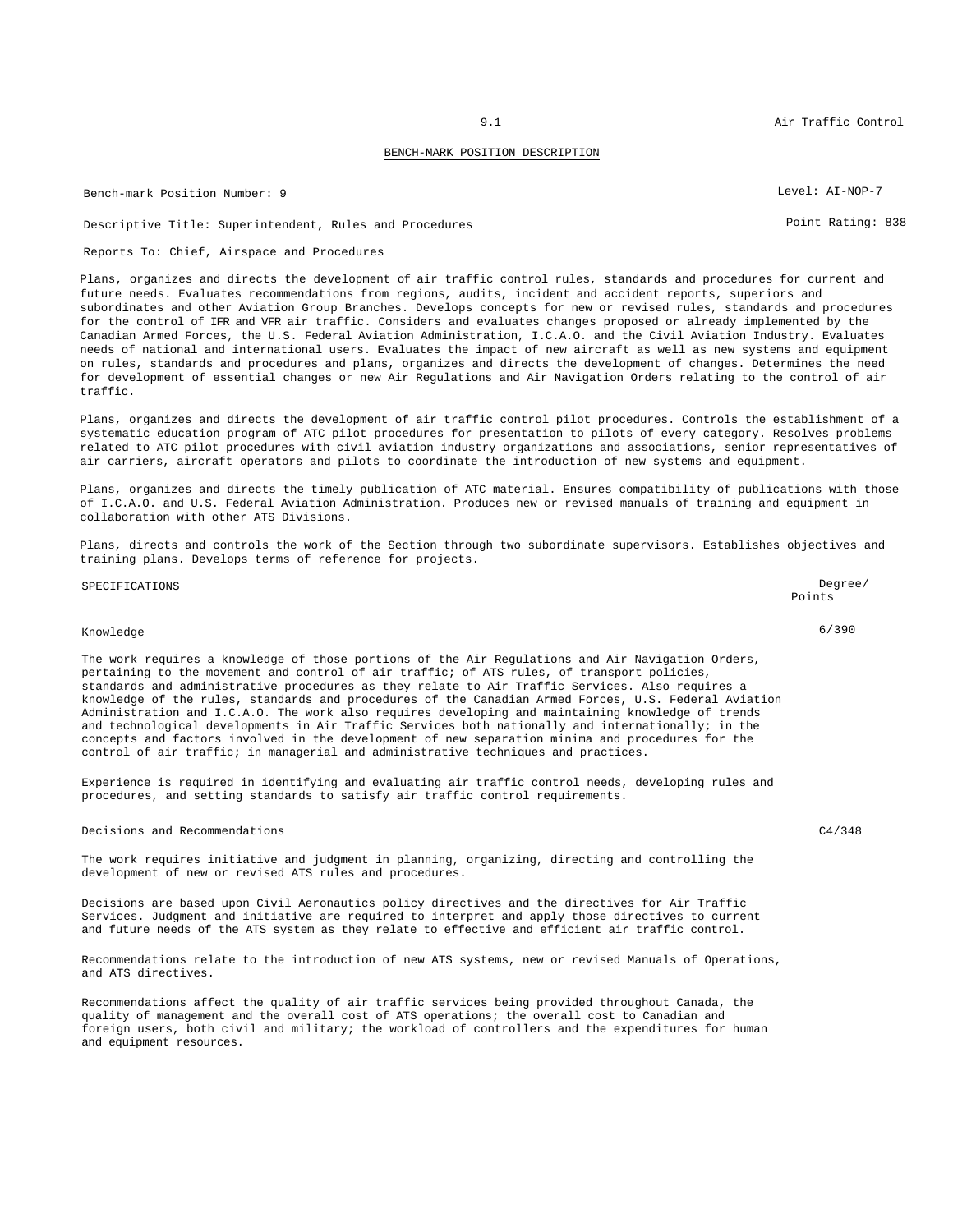# Air Traffic Control 9.2

# SPECIFICATIONS Degree

Points

## Contacts 2/100

The work involves contacts with civil aviation industry organizations and associations, senior representatives of air carriers, aircraft operators and pilots to negotiate new or revised rules and procedures related to air traffic control and to resolve related problem areas.

## Supervisory Ratinq and the contract of the contract of the contract of the contract of the contract of the contract of the contract of the contract of the contract of the contract of the contract of the contract of the con

The work involves planning and organizing the work of the Rules and Procedures Section through two subordinate supervisors. The duties require controlling projects; establishing objectives and resource requirements for projects and developing training plans for subordinate staff.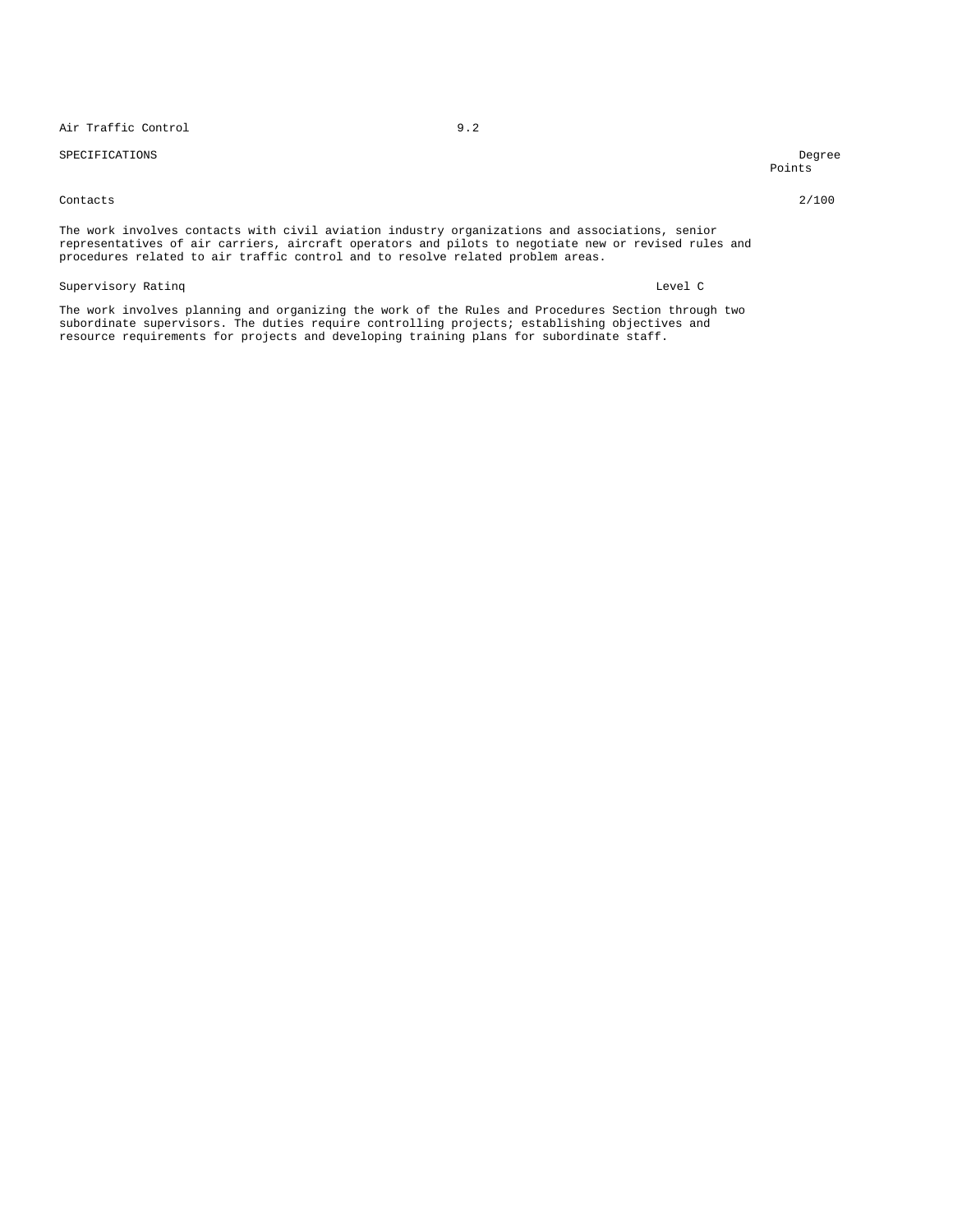

 $\lambda$ 

 $\hat{\bullet}$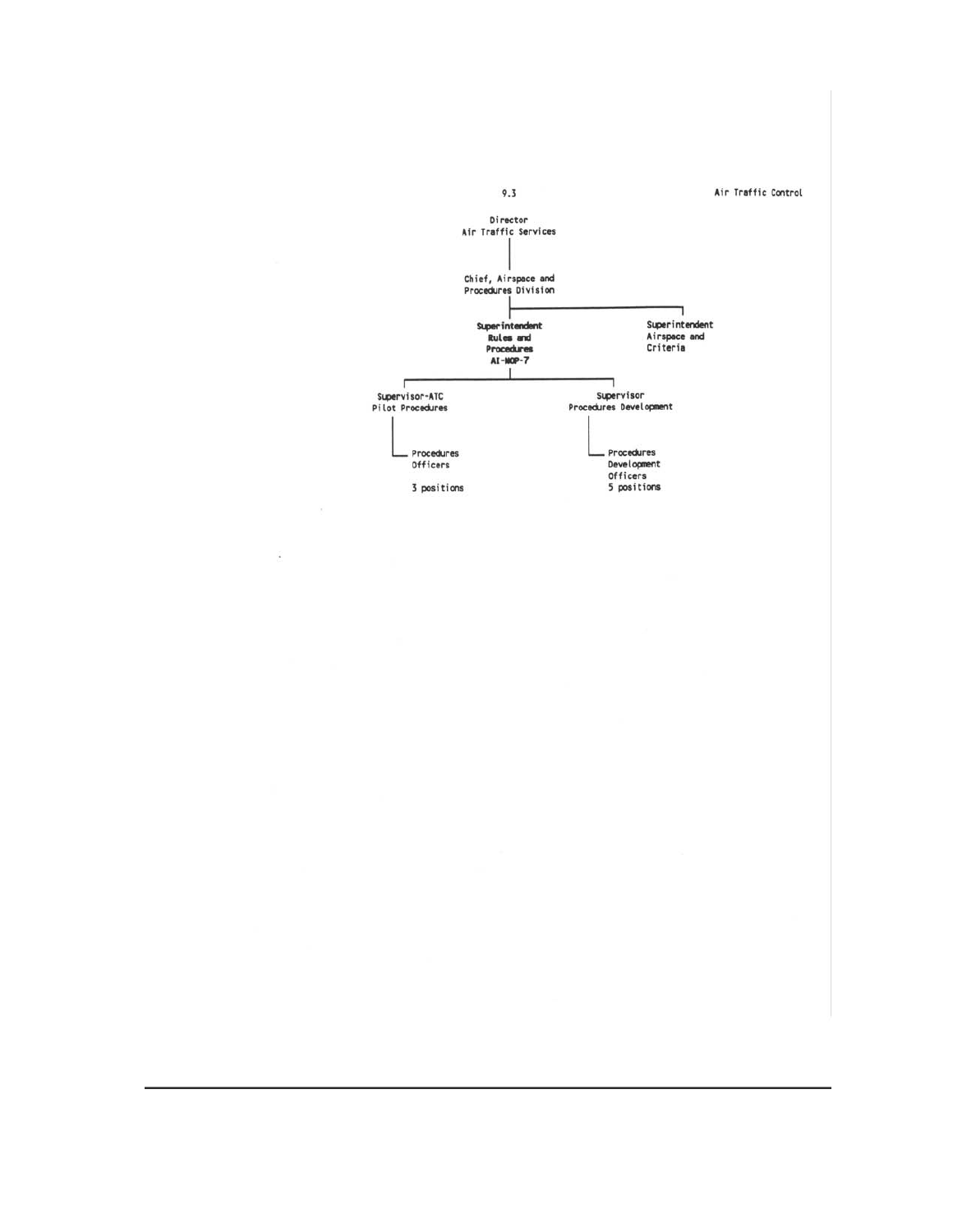## BENCH-MARK POSITION DESCRIPTION

Bench-mark Position Number: 10 Channel Communication Channel Communication Channel Channel Channel Channel Level: AI-NOP-7

Descriptive Title: General Manager, Area Control Centre Point Rating:

Reports To: Regional Director, Air Traffic Services

Plans, organizes, directs and controls the work of the area control centre and associated terminal control unit and control towers with a staff of 225 employees. Provides guidance and direction to managers, supervisors, controllers, technical support and administrative support staff engaged in the provision of IFR and VFR control services under the jurisdiction of the region. Directs the performance, efficiency and effectiveness of these units. Manages all aspects of the units operations, operational requirements, training and human resources and administration and budgets. Identifies present and future requirements and establishes and authorizes actions, projects and planning activity required to maintain the continued operational efficiency and effectiveness of the units. Evaluates short and long term human resource requirements, participates in employee selection. Directs and controls the preparation of the annual work plan within resource allocation. Controls the expenditure of funds. Develops programs for the implementation of new or revised procedures including the clarification of Manuals of Operations and inter-unit agreements.

Directs the work of the units to ensure compliance with Department and Branch policies, standards and regulations. Develops directives and instructions in developing internal controls and mechanisms to monitor administration and operations and to ensure compliance with procedures, standards, collective agreements, and grievance procedures.

Evaluates the effectiveness through review of reports and forms, appraisals and personal interviews and discussions with employees and clients. Recommends changes to national air traffic service policies, standards, procedures and administrative practices.

# SPECIFICATIONS Degree/

Knowledge 6/390

The work requires a comprehensive knowledge of the Canadian Air Traffic Control System. This includes a knowledge of the national Air Traffic Control systems, the role of ATS in relation to other Branches, and the role of ATS in the national and international aviation industry. Also required is a knowledge of the air traffic control systems of foreign nations and of trends and developments in the field of aviation.

The work requires a knowledge of financial management including planning, programming, budgeting and administration of an annual work plan and budget. Requires knowledge of Government and Branch management and administrative policies and practices, of collective agreements, grievance and disciplinary procedures. Experience is required in developing programs for the implementation of new or revised procedures and in directing a large staff.

# Decisions and Recommendations C4/348

The work requires initiative and judgment in planning, organizing, evaluating, directing and controlling various aspects of the Air Traffic Services in the Flight Information Region. Initiative and judgment are required in making decisions such as noise abatement, runway closures, arrival and departure procedures which impact on the quality of life of certain demographic populations.

Recommendations relate to changes in national Air Traffic Services policies, standards, procedures and administrative practices and the requirement for short and long term human and financial resources.

Recommendations impact directly on various aspects of the Air Traffic Services in the flight information region in general and directly affect the quality of services, management and the cost to the Government and users in the provision of Air Traffic Services.

888

Points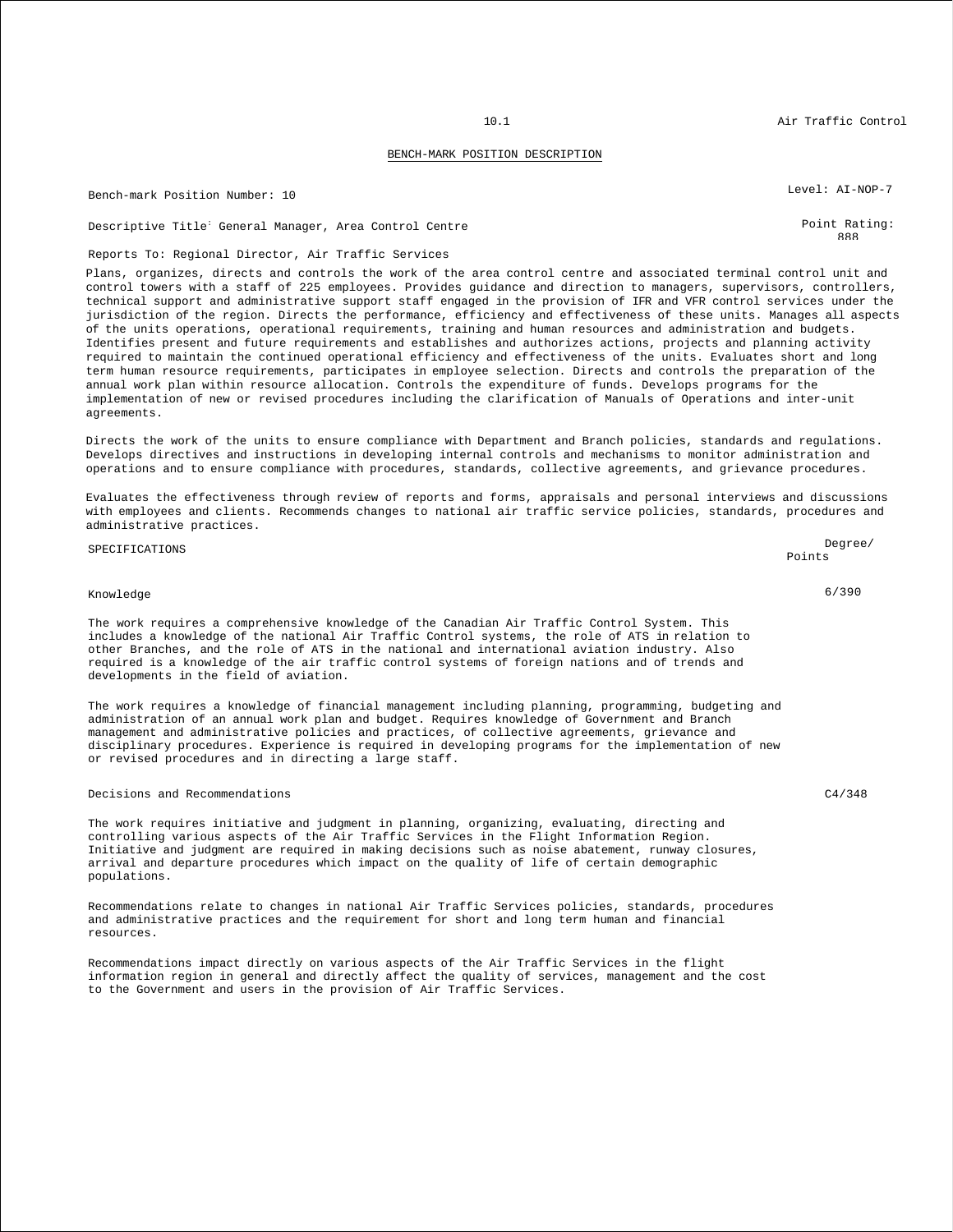Air Traffic Control 2002

SPECIFICATIONS Degree/ Points

# Contacts 3/150

The work involves meetings with senior officials of air carriers, industry groups and organizations,<br>officials of other Branches and associates in foreign ATC services, municipal officials and agencies<br>to develop procedure

Supervisory Rating and Communications of the Communication of the Communications of the Communications of the Communications of the Communications of the Communications of the Communications of the Communications of the Co

The work requires managing and coordinating human resources in a major organizational area. Duties<br>require establishing policy and guidelines, controlling human and financial resources, controlling<br>projects and project tea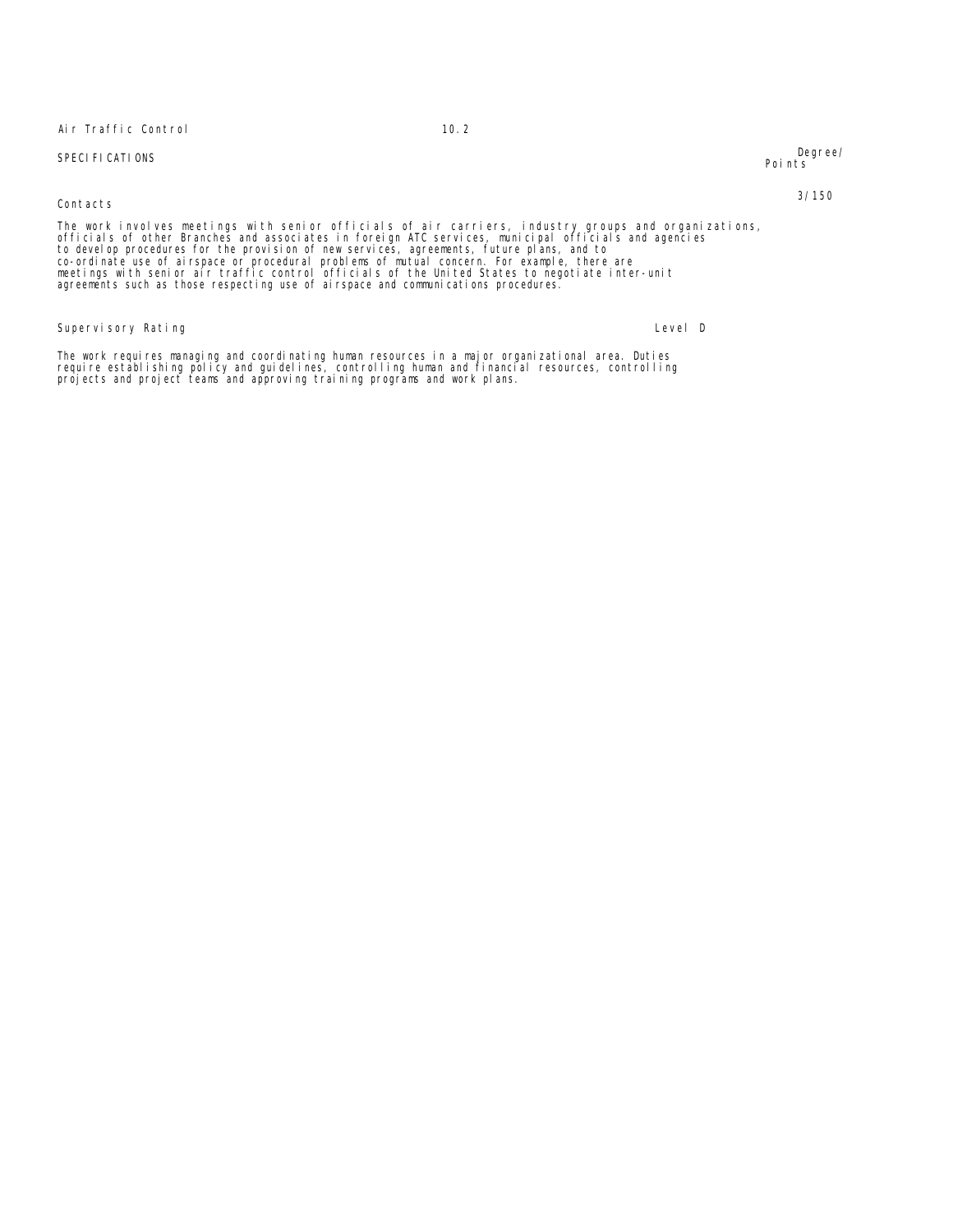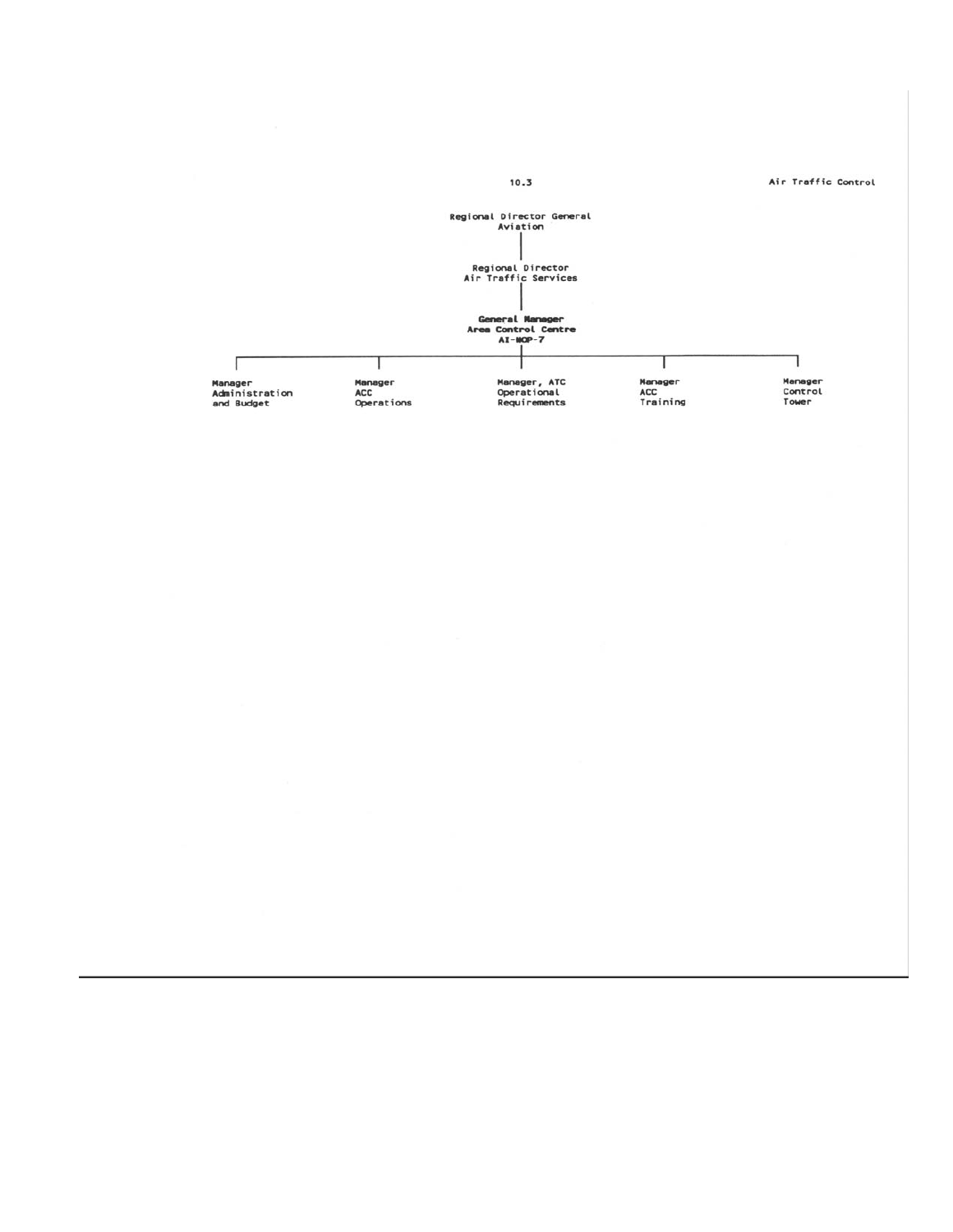# BENCH-MARK POSITION DESCRIPTION

Bench-mark Position Number: 11 **Level: AI-NOP-8** 

Descriptive Title: Chief, Airspace and Procedures Point Rating: 1000

Reports To: Director, Air Traffic Services

Plans, directs, controls and develops national policies and criteria applicable to airspace organization/utilization and spacing between aircraft to ensure the achievement of safe, orderly and expeditious movement of aircraft. Directs the development, review, maintenance and promulgation of rules, standards and procedures for the provision of air traffic services. Analyzes the air traffic control rules, procedures and processes of other countries and international organizations to ensure Canadian uniformity/compatibility. Plans, organizes and directs the development, maintenance and dissemination of aircraft separation criteria minima. Plans and implements programs covering the design and structure of controlled airspace. Directs the development of procedures for the use of ATS equipment based on approved airspace standards and operational requirements.

Negotiates with senior U.S. officials to achieve effective Canada/U.S.A. trans-border operational interface and guidelines respecting utilization of airspace. Leads Canadian delegations to international groups, particularly ICAO and develops the Canadian position on matters of ATS concern; negotiates agreements with officials of foreign governments respecting airspace management and utilization as well as international airspace procedures; coordinates liaison with military agencies using the air traffic control system.

Directs the work of 35 employees through three subordinate supervisors and manages a budget of several million. Provides functional guidance to the Regional Managers, Air Traffic Services, on matters related to airspace organization/utilization as well as rules, standards and procedures applicable to air traffic services.

# SPECIFICATIONS Degree/

Knowledge 7/450

The work requires a comprehensive knowledge of the Canadian Air Traffic Control System and of the<br>Civil Aeronautics System in Canada. The work also requires knowledge of policies, regulations and<br>directives applicable to a

Experience is required in: planning and developing policies, criteria and rules applicable to a<br>large, decentralized organization and negotiating agreements with officials of foreign governments and international organizations.

Decisions and Recommendations D4/400

The work requires initiative and judgment in planning and developing national policies and criteria<br>applicable to airspace organization/utilization and spacing between aircraft. Judgmentis<br>required in directing the develop traffic services.

The development of policies, rules, standards and procedures has impact on the quality and cost of<br>all phases of air traffic operations throughout Canada. The work also has impact on users of<br>airspace over Canada, includin

#### Contacts 3/150

The work involves negotiating agreements with officials of foreign governments. Such agreements<br>relate to the development of guidelines and policies respecting the utilization of airspace and the<br>development of rules and p

11.1 **Air Traffic Control** 

Points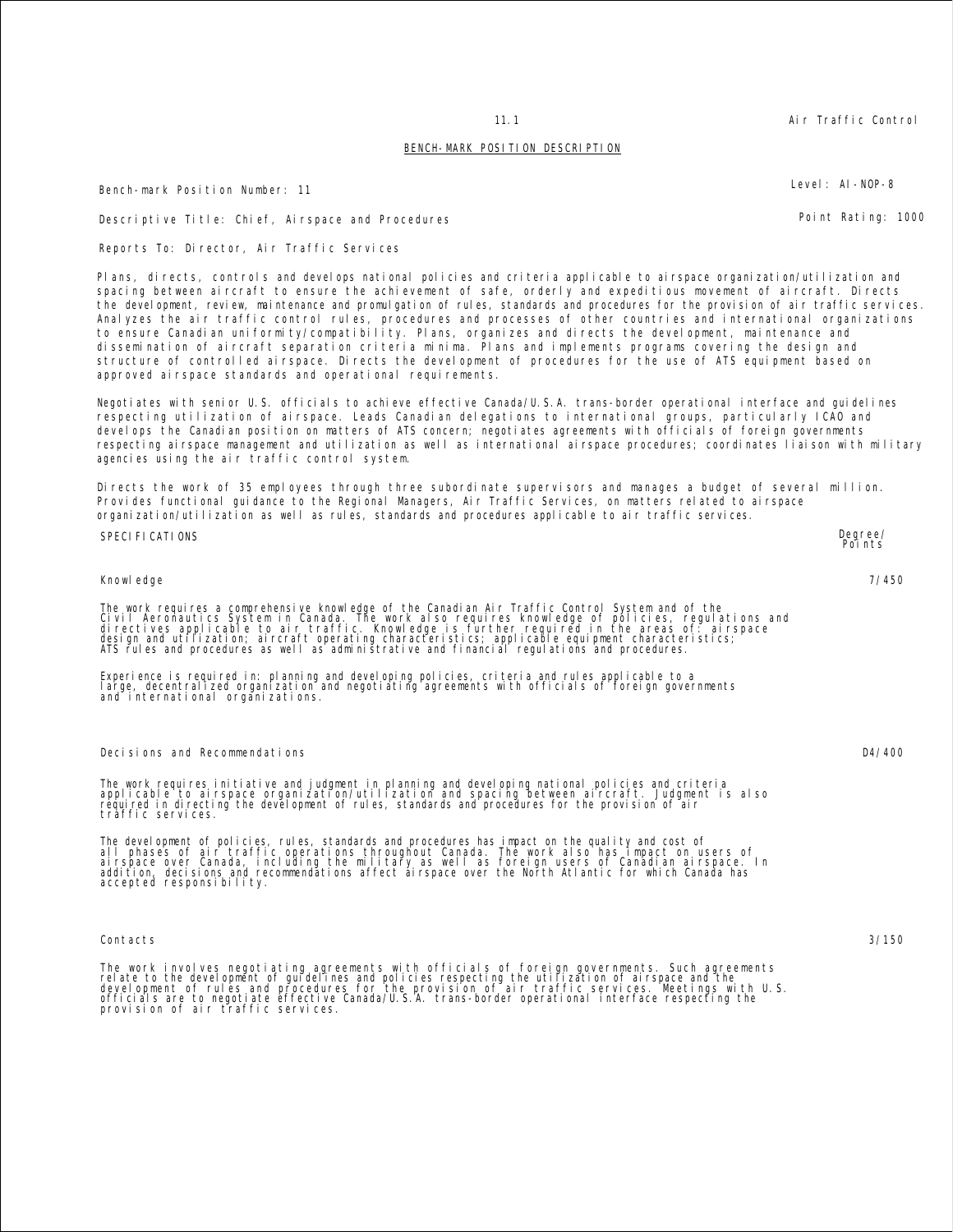Air Traffic Control 11.2

# SPECIFICATIONS

# Supervisory Rating  $L = \text{EVALU}$

The work involves planning and controlling the work of a staff of employees through two subordinate supervisors. Supervisory responsibilities include: developing goals and objectives, determining

human resource requirements and developing training plans.